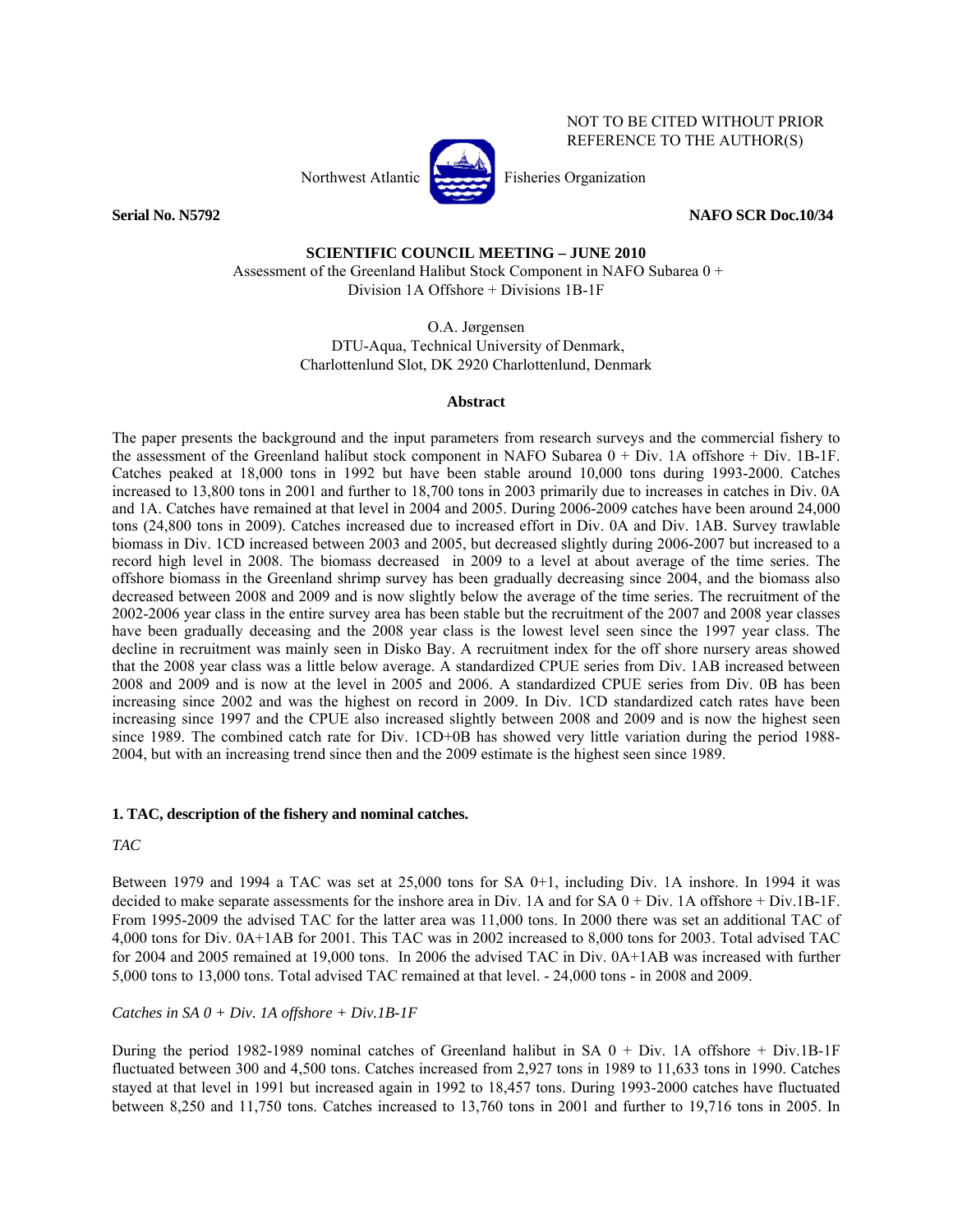2006 catches increased to 24,164, remained at that level in 2007 but decreased slightly to 22,071 tons in 2008. Catches increased again to 24,805 tons in 2009 (Fig. 1).

The increase in catches from 1989 to 1990 was due to a new trawl fishery by Canada and Norway and increased effort by Russia and Faeroe Islands in Div. 0B, while the increase from 1991 to 1992 was caused by a further increase in effort by Russia in Div. 0B and an increase in fishing activity in SA 1. The increase in catches between 2000 and 2003 and from 2005 to 2006 was primarily due to an in increase in effort in Div. 0A and Div. 1A. The distribution of catches between Div. 0A and Div. AB and Div. 0B and Div.1C-F has been stable in recent years.

#### *Catches in SA 0*

 In 1983 annual catches in SA 0 were about 4,500 tons. Catches then dropped to a level of 1,000 tons or lower, where they remained until they increased from 1,087 tons in 1989 to 9,753 tons in 1990. Catches decreased in 1991 to 8,745 tons, to increase again in 1992 to 12,788 tons. Catches then decreased gradually to 3,233 tons in 1995 and fluctuated between 3,924 and 5,438 tons between 1996 and 2000. Until 2000 almost all catches in SA 0 were taken in Div. 0B. In 2001 a commercial fishery started in Div. 0A. Catches in SA 0 increased to 8,107 tons in 2001 and further to 9,201 tons in 2003 and stayed at that level in 2004 and 2005. Catches increased to 12,319 in 2006 but decreased slightly to 11,489 tons in 2007 and further to 10,432 tons in 2008. Catches increased again to 12,400 tons in 2009. (Table 1).

The increase in catches seen since 2000 was mainly due to an increased effort in Div. 0A where catches increased from a level of about 300 ton, where they have been since 1996 (trial fishery not officially reported), to 3,073 tons in 2001 and further to 4,142 tons in 2003. Catches stayed at that level in 2004 and 2005. In 2006 catches increased to 6,634 tons due to increased effort, but decreased to 6,173 tons in 2007 and further to 5,257 tons in 2008. Catches increased again in 2009 to 6,593 tons (Table 1).

The catches in Div. 0A in 2009 were taken by trawl (1,436 tons) and twin trawl (2,928 tons), while 2,229 tons was taken by gill net. The single trawl and gill net catches were at the same level as in 2008 while the twin trawl catches increased by about 1,700 tons. The long lines fishery in the area has apparently stopped. The fishery was prosecuted by Canadian vessels.

Catches in Div. 0B 2009 amounted to 5,807 tons which is an increase from 5,175 tons in 2008 and at the level seen in recent years. Offshore gillnetters took 1,515 tons while single- and double trawlers took 613 tons and 3,393 tons, respectively. A small longline fishery took 102 tons and 185 tons were reported from inshore Cumberland Sound. All catches were taken by Canadian vessels.

#### *Catches in SA1*

The catches in Subarea 1 (Div. offshore 1A + Div. 1B-1F) were below 2,500 tons during 1982-1991. In 1992 catches increased to 5,669, decreased to 3,870 tons in 1993 to increase again in 1994 to the 1992 level. During 1995-1999 catches were around 4,500-5,000 tons. Catches increased to 5,728 tons in 2000, stayed at that level in 2001 and increased gradually to 9,495 tons in 2003 and stayed at this level in 2004 and 2005. Catches increased to 11,945 tons in 2006 due to increased effort by Greenland in Div. 1AB. and stayed at that level in 2007 and 2008. In 2009 catches amounted to 12,405 tons Almost all catches have been taken offshore (Table 2). The inshore catches amounted to 251 tons in 2009.

Catches in Div. 1AB (mainly in Div. 1A) increased gradually from 575 tons in 2001 to 4,007 tons in 2003 and stayed at that level in 2004-2005. Catches increased again in 2006 to 6,223 and stayed at that level during 2007-2009 (6,735 tons in 2009). All catches were taken off shore by trawlers from Faeroe Islands, Russia (SCS 10/05) and Greenland (SCS 10/12).

Catches in Div 1CD have been stable around 5,600 tons in recent years and was 5,670 tons in 2009. Catches were taken by vessels from Greenland (SCS 10/12), Norway, EU-Germany (SCS 10/08), Russia (SCS 10/05) and Faeroe Islands. Almost all catches offshore were taken by trawl except about 20 tons taken by a longliner. 251 tons were taken inshore in Div. 1B-1F, mainly by gill net.

Reported discard in then trawl fishery is small, normally  $\leq 1\%$ .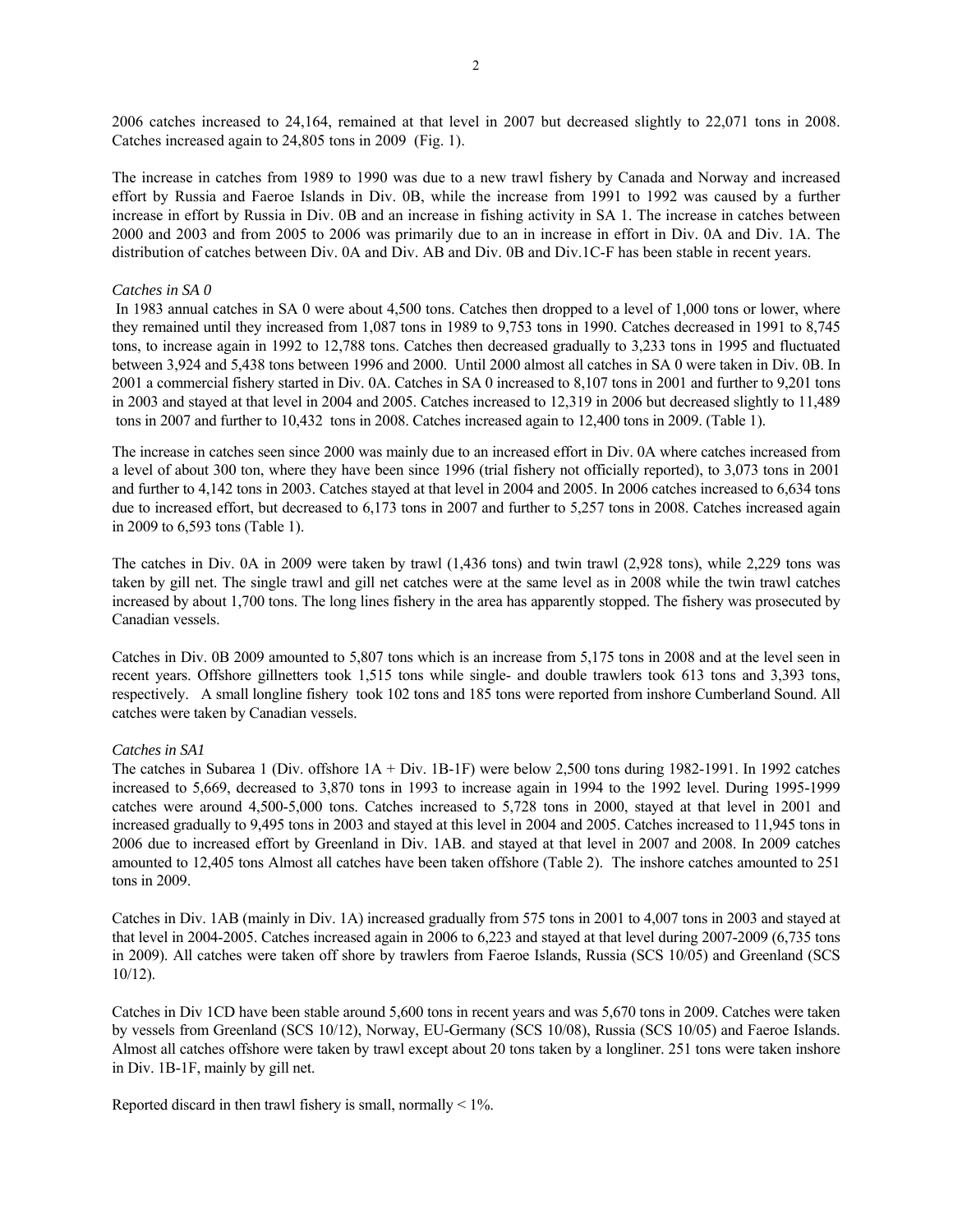#### **2. Input data**

#### 2.1 Research trawl survey

#### *Div. 1C-1D GHL-survey*

Since 1997 Greenland has conducted stratified random bottom trawl surveys in September-October for Greenland halibut in NAFO Div. 1C-D at depth between 400 and 1500 m. In 2009 a total 68 hauls were made (SCR 10/11). The biomass and abundance of Greenland halibut in Div. 1C-D decreased from 83 465 tons and 72.004\*106 individuals in 2008 to 70 996 tons and 62.507\*106, respectively (Fig. 2ab). The biomass estimate from 2009 is about average for the time series, while the abundance is some what below. The reduction in biomass was primarily seen in Div. 1D 1001- 1200 m but minor reductions in biomass were also seen in all strata in Div. 1C. The mean catch per  $km<sup>2</sup>$  swept decreased from  $1.60$  in 2008, which is the highest in the time series to  $1.36$  tons per km<sup>2</sup> in 2009 (Fig. 2c). The overall length distribution in Div. 1CD was totally dominated by a mode at 50 cm where the mode use to be at 47-49 cm.

#### *Canadian deep sea survey in Baffin Bay (Div. 0A)*

Canada has conducted surveys in the southern part of Div. 0A in 1999, 2001, 2004, 2006 and 2008. The biomass has increased gradually from 68,700 tons via 81,000 tons to 86, 200 tons in 2004. The biomass decreased to 52,271 tons in 2006 (Fig. 2d). However, the survey coverage was not complete and two of the four strata missed fell within the depths 1001-1500 m and accounted for 11,000 – 13,000 tons of biomass in previous surveys. Therefore, the 2006 estimates are considered to be lower than the most recent surveys but comparable to the estimate from 1999. Biomass and abundance were in 2008 estimated to be 77182 tons (S.E. 8465) and 1.16 x  $10^8$  (S.E. 1.1 x  $10^7$ ), respectively. Mean biomass per tow was  $1.67$  t/km<sup>2</sup>, higher than in 2006 and 1999 but lower than was observed in 2001 and 2004. Mean abundance per tow was 2598 per km<sup>2</sup>, an increase over estimates in 2004 and 2006 but lower than was observed in 1999 and 2001. The overall length distribution ranged from 6 cm to 99 cm with a relatively flat top on the distribution (the mode stretched between 33 cm and 39 cm) and is most similar to that seen in 2006 and 1999. (SCR 09/26).

#### *Greenland shrimp-survey*

Since 1988 annual trawl surveys with a shrimp trawl have been conducted off West Greenland in July-September. The survey covers the area between  $59^{\circ}$ N and  $72^{\circ}30^{\circ}$ N (Div. 1A-1F), from the 3-mile limit to the 600-m depth contour line. The survey area was restratified in 2004 based on better information about depths. All biomass and abundance indices have been recalculated. The recalculation did not change the trends in the development of the different stocks. The trawl was changed in 2005 but the data has been adjusted for that.

Estimated total trawlable biomass of Greenland halibut in the offshore areas (not including Disko Bay) has fluctuated between 9,258 and 31,100 tons during 1992 – 2008. In 2009 the biomass was estimated as 16,868 tons which is a decreased compared to 20,519 tons in 2008, and about 1,000 tons below average for the time series, which dates back to 1992. The abundance was estimated at 275 mill. which is close to the average for the time series. The decrease in biomass was primarily seen in Div. 1AN (North of 70° N). As in almost all years most of the abundance was comprised of one-year-old fish (SCR 10/30).

In the inshore Disko Bay the biomass was estimated at 9,458 tons, which is slightly above the estimate in 2008 but the second lowest level seen since 2002 and is well below the level seen during 2003-2006. The abundance was estimated as  $71*10^6$  in 2009 compared to  $50*10^6$  in 2008. Despite the increase the estimate it is the second lowest seen since 1994.

#### *Recruitment*

A recruitment index was provided from the Greenland shrimp trawl survey. By means of the Petersen-method ages 1, 2 and 3+ were separated in the survey catches. The number of one-year-old fish in the total survey area including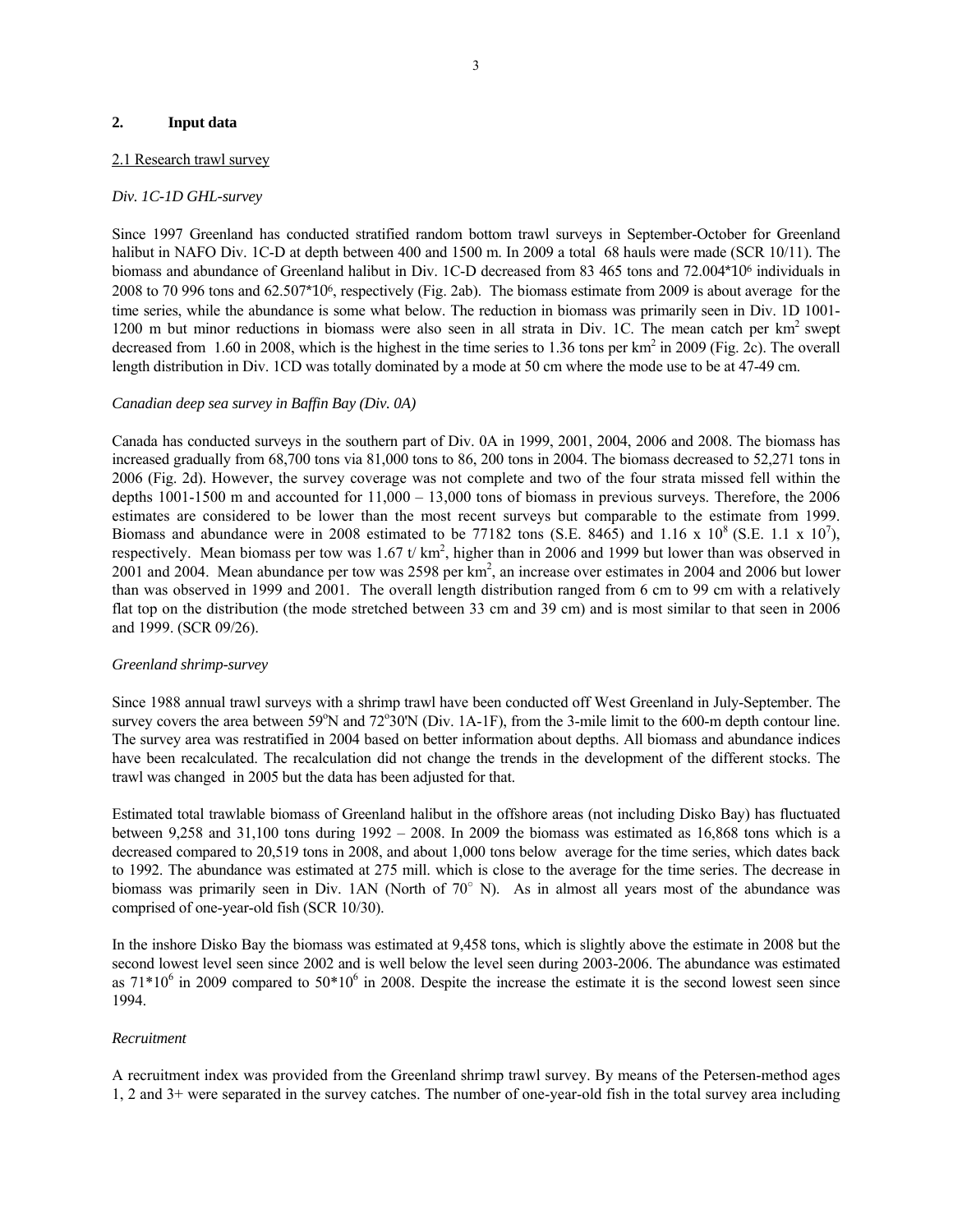Disko Bay increased gradually from 1996 to a peak of 500 million in 2000. The number of one-year old fish estimated in 2009 was 226 mill compared to 251 mill in 2008 and 337 mill. in 2007. The estimate of the 2008 year is slightly below the average of the times series. The decline between 2007 and 2008 was caused by the decline in abundance in inshore Disko Bay, while decline between 2008 and 2009 was caused by a decline in abundance in Div. 1AN (Fig. 3).

Further, a recruitment index was provided from the off shore nursery area in Div. 1AS-1B. Catches were standardized as catch in number per hour as described in Bech (1995). Data were plotted by year classes to visualize the relative year class strength and development in relative abundance (Fig. 4). In recent years the allocation of stations in the shrimp trawl survey has been changed in order to minimize the variance in the estimation of biomass and abundance of shrimp. To minimize the effect of that the CPUE index has been recalculated using stations > 300 m only. This generally increases the mean number per hour but do not change the trend in the index.

The recruitment index declined since the relatively large 1991 year-class, but the recruitment has been above the level in the 1980'. The recruitment increased again with the 1995-year class, which was the largest on record. The 1996 year-class seemed to be small but the recruitment has increased gradually until the 2000 year-class. Until the 2006 year class then the recruitment has been around or a little above average. The 2007 year class was below average (412 per hr). The recruitment of the 2008 year-class was estimated as 420 age-one caught per hour, some what below the average for the time series (551 no per hr) (SCR 10/30).

In Disko Bay the recruitment has been good in recent years although the recruitment of year classes 2002-2005 has been gradually decreasing. The recruitment increased again and the 2006 year class was the third largest on record. In 2008, the recruitment of the 2007 year class was the lowest seen since 1993. The recruitment increased slightly in 2009 but is the lowest seen since 1996 apart from the 2007 year class.

Generally there is a steep decline between CPUE at age 1 and age 2 and 3+ which also was observed in the 2009 survey. Further, it has been noted, that the year-classes estimated to be a very strong year-class at age 1 have not shown up in as a particularly strong year-classes at age 5-8 in the fishery catches or in the 1CD survey for Greenland halibut.

In order to get better information about age groups 2-5 (app. 20-42cm), and hence better information about the recruitment to the fishery, a number of fixed stations (8-11) at depths > 600 m in Div. 1AB have been fished annually since 2006. In 2009 in total 1607 Greenland halibut were caught at 11 stations with depths between 677 and 948 m. The length ranged between 11 and 76 cm with a dominance of fish between 21 and 45 cm.This corresponds roughly to the ages 2-5, the ages which generally speaking are missing in the shrimp survey and the survey for Greenland halibut in Div. 1CD. The ages 3-5 are well represented in the catches in all years but the age distribution shows no clear trends in recruitment and it is hard to follow cohorts. Further, the catchability seems to have increased in the 2009 survey. Ages are estimated using an age-length key from 1CD. The 2008 age distribution is estimated by the 2009 key.

#### *SSB/Recruitment*

The relation between the spawning stock in numbers (age 10+) in Div. 1CD, estimated from the joint Japan/Greenland survey and the Greenland halibut survey and recruitment, given as the number of fish age 1 in the total survey area, estimated from the Greenland shrimp trawl survey, is shown in Fig. 5. The over all recruitment of the 2007 year-class was the second lowest seen since the mid 90'. The decline in recruitment is caused by a decline in recruitment in inshore Disko Bay. Note that there was no survey in 1996. There was no aging of Greenland halibut from the 2008 survey and the plot has not been not updated.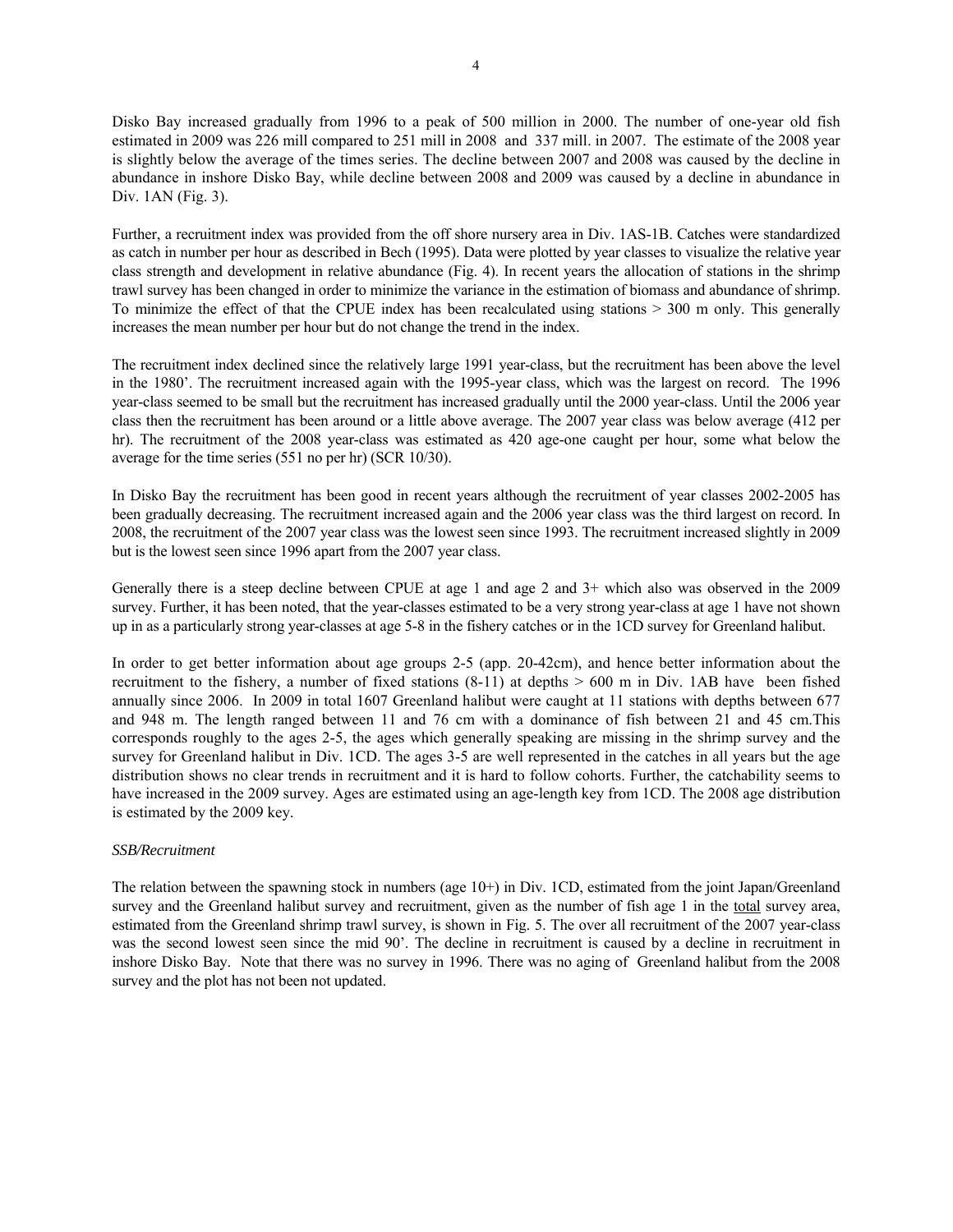#### 2.2 Commercial fishery data.

#### *Length distribution*

*SA 0* 

Length distributions were available from the gill net, single trawl and twin trawl fishery in Div.0A and single and twin trawl fishery in Div. 0B.

The catch in the gill net fishery in Div. 0A was dominated by a mode at 63 cm, similar to that seen in previous years. The length distributions in the single and twin trawl fishery were very similar with modes at 47 cm (Fig. 6a) where the mode use to be around 48 cm.

The length distributions in the single and twin trawl fishery in Div. 0B were very similar with modes around 48-50 cm, for both types of gear, as seen in recent years (Fig. 6b).

#### *SA1*

Length frequencies were available from Greenland and Russian trawl fisheries in Div. 1A (SCS 10/05) and, from Greenland, Russian (SCS 10/05) and Norwegian trawl fisheries in Div. 1D together with a sample from a small Norwegian longlinfishery.

In Div. 1A. the mode was at 51 cm in the Greenland fishery where it was at 44-46 cm in 2008 (Fig. 7). The Russian catch composition showed a mode at 44-48 cm where the mode was at 50 cm in 2008 (Fig. 9). In recent years the trawl catches have been dominated by fish on 44-52 cm (Fig 7).

In Div. 1D the catches by Russia, Norway and Greenland showed clear modes around 49-54 cm (Fig. 8 and 9) (SCR 10/05). The mode in catches has been within this range for several years but thee was a tendency towards slightly larger fish especially in the Russian fishery than seen in previous years. The majority of the catches in the small (20 tons) Norwegian longline fishery in Div. 1D was between 40 and 80 cm.

#### *Age distribution*

Catch at age was available from the Russian trawl fishery in Div. 1AD based on a combined Div. 1A+1D key and a combined Div. 1A+D length distribution with the majority of the samples from Div.1D. Age readings were based on scales. The catches were dominated by age 8 (Fig 10). In recent years the catches have been dominated by age 7. The reason for the increase in age is probably the increase in the size of the fish in the Russian catches in Div. 1D (SCR 10/05).

No catch-at-age information was available from SA0, and the catch-at-age and mean-weight-at-age, in Table 3 and 4, respectively, has not been updated.

#### *Catch rate*

The fleets used for standardization of catch rates are grouped according to NAFO's protocol:

Code for country.

- 2 CAN-MQ Canada Maritimes & Quebec
- 3 CAN-N Canada Newfoundland
- 5 FRO Faroe Islands
- 6 GRL Denmark Greenland
- 7 E/DNK Denmark Mainland
- 8 E/FRA-M France Mainland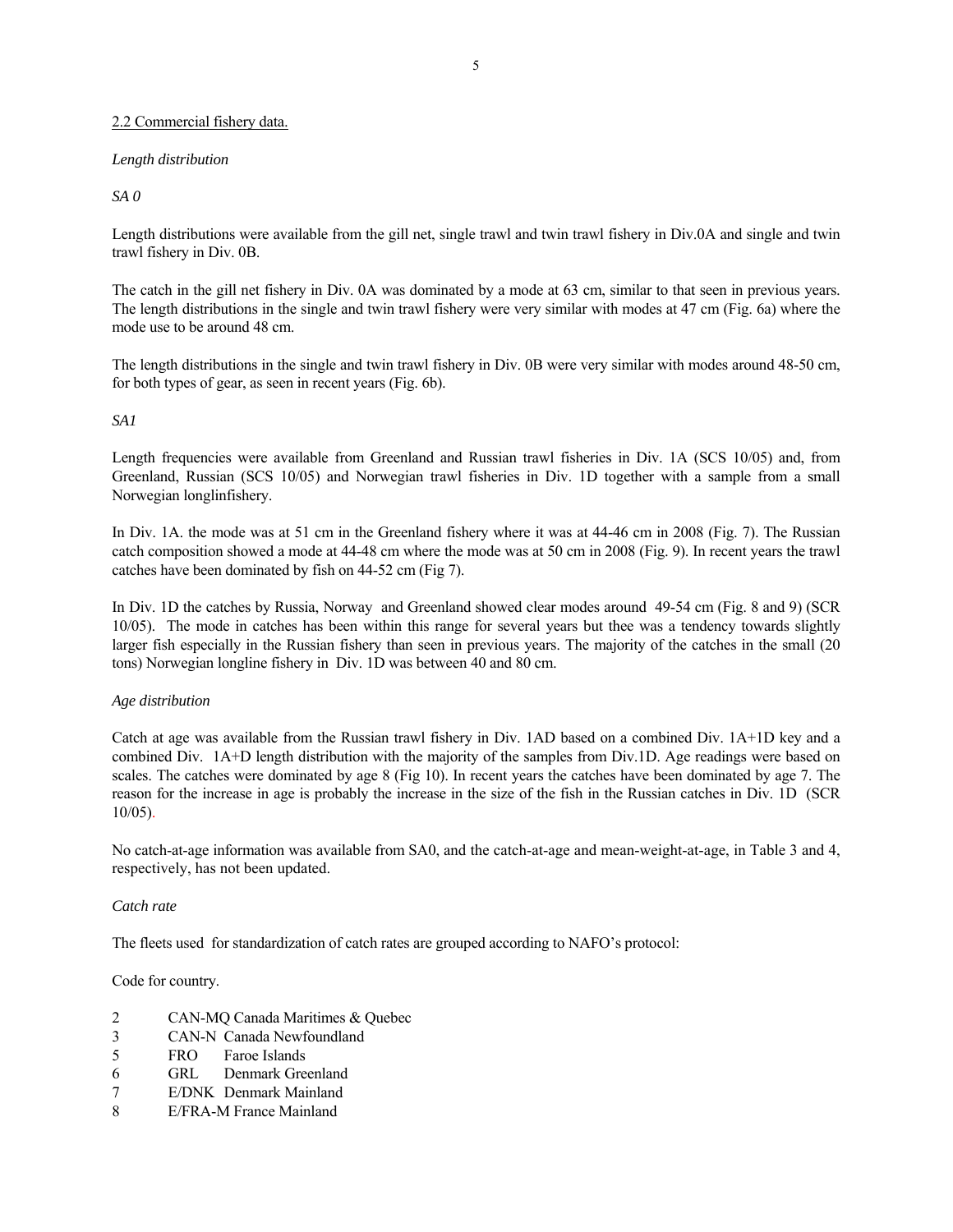| 9  |              | FRA-SP France St. Pierre et Miquelon |
|----|--------------|--------------------------------------|
| 10 | E/DEU        | Federal Republic of Germany          |
| 14 | JPN          | Japan                                |
| 15 | NOR —        | Norway                               |
| 16 | E/POL Poland |                                      |
| 18 | <b>ROM</b>   | Romania                              |
| 19 | E/ESP        | Spain                                |
| 20 | SUN          | Union Soviet Socialist Republics     |
| 27 |              | <b>CAN-M Canada Maritimes</b>        |
| 28 |              | CAN-O Canada Ouebec                  |
| 31 | E/LVA        | Latvia                               |
| 32 | E/EST        | Estonia                              |
| 33 |              | E/LTU Lithuania                      |
| 34 | RUS          | Russia                               |
| 38 | EU           | European Union                       |
| 39 | CAN          | Canada                               |
| 40 |              | CAN-CA Canada Central & Arctic       |

All vessels fishing in SA1 have been given the code 6 (Greenland).

Code for Trawl Gear: Bottom otter trawl (charters),8,OTB\* Bottom otter trawl (side or stern not specified),10,OTB Bottom otter trawl,12,OTB-2 Otter twin trawl,192,OTT

Code for Tonnage:

0 Not known

- 2 0-49.9
- 3 50-149.9
- 4 150-499.9
- 5 500-999.9
- 6 1000-1999.9
- 7 2000 and over

Ex. Code 401927 is 40: Canada Central & Arctic, 192: Otter twin trawl, 7: Over 2000 Gross Tonnage

Div. 0A

No data from 2009.

The General Linear Model used to standardize trawl catch rates for Div. 0B was applied to data from Div. 0A in 2008. Vessel/gear classes with fewer than 5 occurrences in the database were removed as were records where catches (t) and hours fished were less than 10. The standardized CPUE index declined slightly in 2007 but increased again (Fig. 12a. This increase could also be seen in the un-standardized catch rates for both single and twin trawl gears (Fig. 11a). Trawl gear catch rates have been relatively stable over the past 8 years (Fig. 12a) (Appendix 1).

Div. 0B

There have been frequent vessel changes in this fishery over the years and the catch from single and double trawl gear was often aggregated as "otter trawl" catch when this gear was first introduced to the fishery in the early 2000s. Very few of the vessels operating in the fishery in 2009 have been in the fishery for more than 3 years. A standardized catch rate is produced using a General Linear Model. The model was updated in 2010 with the 2009 data. Catches (t) and hours fished with values less than 10 were removed. The overall CPUE index increased to the highest observed level in 2009 (Fig. 12c). The increase was seen for single trawlers while the CPUE for twin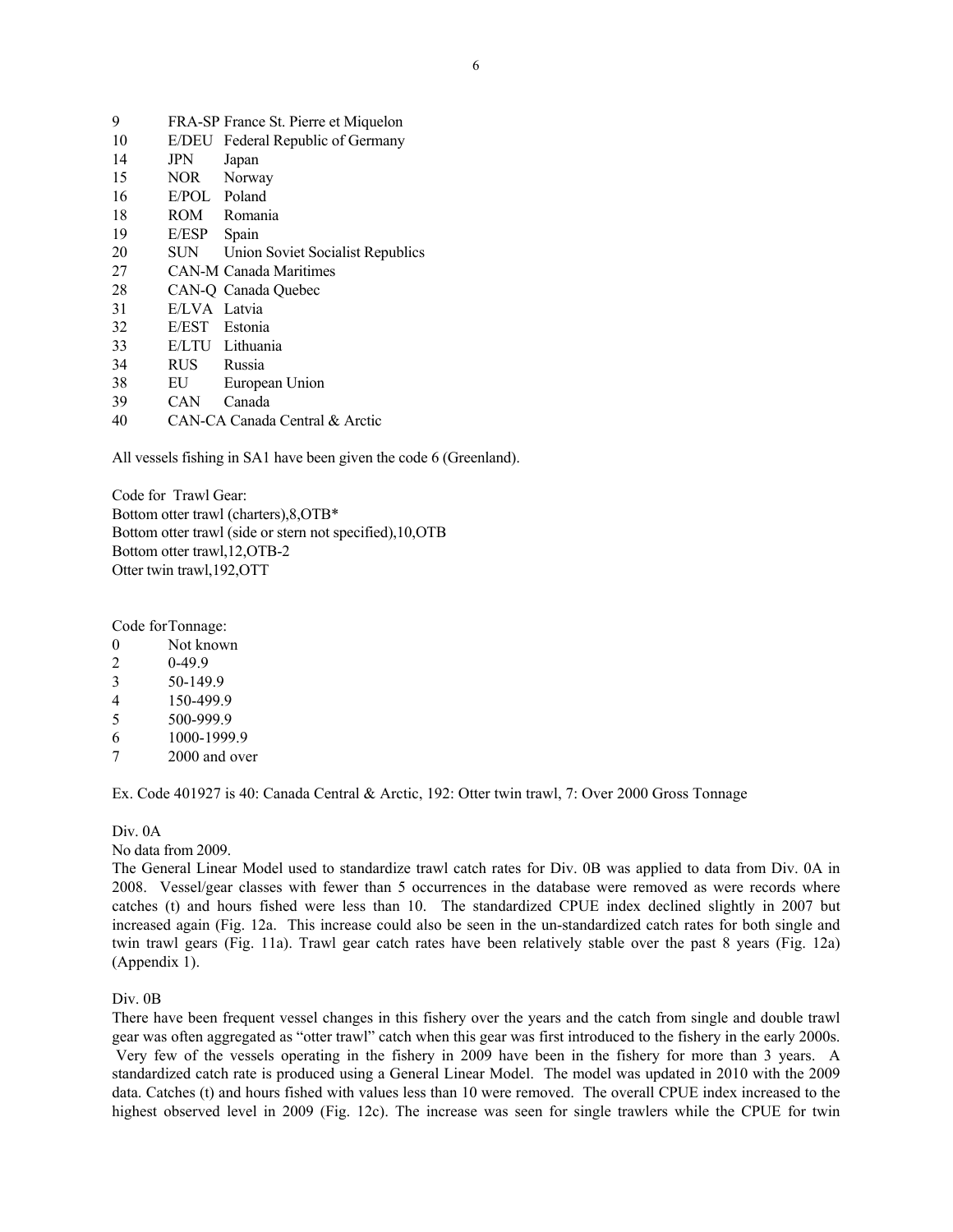trawlers decreased (Fig. 11b). The standardized catch rates for the past 5 years are higher than those seen in the early 2000s and have returned to levels observed in the early-mid 1990s (Fig. 12c). (Appendix 4).

#### SA1

Un-standardized catch rates were available for the Greenland trawl fishery in Div. 1A and 1D (SCS 10/12), and the EU-German fishery in Div. 1D (SCS 10/08). Further, catch rates were available from logbooks submitted to the Greenland authorities. Standardized catch rates were available from the trawl fishery in Div. 1AB and 1CD. Until 2008 the fleets in the catch rate analysis have been grouped by nation, but information about gross tonnage is now available in the Greenland logbook database and the fleets are grouped based on size and gear according to NAFO's protocol. This has not changed the trends in the CPUE series but the SE and CV of the estimates have been reduced significantly. In the GLM model catches (t) and hours fished with values less than 10 are removed.

#### Div 1AB

Un-standardized catch rates from large (>2000 GT) trawlers in Div 1A have been relatively stable since 2005 around 0.93 ton/hr. CPUE for trawlers 1000-2000 Gross Tons single trawlers has been increasing since 2006 and is now the highest in the time series (Fig.11c).

Standardized catch rate series, based on logbook data from the Greenland authorities, were available for the offshore trawl fishery in Div. 1AB for the period 2002-2009. Standardized catch rates in Div. 1AB has been declining in the last two years and was in 2008 at the level seen in 2006. In 2009 standardized catchrates increased again to the 2005-2006 level, but generally the catch rates have been rather constant (Fig. 12a, Appendix 2).

#### Div. 1CD

In Div. 1CD the EU-German catch rates have been increasing gradually since 2004 and is now the highest in the time series (875.2 kg/hr), that dates back to 1996. The un-standardized catch rates for large single trawlers increased slightly, while they decreased slightly for large twin trawlers between 2008 and 2009. The catch rates for these two fleets, that takes the majority of the catches are among the highest in the time series. The high catch rates for > 2000 GT single trawlers in 1988 and 1989 is from a single large vessel (4000 GT) and the decrease in catch rates in 2007 for large > 2000 GT twin trawlers was caused by a significant decrease in catch rates from one out of two vessel. Further, the estimate for > 2000 GT single trawlers in 2007 is based on one vessel new in the fishery (Fig.11d).

Standardized catch rate series, based on logbook data from the Greenland authorities, were available for the offshore trawl fishery in Div. 1CD for the period 1988-2009 (Fig.12b). Standardized catch rates in Div. 1CD decreased gradually from 1989-1997 but have shown an increasing trend since then and the catch rates also increased slightly between 2008 and 2009 (Appendix 5).

#### Combined Div. 0A-1AB

The combined Div. 0A+1AB) standardized CPUE series increased slightly between 2007 and 2008, but has been stable since 2001 (Fig. 12a) (Appendix 3). The plot was not updated due to lack of data from 0A in 2009.

#### Combined Div. 0B-1CD

The combined (Div. 0B+1CD) standardized CPUE series has been stable in the period 1990-2001, decreased somewhat in 2002 but has increased again since then, and was in 2006 at the highest level seen since 1989. CPUE decreased very slightly in 2007, but increased significantly in 2008 and increased further to the highest level seen since 1989 (The high catch rates seen in 1988 and 1989 is from a single very large trawler fishing in Div. 1CD) (Fig. 12d) (Appendix 6).

It is not known how the technical development of fishing gear, etc. has influenced the catch rates. There are indications that the coding of gear type in the log books is not always reliable, which also can influence the estimation of the catch rates. Further, due to the frequency of fleet changes in the fishery in both SA0 and SA1 and change in fishing grounds in Div. 0A and 1A, both the un-standardized and the standardized indices of CPUE should, however, be interpreted with caution.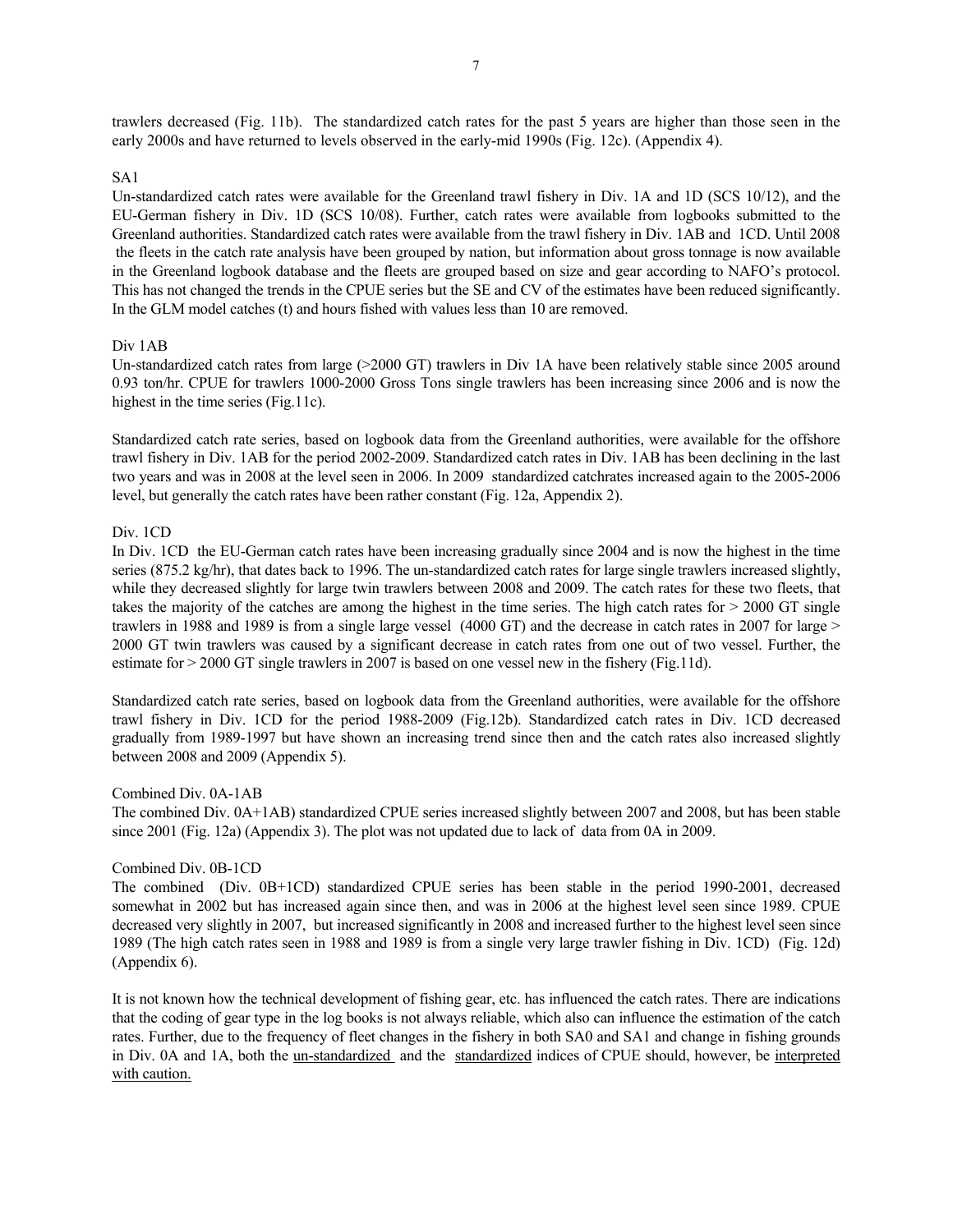#### 3. **Assessment**

#### 3.1 Yield per Recruit Analysis.

The level of total mortality has in 1994-1996 been estimated by means of catch-curves using data from the offshore longline fishery in Div. 1D. Z was estimated from regression on ages 15-21. A relative F-at-age was derived from the catch curve analysis, where the trawl, longline and gillnet catches were weighed and scaled to the estimated stock composition. In all three years STACFIS considered that the estimation of Z was based on too limited samples and represented too small a part of the fishery and that the outcome of the catch curve analysis was too uncertain to be used in the yield per recruit analysis. No age frequencies were available from the longline fishery in Div. 1D in 2009 fishery, and the catches only represented  $\leq 1$  % of the total catches in the assessment area, hence no catch-curve analysis were made.

#### 3.2 XSA.

#### *Extended Survivors Analysis*

An XSA has been run unsuccessfully several times during the 1990'ies, using a survey series covering 1987-1995 as tuning. STAFIS considered the XSA's unsuitable for an analytic assessment due to high log-catchability residuals and S.E.'s and systematic shift in the residuals by year. Further, a retrospective plot of  $F_{\text{bar}}$  showed poor convergence. In 1999 the XSA analyses was rerun including the latest two years surveys (1997-1998, new vessel and gear) but the outcome of the analysis did not improve.

An XSA analysis was run using the stock data for SA  $0+1$ , calibrated with trawl survey data (age 5-15) from the Greenland deep sea surveys (1997-2001) in Div. 1CD. The assessment results are considered to be provisional due to problems with the catch-at-age data and the short time series, the assessment is, however, considered to reflect the dynamics in the stock. The rate of exploitation has been relative stable in recent years between  $0.2$ - $0.3$  ( $F_{bar}$  7-13). The input parameters to the analysis and the outcome of the analysis is given in (SCR 02/68)

The XSA was run again in 2003 with the 2002 survey and catch data and updated catch data from 2001 (very small changes). The assessment results are considered to be provisional due to problems with the catch-at-age data and the short time series. The assessment is, however, considered to some extend to reflect the dynamics in the stock. The rate of exploitation has been relatively stable in recent years between 0.2-0.3 ( $F_{bar}$ 7-13). The summary of the XSA is given in SCR (03/54).

The XSA was not run this year as no catch-at-age data were available for 2003-2009.

#### 3.3 Spawning stock/recruitment relations.

A spawning stock/recruitment plot based on the available observations from the joint Japan/Greenland survey and the Greenland survey is shown in Fig.5. No further analysis of spawning stock recruitment relationships have been made due to few observations distributed on two different surveys, poor estimate of spawning stock biomass (survey trawls only take a very small proportion of the mature fish, poor estimates of ages of old fish, the survey covers only a restricted part of the area covered by the assessment, and knife edge maturity ogive was applied). Further, the age of the recruits is poorly estimated (the Petersen method). The plot was not updated because there was no aging of Greenland halibut in the 2008 survey.

#### 3.4 ASPIC

ASPIC was run in 1999 with standardized CPUE data and a biomass index as inputs. Three CPUE series were available, one series covering Div. 0B during the period 1990-1998, one covering Div. 1CD during the period 1987- 1998 and a series combining the two data sets. The biomass index was from 1CD and covered the period 1987-1995 and 1997-1998. Several runs showed that the combined CPUE series from Div. 0B+1CD fitted the total catch data best in terms of  $r^2$  and "total objective function". Runs with biomass alone gave relatively bad fits in terms of "total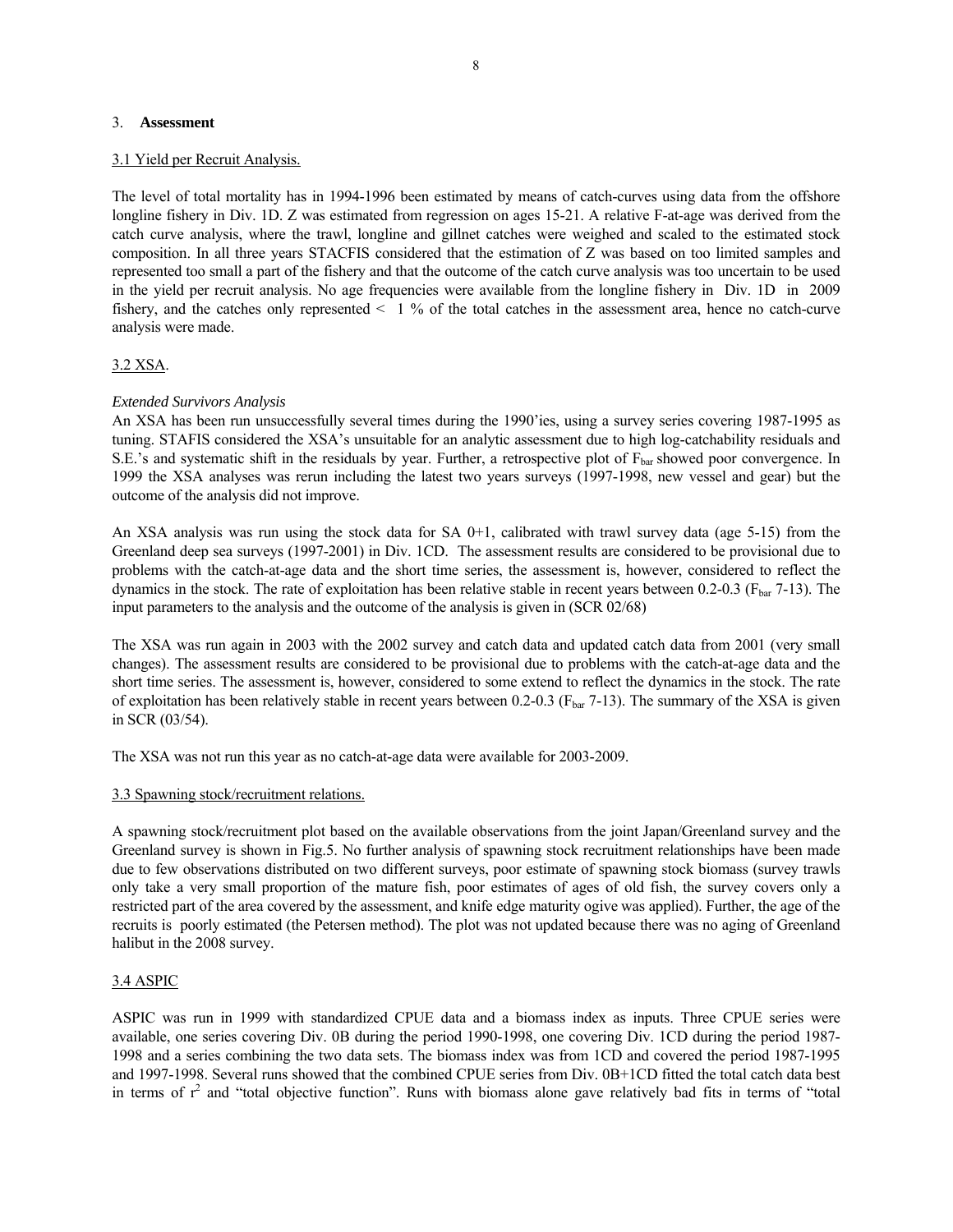objective function" and  $r^2$  and the modeled population trajectory declining drastically over the period. Runs with the CPUE series from 0B gave unrealisticly high  $B_{msy}$  and negative  $r^2$ . The run with the combined CPUE series showed, however, that sensitivity analysis should be run, because "the B1-ratio constraint term contributed to loss". Several runs with different realistic values for the constraint did not solve the problem. Further, the coverage index and nearness index was equal in all runs. Several runs with different constraints on r and MSY were tried but it did not change the outcome of the analysis. Removing the three first years from the input data gave negative  $r^2$ . To get measures of variance the run with the combined CPUE series was bootstrapped (500 re-samplings).

The results showed that estimated fishing mortalities 1987-1998 have been less than the (bias-reduced) estimate of  $F_{\text{msy}}$ (0.22) except for one year (1992). A number of essential parameters are quite imprecisely estimated  $(r, q, F_{msy})$ , and it is considered that the estimates of MSY and  $F_{\text{msv}}$  were not precise enough to be used.

The input parameters from 2000-2006 (catches, survey biomass index, and CPUE index) have varied little compared to 1999. An ASPIC was run in 2009, but the outcome of the analysis did not change significantly from the analysis in 1999, mainly because there is very little contrast in the input data and the data series are relative short..

#### **4. Conclusion**

Since catches peaked with 18,000 tons in 1992 they have been stable at around 10,000 tons until 2000. Since then catches have gradually increased to 18,696 tons in 2003 and they stayed at that level during 2004-2005. The TAC was increased by 5,000 tons in 2006 and catches increased to 24,164 and the TAC has hence been taken. The increase in catches has been due to increased effort in Div. 0A and Div. 1A. Catches stayed at that level in 2007, - 23,416 tons. But decreased slightly to 22,380 tons in 2008. Catches increased to 24,805 tons in 2009.

The standardized CPUE series for Div. 1AB increased between 2008 and 2009 and is at the high level seen 2005- 2006. Length frequencies in the fishery in Div 0A and Div. 1AB been stable in recent years

The biomass in Div. 1CD increased between 2003 and 2005, but decreased slightly during 2006-2007 but increased to a record high level in 2008. The biomass decreased in 2009 to a level about the average for the time series.

The offshore biomass in the Greenland shrimp survey has been gradually decreasing since 2004, and the biomass also decreased between 2008 and 2009 and is now slightly below the average of the time series

The recruitment of the 2002-2006 year class in the entire survey area has been stable but the recruitment of the 2007 and 2008 year classes have been gradually deceasing and the 2008 year class is the lowest level seen since the 1997 year class. The decline in recruitment was mainly seen in Disko Bay.

A recruitment index for the off shore nursery areas showed that the 2008 year class was a little below average.

Length compositions in the commercial catches have been stable in recent years.

A standardized CPUE series from Div. 0B has been increasing since 2002 and was the highest on record in 2009. In Div 1CD standardized catch rates have been increasing since 1997 and the CPUE also increased slightly between 2008 and 2009 and is now the highest seen since 1989. The combined catch rate for Div. 1CD+0B has showed very little variation during the period 1988-2004, but with an increasing trend since then and the 2009 estimate is the highest seen since 1989.

#### **5**. **Biological reference points**

Yield per recruit analysis or other age-based methods are not available, for estimating biological reference points. Biomass indices and CPUE series are relatively short and show little variability and are not useful for estimating reference points.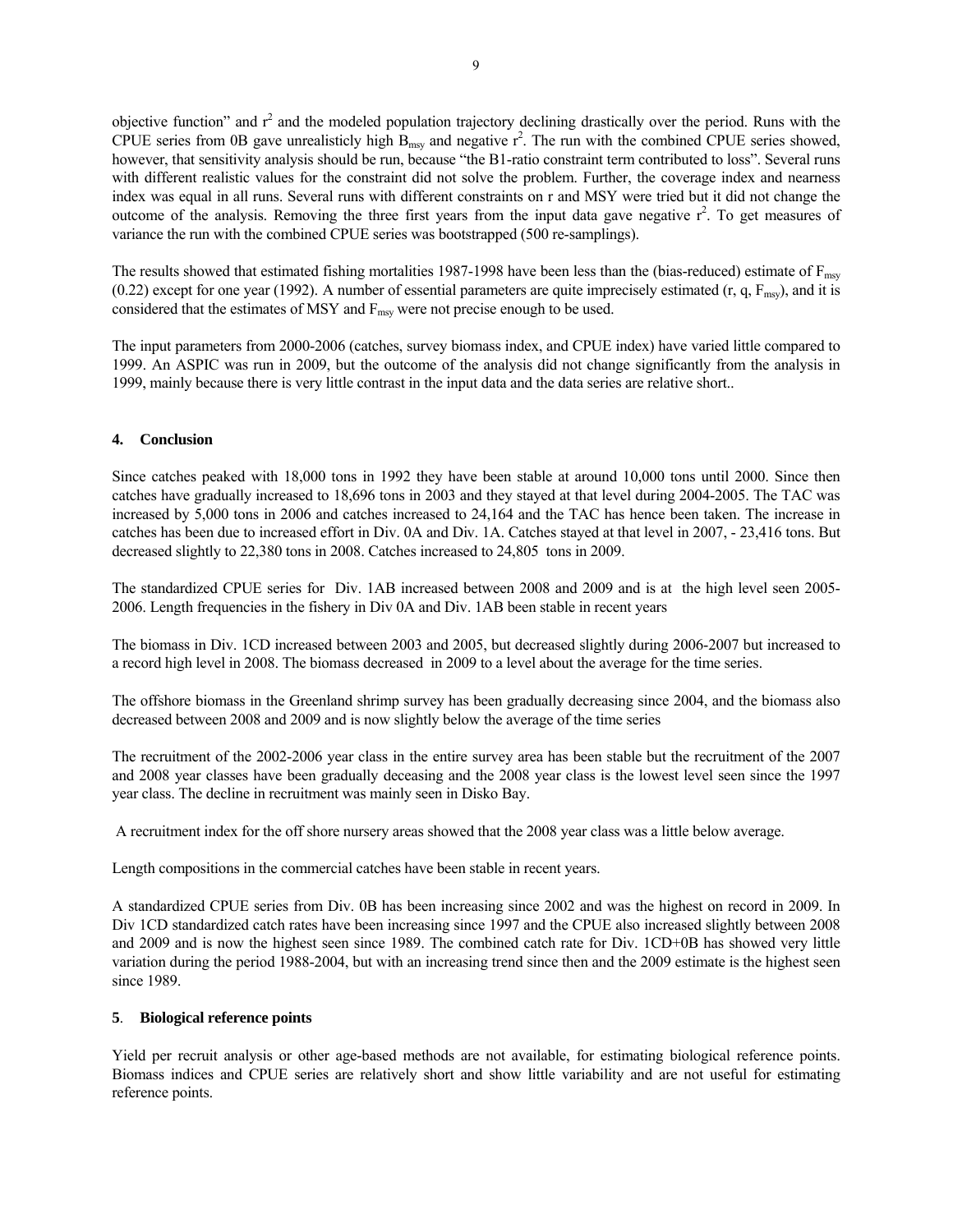#### **6**. **References**

Anon. 2010. Denmark/Greenland Research Report for 2009. NAFO SCS Doc. 10/12.

- Bech, G. 1995. Recruitment of Greenland halibut at West Greenland. NAFO SCR Doc. 95/19.
- Jørgensen O.A.. 2010. Survey for Greenland Halibut in NAFO Divisions 1C-1D, 2009. NAFO SCR Doc. 10/11.

Stein M., H. Fock. And A. Akimova. 2010. German research report for 2009. NAFO SCS Doc. 10/08.

Skryabin I. A., and M.V. Pochtar. 2010. Russian Research Report for 2009. NAFO SCS Doc. 10/05.

- Templeman N.D. 2010 Canadian Research Report for 2009 Newfoundland and Labrador Region. NAFO SCS 10/10
- Nygaard R., K. Sünksen O.A. Jørgensen. 2010. Biomass and Abundance of Demersal Fish Stocks off West Greenland Estimated from the Greenland shrimp survey, 1988-2009. NAFO SCR Doc. 10/30.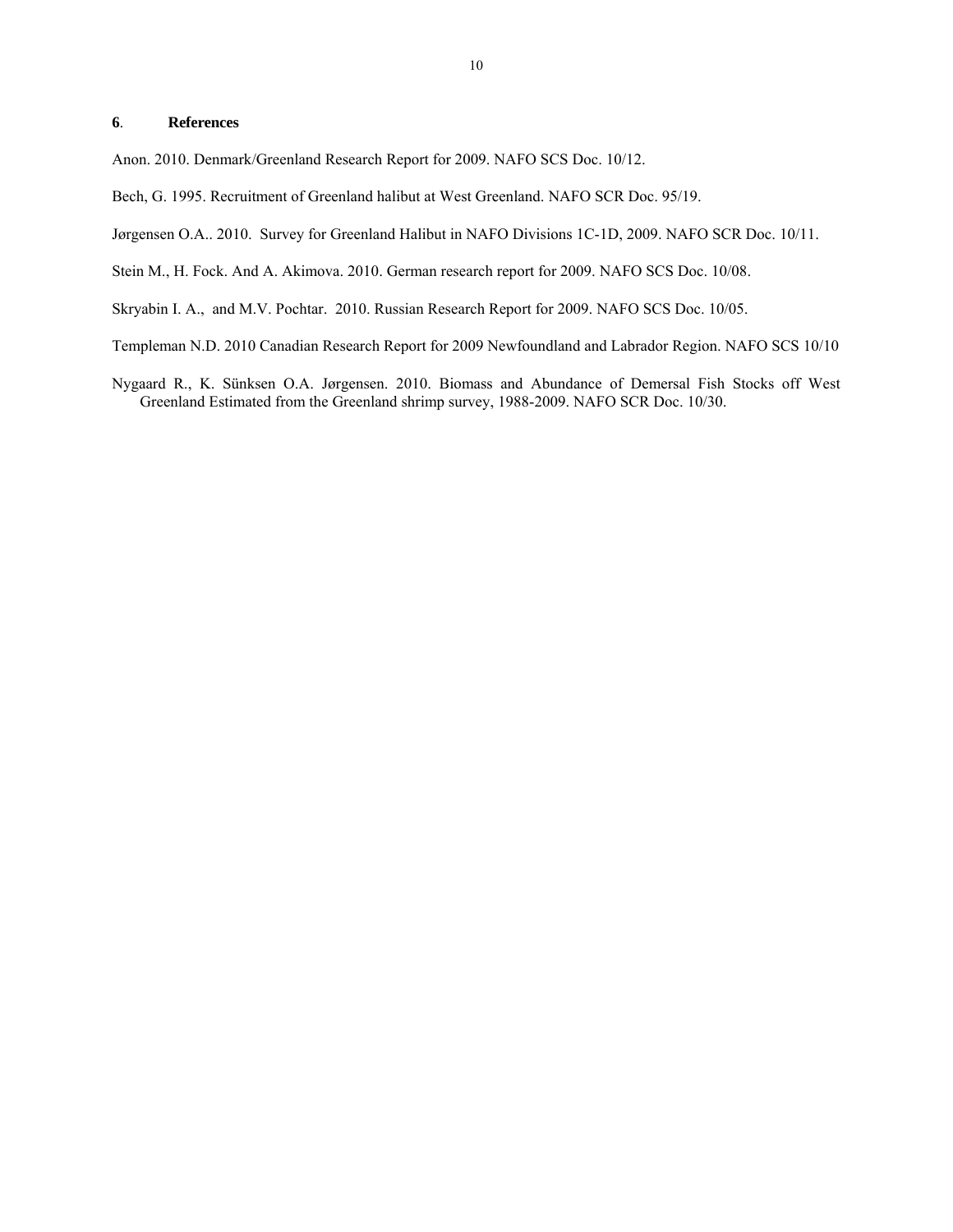|                    |     |                |      |                |      |       |                     |      |      |      | Year         |      |      |                 |                 |                 |                 |      |      |       |       |       |                   |
|--------------------|-----|----------------|------|----------------|------|-------|---------------------|------|------|------|--------------|------|------|-----------------|-----------------|-----------------|-----------------|------|------|-------|-------|-------|-------------------|
| Count.             | 87  | 88             | 89   | 90             | 91   | 92    | 93                  | 94   | 95   | 96   | 97           | 98   | 99   | 00 <sup>e</sup> | 01 <sup>c</sup> | 02 <sup>d</sup> | 03 <sup>f</sup> |      |      | 6     |       | 8     | 9                 |
| 0A                 |     |                |      |                |      |       |                     |      |      |      |              |      |      |                 |                 |                 |                 |      |      |       |       |       |                   |
| CAN                |     |                |      |                |      |       | 681                 |      | 82   | 576  | $\mathbf{3}$ |      | 517  |                 | 2628            | 3561            | 4142            | 3751 | 4209 | 6634  | 6173  | 5257  | 6593              |
| POL                |     |                |      |                |      |       |                     |      |      |      |              |      |      |                 | 445             |                 |                 |      |      |       |       |       |                   |
| TOT <sub>0</sub> A |     |                |      |                |      |       | 681                 |      | 82   | 576  | 3            |      | 517  |                 | 3073            | 3561            | 4142            | 3751 | 4209 | 6634  | 6173  | 5257  | 6593              |
| 0B                 |     |                |      |                |      |       |                     |      |      |      |              |      |      |                 |                 |                 |                 |      |      |       |       |       |                   |
| CAN                |     | $\overline{2}$ | 180  | 844            | 395  | 2624  | 592                 | 402  | 1859 | 2354 | 3868         | 3924 | 4267 | 5438            | 5034            | 3910            | 5059            | 5771 | 5789 | 5585  | 5326  | 5175  | 5807 <sup>g</sup> |
| <b>EST</b>         |     |                |      |                |      |       | 631                 |      |      |      |              |      |      |                 |                 |                 |                 |      |      |       |       |       |                   |
| <b>FRO</b>         | 388 | 963            | 596  | 2252           | 2401 | 463   | 1038                |      |      | 578  | 452          |      |      |                 |                 |                 |                 |      |      |       |       |       |                   |
| JAP                |     |                |      | 113            | 232  | 337   | 252                 | 600  | 1031 | 500  |              |      |      |                 |                 |                 |                 |      |      |       |       |       |                   |
| LAV                |     |                |      |                |      |       | 84                  |      |      |      |              |      |      |                 |                 |                 |                 |      |      |       |       |       |                   |
| <b>NOR</b>         |     |                | 282  | $5016^{\rm b}$ | 3959 |       | 373                 |      |      |      |              |      |      |                 |                 |                 |                 |      |      |       |       |       |                   |
| <b>RUS</b>         |     | 59             | 29   | 1528           | 1758 | 9364  | $4229$ <sup>a</sup> | 3674 | 261  | 600  |              |      |      |                 |                 |                 |                 |      |      |       |       |       |                   |
| TOT 0B             | 388 | 1024           | 1087 | 9753           | 8745 | 12788 | 7199                | 4676 | 3151 | 4032 | 4320         | 3924 | 4267 | 5438            | 5034            | 3910            | 5059            | 5771 | 5789 | 5585  | 5326  | 5175  | 5807              |
| TOT 0AB            | 388 | 1024           | 1087 | 9753           | 8745 | 12788 | 7880                | 4676 | 3233 | 4608 | 4323         | 3924 | 4784 | 5438            | 8107            | 7471            | 9201            | 9522 | 9998 | 12219 | 11499 | 10432 | 12400             |

Table 1. Greenland halibut catches (metric tons) by year and country for Subarea 0 (Split on Div. 0A and 0B) from 1987 to 2009. Minor (300 ton or less) catches from Div. 0A are included in some of the 0B catches prior to 2001.

<sup>a</sup> The Russian catch is reported as area unknown, but has previously been reported from Div. 0B

<sup>b</sup> Double reported as 10031 tons

<sup>d</sup> Excluding 782 tons reported by error

e STACFIS estimate

f excluding 2 tons reported by error

<sup>g</sup> Including 185 tons from inshore Cumberland Sound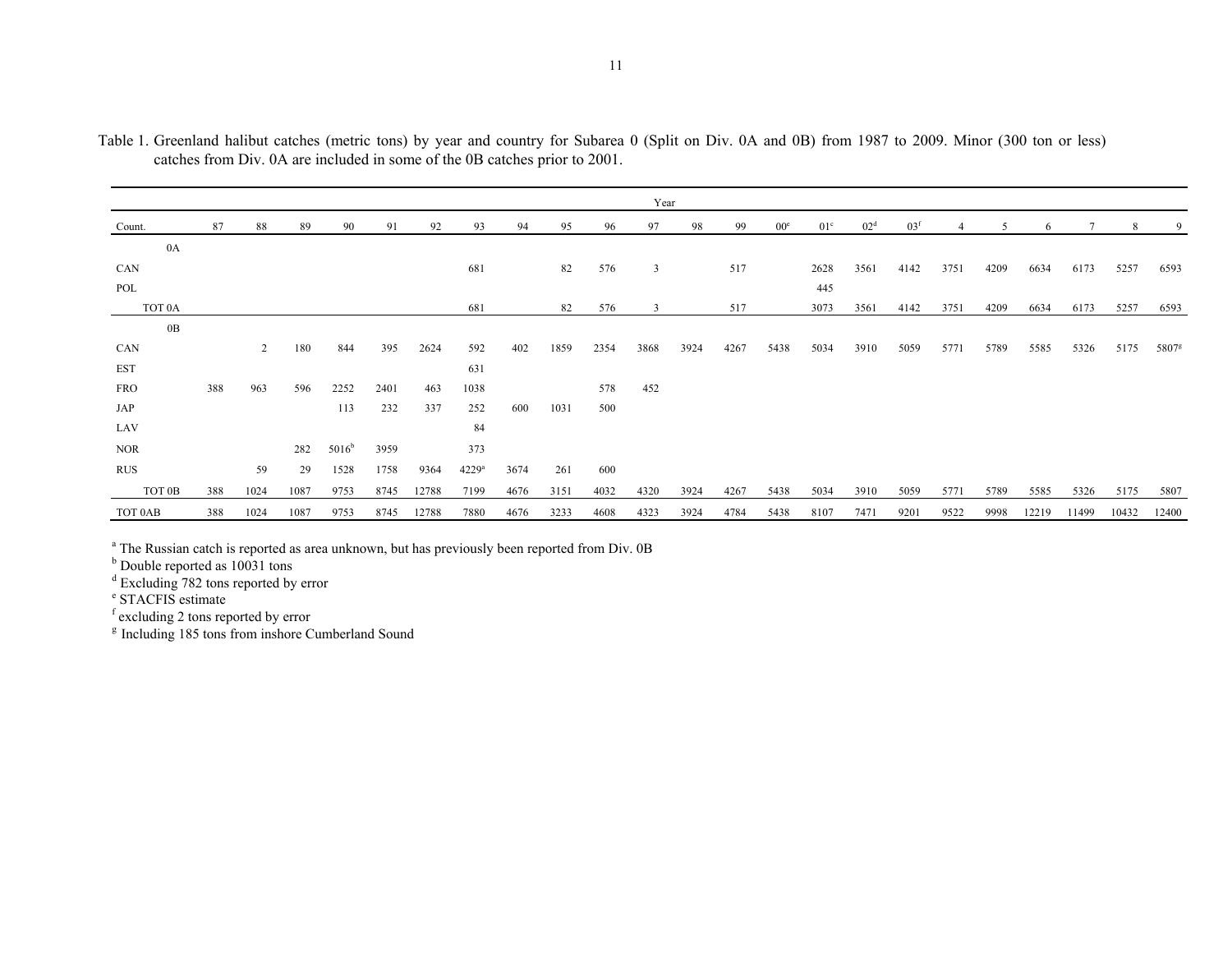| Table 2. Greenland halibut catches (metric tons) by year and country for Subarea 1 (Split on Div. 1AB and Div. 1CD) from 1987 to 2009. The Greenland |  |  |  |  |  |  |  |  |  |
|------------------------------------------------------------------------------------------------------------------------------------------------------|--|--|--|--|--|--|--|--|--|
| catches are excl. inshore catches in Div. 1A. Offshore catches in Div. 1A prior to 2001 are negligible.                                              |  |  |  |  |  |  |  |  |  |

| Coun.      | 87   | 88   | 89   | 90   | 91   | 92   | 93   | 94   | 95   | 96   | 97   | 98   | 99 <sup>a</sup> | $\Omega$         |                  |                   | 3 <sup>g</sup>   |                    |                   | 6           |                | 8                 | 9              |
|------------|------|------|------|------|------|------|------|------|------|------|------|------|-----------------|------------------|------------------|-------------------|------------------|--------------------|-------------------|-------------|----------------|-------------------|----------------|
| 1AB        |      |      |      |      |      |      |      |      |      |      |      |      |                 |                  |                  |                   |                  |                    |                   |             |                |                   |                |
| GRL        |      |      |      |      |      |      |      |      |      |      |      |      |                 |                  | $340^\circ$      | 1619 <sup>c</sup> | $3558^\circ$     | $3500^{\circ}$     | $3363^{bc}$       | $5530^{bc}$ | $5596^{bc}$    | $5524^{bc}$       | $6094^{bc}$    |
| <b>RUS</b> |      |      |      |      |      |      |      |      |      |      |      |      |                 |                  | 85               | 279               | 259              | 241                | 549               | 565         | 575            | 570               | 517            |
| <b>FRO</b> |      |      |      |      |      |      |      |      |      |      |      |      |                 | 96               | 150              | 150               | 117              | 153                | 125               | 128         | 125            | 149               | 124            |
| EU         |      |      |      |      |      |      |      |      |      |      |      |      |                 |                  |                  |                   | $73^e$           | 141 <sup>e</sup>   |                   |             |                |                   |                |
| TOT 1AB    |      |      |      |      |      |      |      |      |      |      |      |      |                 | 96               | 575              | 2048              | 4007             | 3908               | 4037              | 6223        | 6296           | 6243              | 6735           |
| 1CD        |      |      |      |      |      |      |      |      |      |      |      |      |                 |                  |                  |                   |                  |                    |                   |             |                |                   |                |
| GRL        | 1646 | 605  | 540  | 841  | 933  | 191  | 186  | 872  | 1399 | 1876 | 2312 | 2295 | 2529            | 2659             | 2012             | 2284              | 2059             | 2102               | 2380 <sup>b</sup> | $2430^{b}$  | $1805^{\rm b}$ | 1480 <sup>b</sup> | $1458^{\rm b}$ |
| <b>FRO</b> |      |      |      | 54   | 123  | 151  | 128  | 780  |      |      | 127  | 125  | 116             | 147              | 150              | 150               | 135              | 150                | 149               | 147         | 150            | 184               | 149            |
| <b>JPN</b> | 855  | 1576 | 1300 | 985  | 673  | 2895 | 1161 | 820  | 323  |      |      |      |                 |                  |                  |                   |                  |                    |                   |             |                |                   |                |
| <b>NOR</b> |      |      |      |      | 611  | 2432 | 2344 | 3119 | 2472 | 1785 | 1893 | 1338 | 1360            | 1590             | 1550             | 1734              | 1423             | 1364               | $1456^{\rm b}$    | 1379        | 1441           | $1452^b$          | 1501           |
| <b>RUS</b> |      |      |      |      |      |      | .5   |      | 296  | 254  |      | 543  | 552             | 792              | 829              | 654               | 1328             | 1214               | 1147              | 1222        | 689            | 763               | 1056           |
| EU         |      |      |      |      |      |      | 46   | 266  | 527  | 455  | 446  | 350  | 330             | 444 <sup>b</sup> | 537 <sup>b</sup> | 536               | 543 <sup>d</sup> | $665$ <sup>f</sup> | 549               | 544         | 1516           | 1517              | 1511           |
| TOT ICD    | 2501 | 2181 | 1840 | 1880 | 2340 | 5669 | 3870 | 5857 | 5017 | 4370 | 4778 | 4651 | 4887            | 5632             | 5078             | 5358              | 5488             | 5495               | 5681              | 5722        | 5601           | 5396              | 5670           |
| Total      | 2501 | 2181 | 1840 | 1880 | 2340 | 5669 | 3870 | 5857 | 5017 | 4370 | 4778 | 4651 | 4887            | 5728             | 5653             | 7406              | 9495             | 9403               | 9718              | 11945       | 11897          | 11639             | 12405          |

<sup>a</sup> Excluding 7603 tons reported by error

<sup>b</sup> Reported to the Greenland Fisheries License Control Authority

<sup>c</sup> Offshore catches

d Including 2 tons taken in an experimental fishery

e Spanish research fishery

f Includes 131 tons taken in Spanish research fishery

 $g$  Excludes 1366 tons reported from Div. 1A by error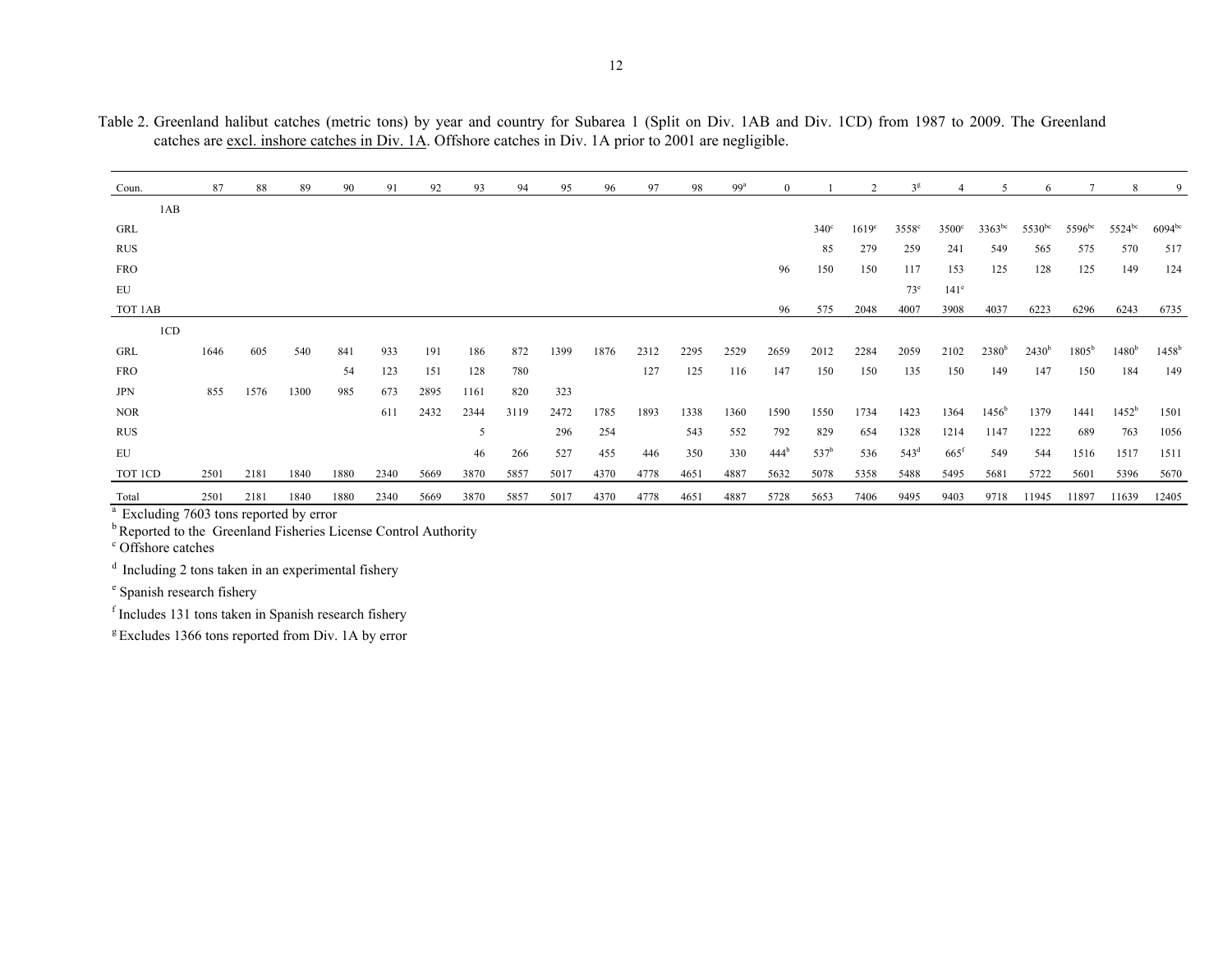| <b>YEAR</b>    | 1987           | 1988           | 1989             | 1990             | 1991     | 1992             | 1993           | 1994           | 1995 | 1996 | 1997             | 1998             | 1999           | 2000  | 2001                    | 2002  |
|----------------|----------------|----------------|------------------|------------------|----------|------------------|----------------|----------------|------|------|------------------|------------------|----------------|-------|-------------------------|-------|
| AGE            |                |                |                  |                  |          |                  |                |                |      |      |                  |                  |                |       |                         |       |
| 5              | $\overline{c}$ | $\mathbf{1}$   | 1                | $\overline{4}$   | 20       | 53               | 241            | 254            | 152  | 151  | 41               | 71               | 262            | 415   | 69                      | 570   |
| 6              | 31             | 29             | 36               | 87               | 318      | 678              | 651            | 862            | 522  | 530  | 311              | 372              | 1092           | 1106  | 978                     | 1975  |
| $\overline{7}$ | 182            | 190            | 244              | 592              | 1742     | 2967             | 2422           | 2472           | 1628 | 1818 | 1556             | 677              | 1759           | 1677  | 3212                    | 4252  |
| 8              | 296            | 354            | 409              | 1711             | 2679     | 4311             | 2356           | 1692           | 940  | 1575 | 2110             | 1187             | 1174           | 1144  | 1802                    | 1791  |
| 9              | 193            | 245            | 212              | 1356             | 1418     | 2604             | 1048           | 954            | 558  | 660  | 1042             | 900              | 672            | 772   | 1154                    | 617   |
| 10             | 77             | 115            | 75               | 711              | 533      | 951              | 590            | 294            | 259  | 306  | 438              | 572              | 375            | 501   | 776                     | 476   |
| 11             | 40             | 80             | 47               | 359              | 221      | 398              | 224            | 183            | 228  | 160  | 232              | 422              | 234            | 443   | 503                     | 347   |
| 12             | 18             | 61             | 48               | 195              | 144      | 231              | 130            | 159            | 188  | 127  | 118              | 205              | 184            | 291   | 273                     | 149   |
| 13             | 10             | 58             | 44               | 189              | 108      | 158              | 72             | 125            | 104  | 64   | 96               | 153              | 172            | 178   | 101                     | 209   |
| 14             | 9              | 46             | 42               | 115              | 60       | 85               | 59             | 58             | 80   | 57   | 21               | 98               | 95             | 68    | 50                      | 75    |
| 15             | 6              | 35             | 26               | 67               | 36       | 45               | 37             | 55             | 85   | 39   | 13               | 19               | 61             | 75    | 21                      | 168   |
| 16             | 3              | 15             | 12               | 17               | 6        | 23               | 26             | 34             | 41   | 36   | 12               | 4                | 37             | 17    | 10                      | 74    |
| 17             | 4              | $\overline{4}$ | 1                | 3                | 2        | $\mathbf{1}$     | $\overline{4}$ | 10             | 18   | 13   | $\boldsymbol{0}$ | $\boldsymbol{0}$ | 18             | 4     | 5                       | 23    |
| $+gp$          | $\overline{c}$ | 1              | $\boldsymbol{0}$ | $\boldsymbol{0}$ | $\bf{0}$ | $\boldsymbol{0}$ | $\overline{2}$ | $\overline{7}$ | 10   | 22   | $\boldsymbol{0}$ | $\boldsymbol{0}$ | $\overline{7}$ | 6     | $\overline{\mathbf{3}}$ | 49    |
| <b>TOT</b>     | 873            | 1234           | 1197             | 5406             | 7287     | 12505            | 7862           | 7159           | 4813 | 5558 | 5994             | 4688             | 6166           | 6717  | 8957                    | 10917 |
| <b>TONS</b>    | 1295           | 2605           | 2207             | 10540            | 10982    | 18070            | 11423          | 10144          | 8270 | 8982 | 9101             | 8693             | 9691           | 10689 | 13184                   | 15136 |

Table 3. Catch-at-age in numbers. Not updated for 2003 - 2008.

Table 4. Catch weights at age (kg) Not updated for 2003-2008.

|       | 1987 | 1988  | 1989 | 1990  | 1991 | 1992  | 1993  | 1994  | 1995  | 1996  | 1997 | 1998  | 1999  | 2000 | 2001  | 2002  |
|-------|------|-------|------|-------|------|-------|-------|-------|-------|-------|------|-------|-------|------|-------|-------|
| AGE   |      |       |      |       |      |       |       |       |       |       |      |       |       |      |       |       |
| 5     | 0.29 | 0.29  | 0.29 | 0.33  | 0.34 | 0.33  | 0.58  | 0.43  | 0.49  | 0.52  | 0.36 | 0.50  | 0.54  | 0.53 | 0.48  | 0.48  |
| 6     | 0.51 | 0.51  | 0.51 | 0.54  | 0.54 | 0.56  | 0.72  | 0.62  | 0.66  | 0.69  | 0.55 | 0.74  | 0.70  | 0.72 | 0.67  | 0.70  |
| 7     | 0.74 | 0.74  | 0.74 | 0.79  | 0.79 | 0.80  | 0.96  | 0.91  | 0.94  | 0.94  | 0.86 | 1.00  | 0.98  | 1.00 | 0.91  | 0.96  |
| 8     | 1.08 | 1.08  | 1.08 | 1.10  | 1.12 | 1.13  | 1.26  | 1.26  | 1.34  | 1.38  | 1.27 | 1.24  | 1.28  | 1.29 | 1.30  | 1.30  |
| 9     | 1.41 | 1.42  | 1.42 | 1.52  | 1.57 | 1.59  | 1.80  | 1.72  | 1.81  | 1.91  | 1.83 | 1.54  | 1.66  | 1.71 | 1.76  | 1.85  |
| 10    | 1.97 | 2.05  | 2.00 | 2.11  | 2.27 | 2.28  | 1.43  | 2.19  | 2.37  | 2.48  | 2.38 | 2.22  | 2.25  | 2.26 | 2.29  | 2.20  |
| 11    | 2.58 | 2.80  | 2.68 | 2.94  | 3.22 | 3.02  | 3.25  | 2.73  | 2.89  | 3.18  | 3.01 | 3.08  | 2.74  | 2.84 | 2.91  | 2.82  |
| 12    | 3.52 | 3.88  | 3.73 | 3.90  | 4.24 | 4.02  | 4.10  | 3.43  | 3.62  | 4.04  | 3.84 | 3.84  | 3.68  | 3.59 | 3.51  | 3.32  |
| 13    | 4.64 | 5.01  | 4.87 | 4.96  | 5.50 | 5.33  | 5.26  | 4.48  | 4.44  | 5.05  | 4.93 | 4.74  | 4.73  | 4.23 | 4.31  | 3.93  |
| 14    | 5.79 | 6.16  | 6.20 | 6.26  | 6.82 | 6.76  | 6.17  | 5.75  | 5.61  | 5.95  | 5.69 | 6.04  | 5.58  | 5.19 | 5.60  | 5.20  |
| 15    | 6.61 | 7.44  | 7.65 | 7.96  | 8.33 | 7.76  | 7.42  | 6.58  | 6.65  | 7.34  | 6.79 | 6.60  | 6.68  | 5.85 | 6.09  | 5.38  |
| 16    | 7.99 | 8.88  | 9.36 | 9.90  | 9.89 | 8.58  | 8.04  | 7.36  | 7.77  | 8.64  | 8.00 | 13.45 | 7.75  | 7.32 | 7.08  | 7.02  |
| 17    | 9.56 | 9.86  | 9.56 | 11.86 | 9.56 | 11.95 | 9.24  | 9.42  | 10.19 | 9.18  |      |       | 9.08  | 5.60 | 8.94  | 8.61  |
| $+gp$ |      | 11.33 |      |       |      |       | 10.25 | 11.15 | 11.00 | 11.10 |      |       | 11.10 | 9.00 | 11.22 | 10.97 |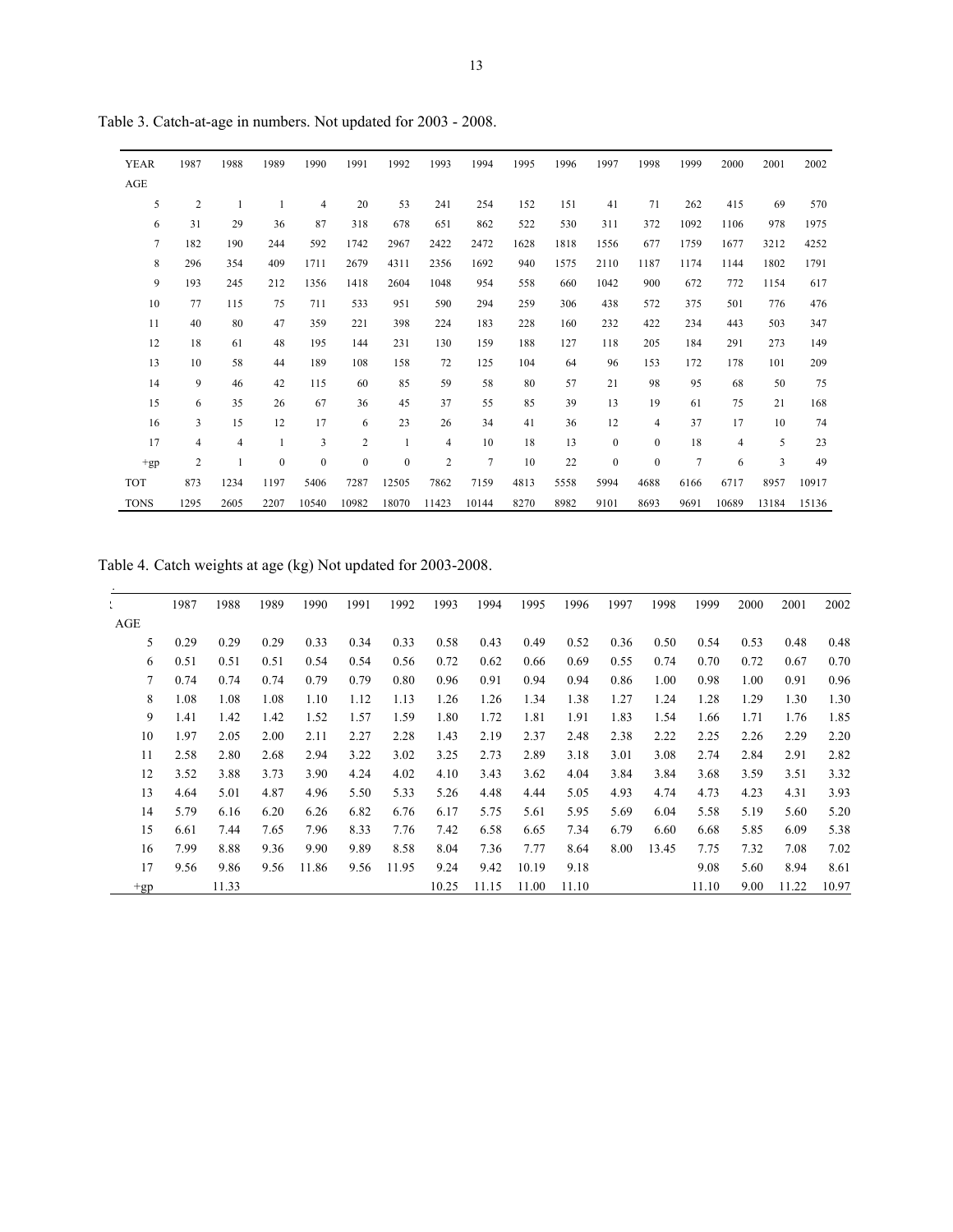

Fig. 1. Catches in SA0 and Div. 1A offshore + Div. 1B-1F and recommended TAC. For TAC before 1995 see text.



### Biomass

Fig 2a. Biomass with S.E. from the Greenland deep sea survey in Div. 1CD.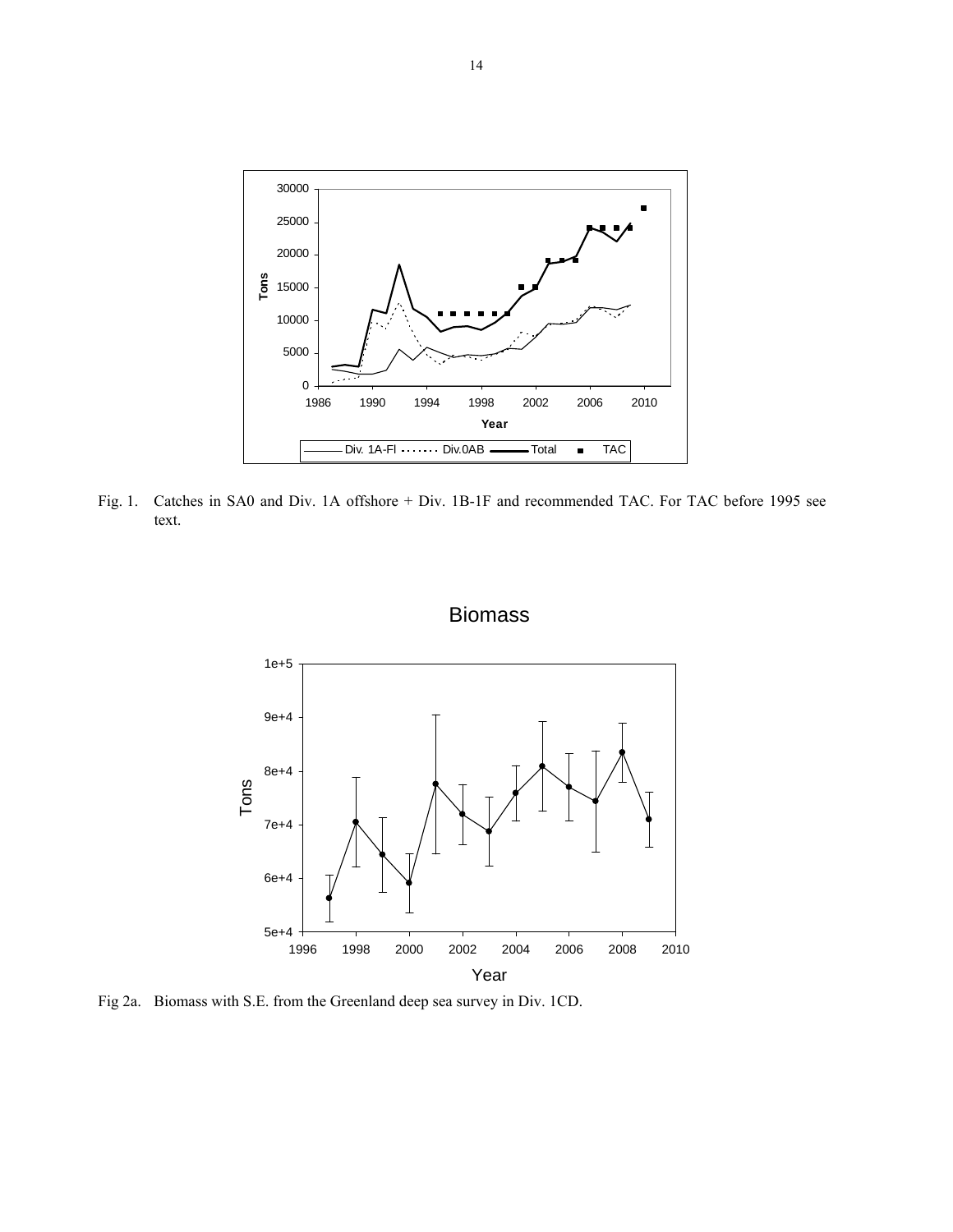



Fig 2b. Abundance with S.E. from the Greenland deep sea survey in 1CD.





Fig 2c. Mean catch per  $km^2$  swept with S.E. in the Greenland deep sea survey in Div. 1CD.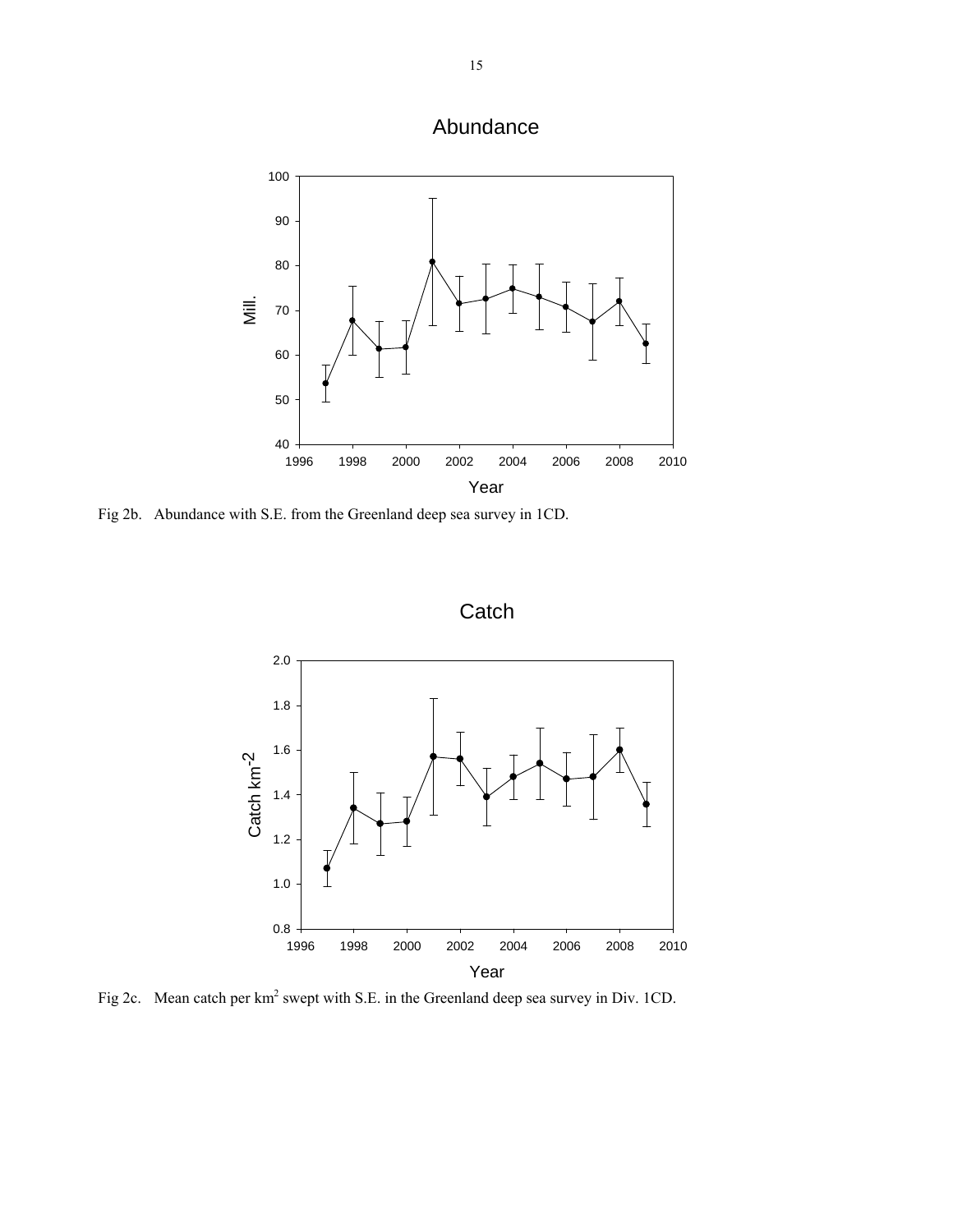

Fig. 2d. Biomass estimates from various surveys in SA 0 and 1. Note that the survey in Div. 0A in 2006 had incomplete coverage (see text).



Fig. 2e. Biomass estimates from the Greenland shrimp survey by most important Divisions and in total. Div. 1AX is inshore Disko Bay.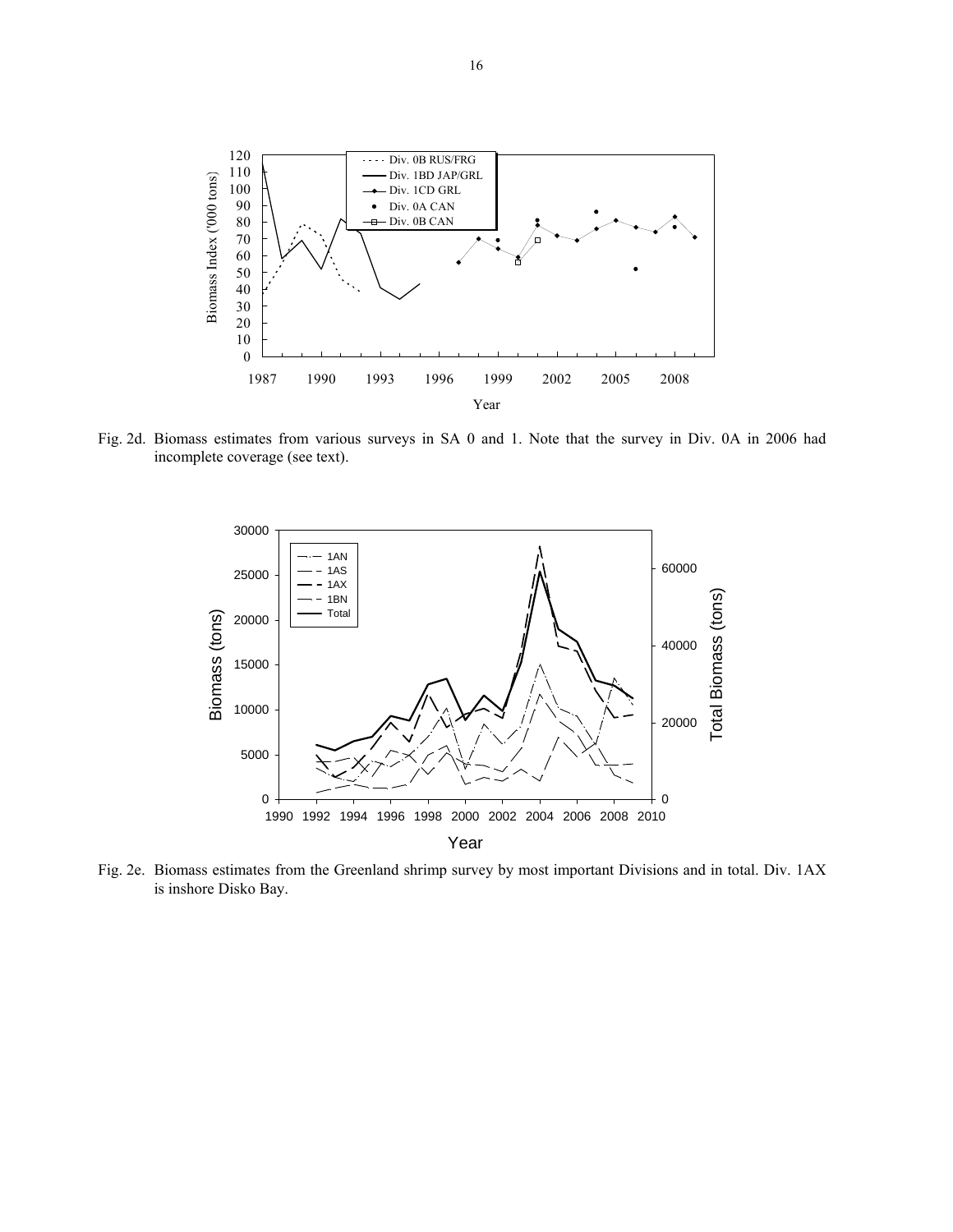

Fig.3. Abundance of age-one Greenland halibut in the entire area covered by the Greenland shrimp survey including inshore Disko Bay and Div. 1AN (North of 70○ N)



Fig. 4. Year-class strength of Greenland halibut of ages 1-3+ in number per hour trawled in the offshore nursery area (Div 1AS-1B, depths 300-600 m).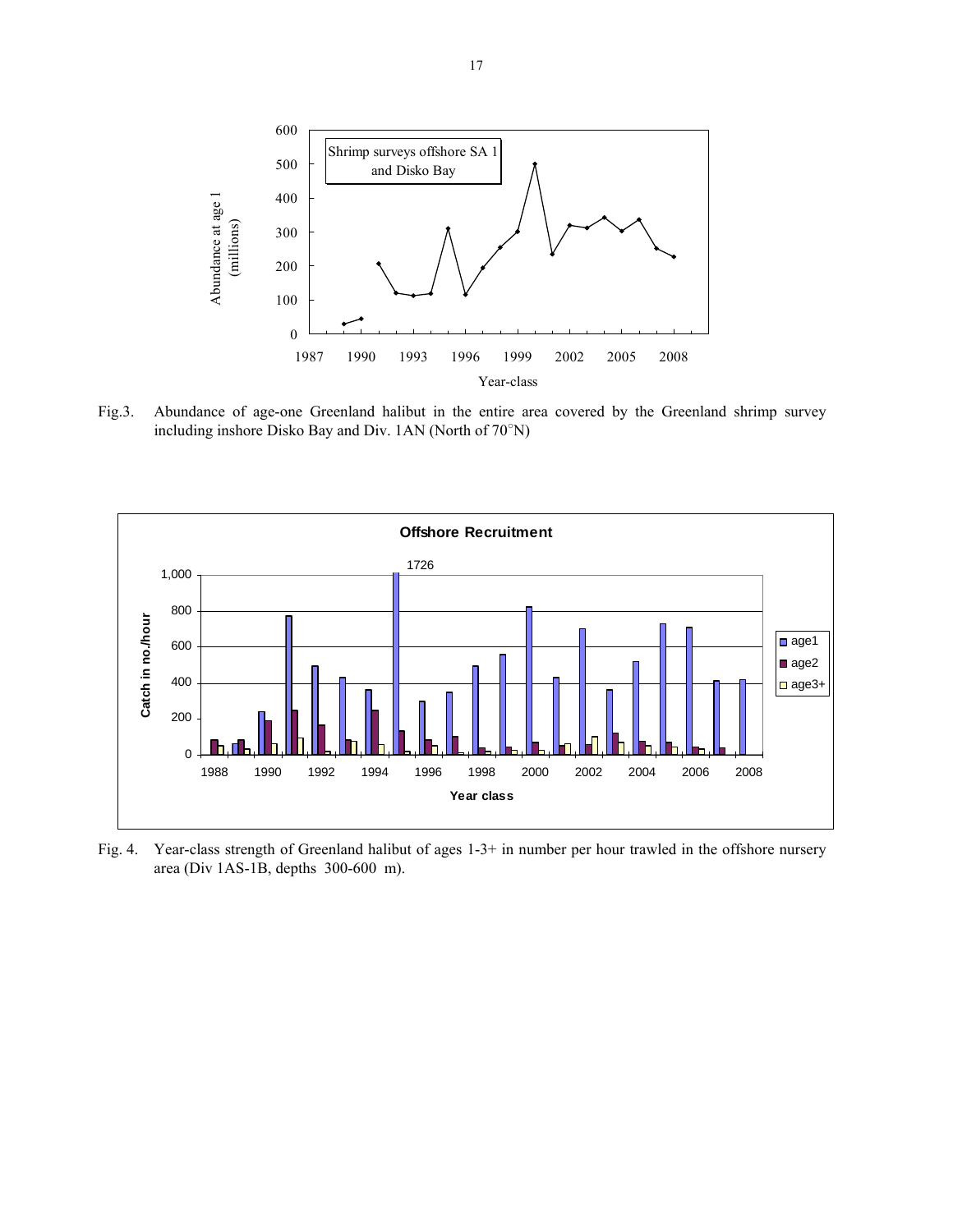

Fig. 5. Spawning stock in numbers (ages 10+ in Div.1CD from the joint Japan/Greenland survey and the Greenland survey (1997-2007) plotted vs. number of fish age 1 the following year estimated from the Greenland shrimp trawl survey including the Disko Bay. Figures denote year class. Note there was no deep sea survey in 1996. Not updated,- no age data from the 2008 1CD survey.



Fig.6a. Length distribution from the fishery in Div 0A in 2009 in per mill., 2 cm groups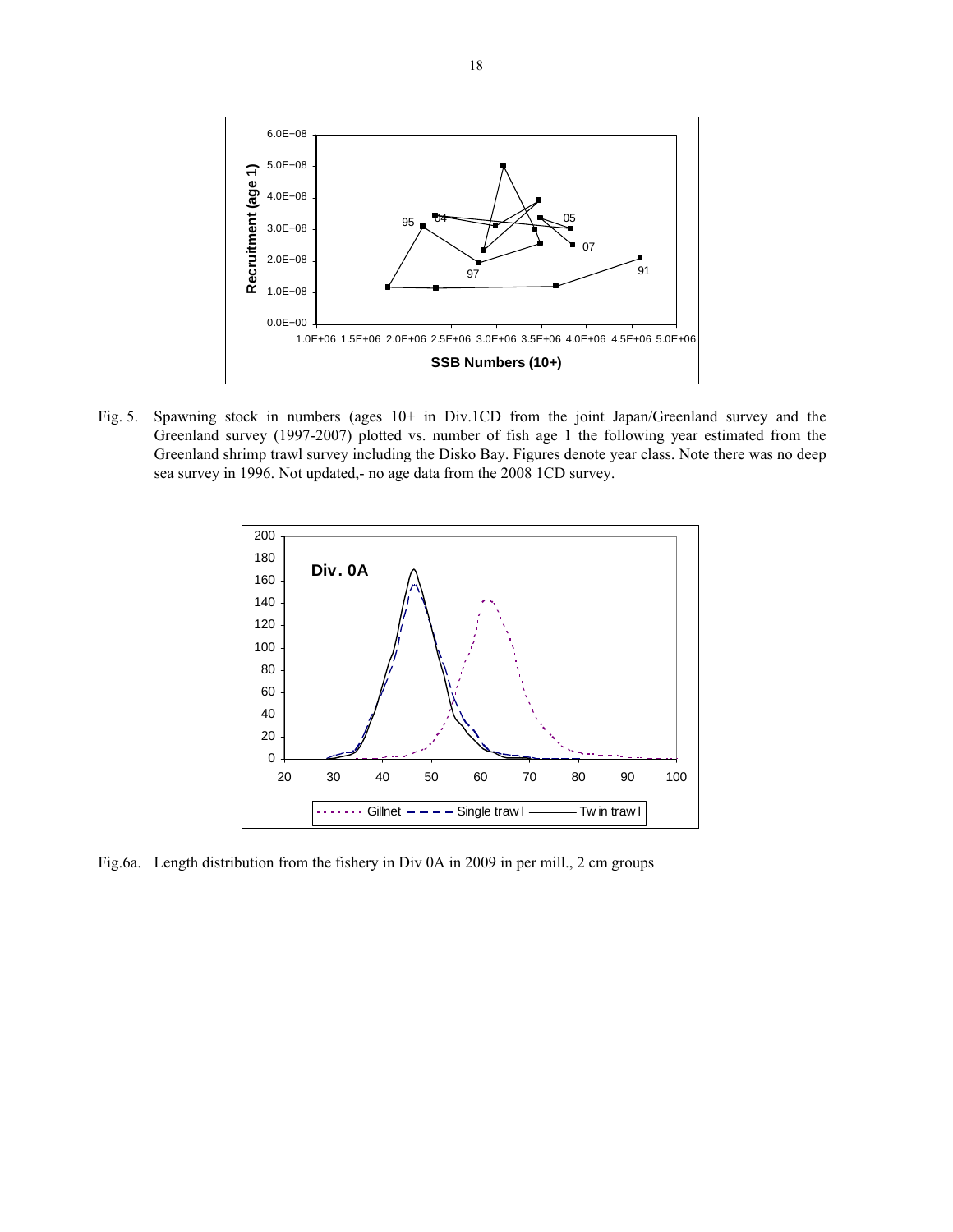

Fig.6b. Length distribution by gear from the fishery in Div 0B 2009 in per mill., 2 cm groups



1AB trawlers

Fig. 7. Length distribution in the Greenland trawl fishery in Div. 1A in 2009 in percent, 1-cm groups.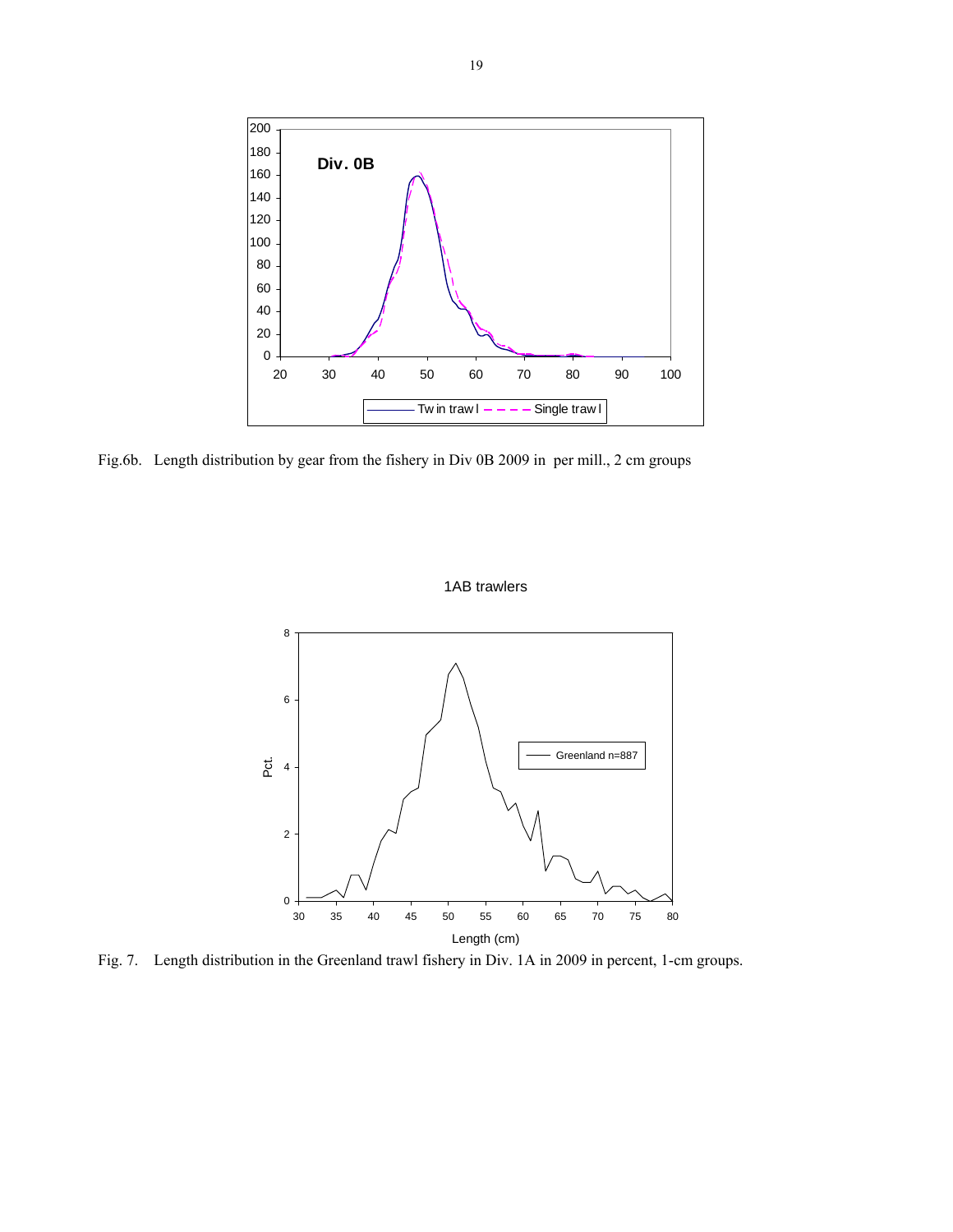



Fig. 8. Length distribution in the Norway and Greenland trawl fishery in Div. 1D in 2009 in percent, 1-cm groups.

#### Russian trawlers



Fig. 9. Length distribution from the Russian Trawl fishery in Div. 1A and 1D in 2009, in percent, 2-cm groups.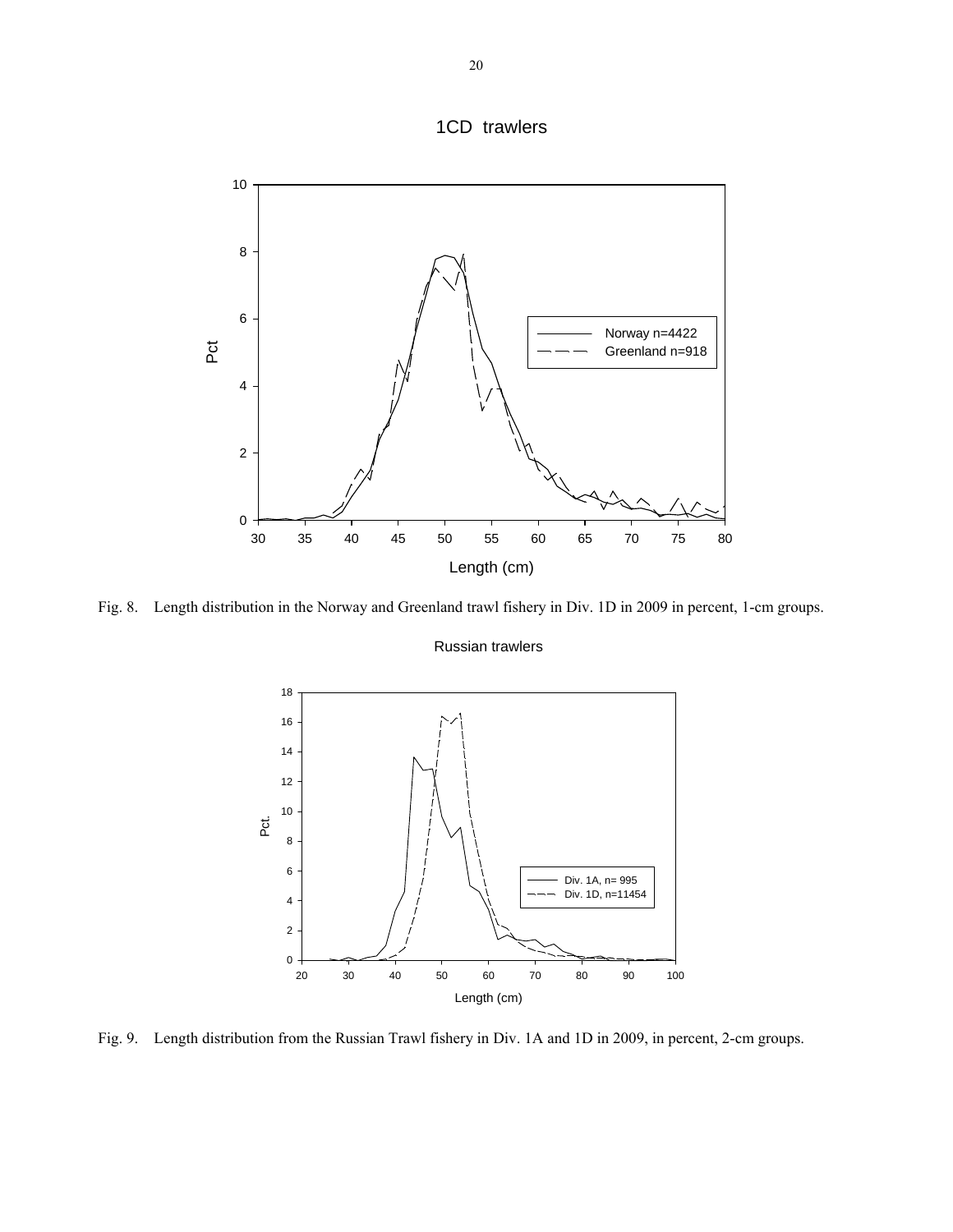

Fig. 10. Age distribution in the Russian trawl fishery in Div. 1AD combiened.



Fig. 11a. Un-standardized CPUE from the trawl fishery in Div. 0A. No data from 20009

Russian trawlers Div. 1A + Div. 1D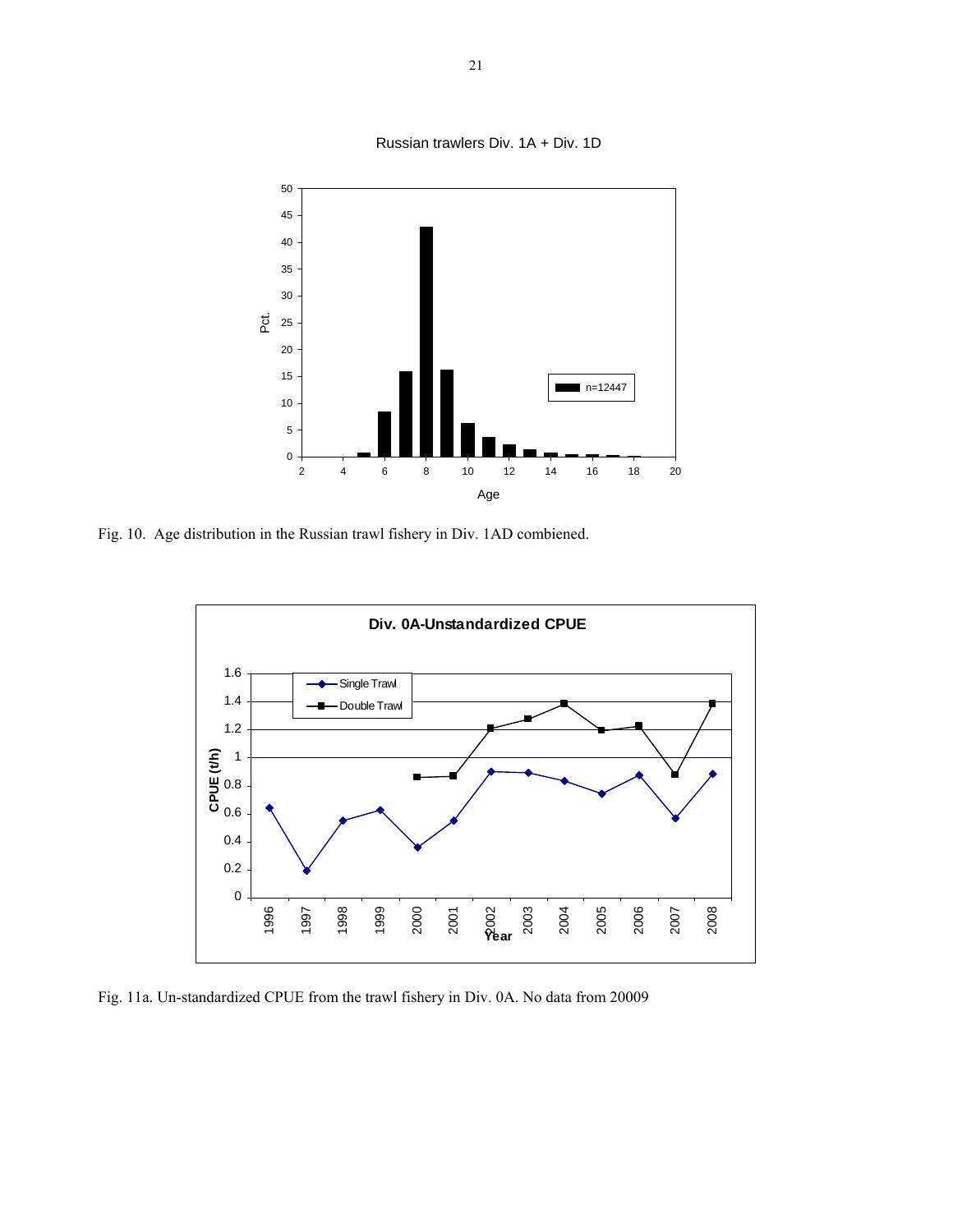

Fig. 11b. Un-standardized CPUE from the trawl fishery in Div. 0B



Unstandardized CPUE Div. 1AB

Fig. 11c. Unstandardized trawl CPUE series from Div. 1AB.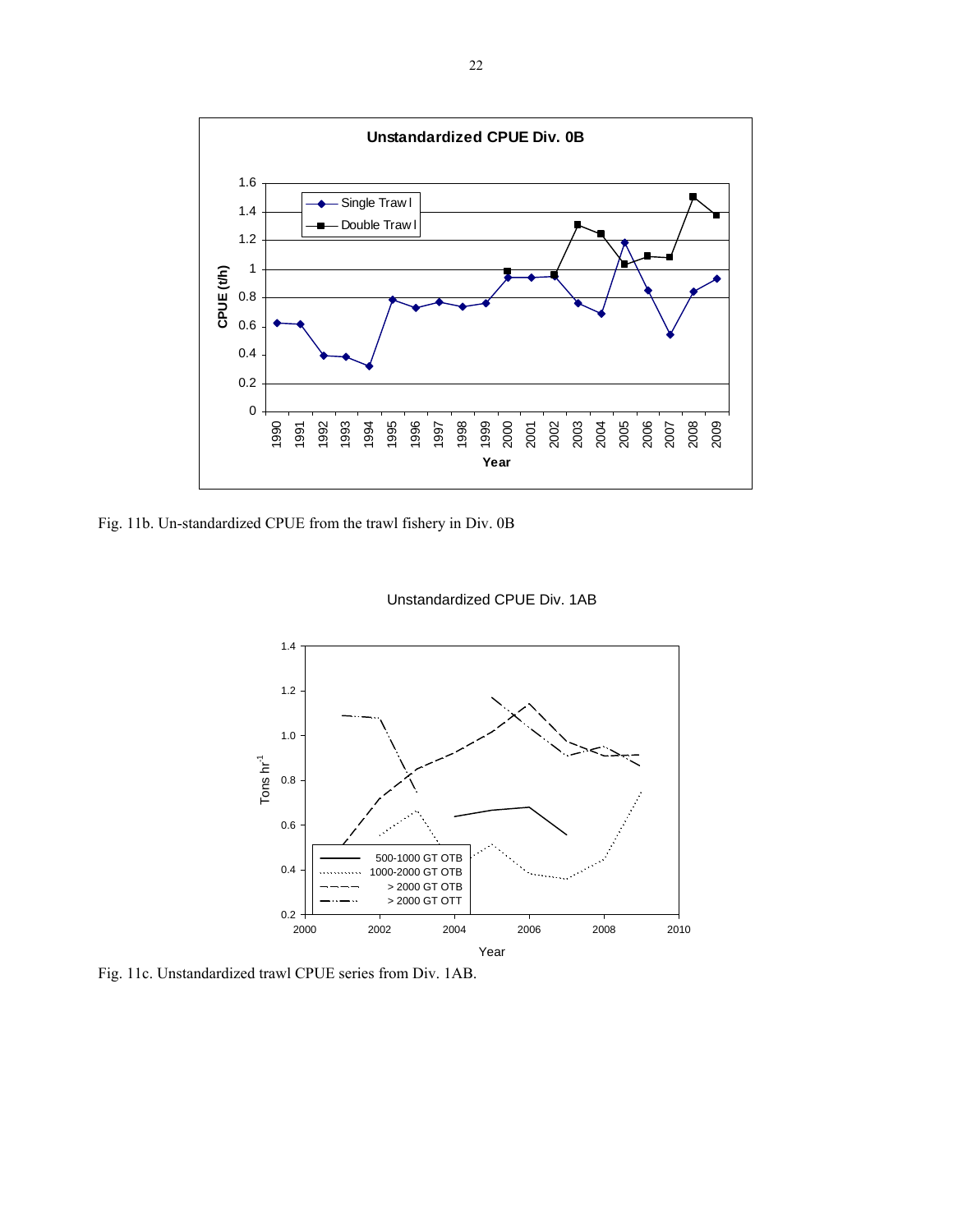Unstandardized CPUE Div. 1CD



Fig. 11d. Unstandardized catch rates from different fleets fishing in Div. 1CD.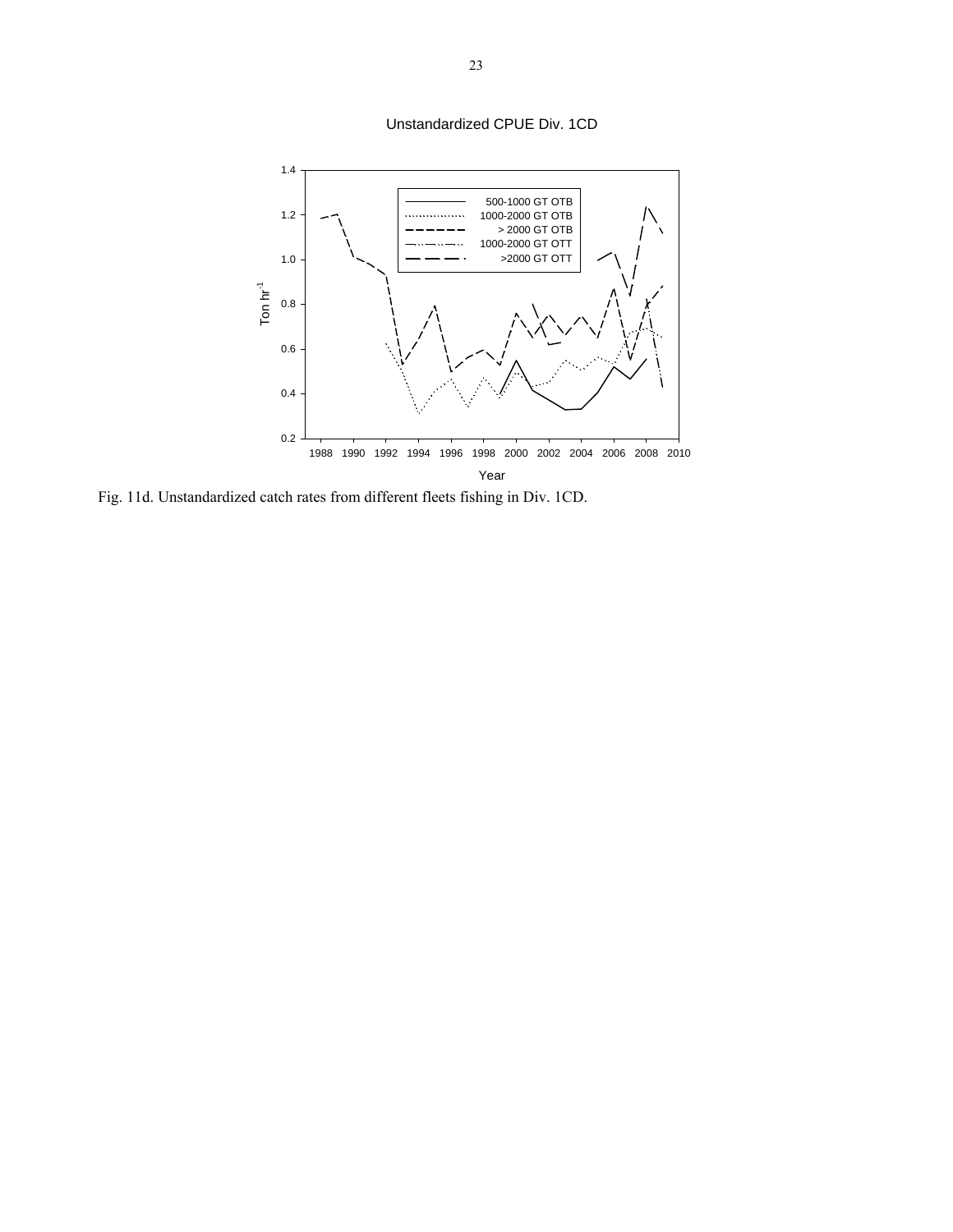





Fig 12a. Standardized CPUE series from trawlers in 0A, Div. 1AB and 0B+1AB combined with +/- S.E. No data from Div. 0A in 2009.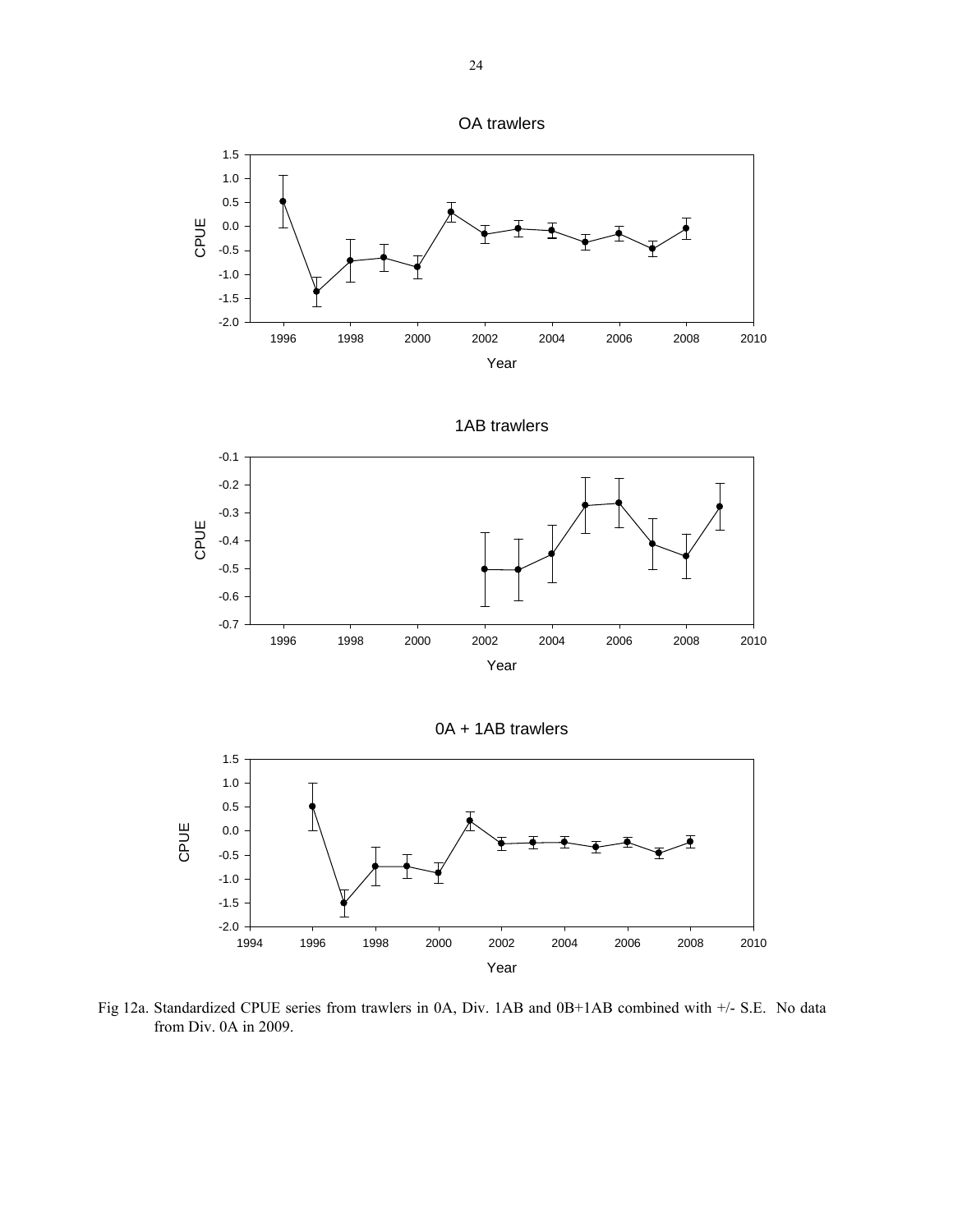



Fig. 12b. Standardized trawl CPUE index from trawlers in Div. 1CD with +/- S.E.. Grouped by tonnage class according to NAFO's classification. .



Fig 12c. Standardized CPUE series from trawlers in Div. 0B with +/- S.E.



Fig. 12d. Combined standardized trawl CPUE index from trawlers in Div. 0B +1CD with +/- S.E.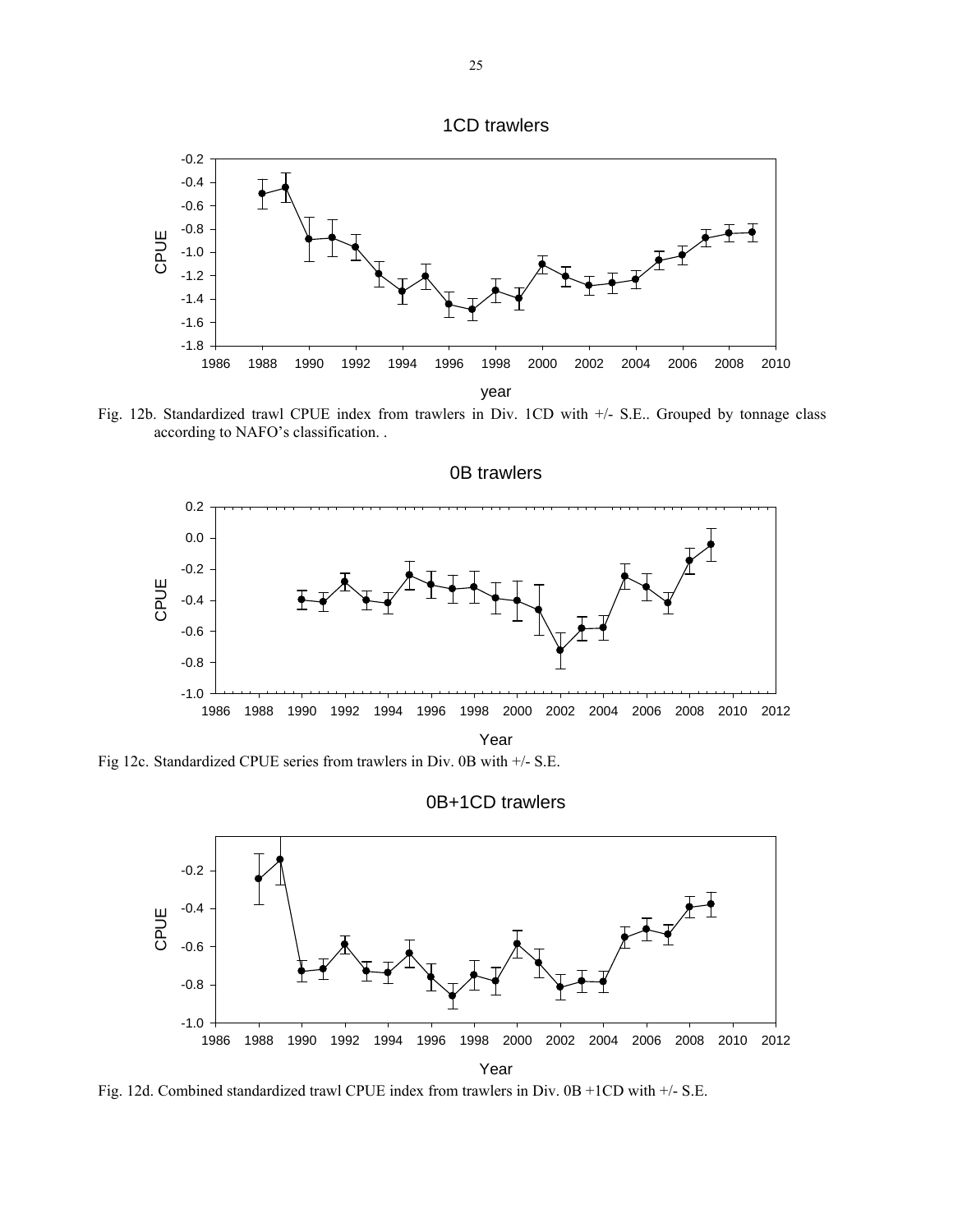|                                                                                           |                                                                              | Greenland halibut, OA trawlers                                                                                                                                                                                  |                          |                                                                                                                                                        |                          | 16:33 Monday, June 8, 2009                                                                                   | ı                                                                                                          |
|-------------------------------------------------------------------------------------------|------------------------------------------------------------------------------|-----------------------------------------------------------------------------------------------------------------------------------------------------------------------------------------------------------------|--------------------------|--------------------------------------------------------------------------------------------------------------------------------------------------------|--------------------------|--------------------------------------------------------------------------------------------------------------|------------------------------------------------------------------------------------------------------------|
|                                                                                           |                                                                              |                                                                                                                                                                                                                 | The GLM Procedure        |                                                                                                                                                        |                          |                                                                                                              |                                                                                                            |
|                                                                                           |                                                                              |                                                                                                                                                                                                                 | Class Level Information  |                                                                                                                                                        |                          |                                                                                                              |                                                                                                            |
| Class                                                                                     | Levels                                                                       | Values                                                                                                                                                                                                          |                          |                                                                                                                                                        |                          |                                                                                                              |                                                                                                            |
| year                                                                                      | 13                                                                           | 1996 1997 1998 1999 2000 2001 2002 2003 2004 2005 2006<br>2007 2008                                                                                                                                             |                          |                                                                                                                                                        |                          |                                                                                                              |                                                                                                            |
| md                                                                                        | 6                                                                            | 7 8 9 10 11 12                                                                                                                                                                                                  |                          |                                                                                                                                                        |                          |                                                                                                              |                                                                                                            |
| kode                                                                                      | 18                                                                           | 2126 2127 5127 15127 16127 21926 21927 31126 31926<br>31927 32125 33126 40126 40127 51926 51927 401926 401927                                                                                                   |                          |                                                                                                                                                        |                          |                                                                                                              |                                                                                                            |
|                                                                                           |                                                                              | Number of Observations Read<br>Number of Observations Used                                                                                                                                                      |                          |                                                                                                                                                        | 130<br>130               |                                                                                                              |                                                                                                            |
|                                                                                           |                                                                              | Greenland halibut, 0A trawlers                                                                                                                                                                                  |                          |                                                                                                                                                        |                          | 16:33 Monday, June 8, 2009                                                                                   | 2                                                                                                          |
|                                                                                           |                                                                              |                                                                                                                                                                                                                 | The GLM Procedure        |                                                                                                                                                        |                          |                                                                                                              |                                                                                                            |
|                                                                                           | Dependent Variable: lcph                                                     |                                                                                                                                                                                                                 |                          |                                                                                                                                                        |                          |                                                                                                              |                                                                                                            |
| Source                                                                                    |                                                                              | DF                                                                                                                                                                                                              | Sum of<br>Squares        |                                                                                                                                                        |                          | Mean Square F Value Pr > F                                                                                   |                                                                                                            |
| Model                                                                                     |                                                                              | 34                                                                                                                                                                                                              | 22.40096486              |                                                                                                                                                        | 0.65885191               | 3.73                                                                                                         | $\sim 0001$                                                                                                |
| Error                                                                                     |                                                                              | 95                                                                                                                                                                                                              | 16.76224123              |                                                                                                                                                        | 0.17644464               |                                                                                                              |                                                                                                            |
| Corrected Total                                                                           |                                                                              | 129                                                                                                                                                                                                             | 39.16320609              |                                                                                                                                                        |                          |                                                                                                              |                                                                                                            |
|                                                                                           | R-Square                                                                     | Coeff Var                                                                                                                                                                                                       |                          | Root MSE                                                                                                                                               |                          | lcph Mean                                                                                                    |                                                                                                            |
|                                                                                           | 0.571990                                                                     | $-294.8160$                                                                                                                                                                                                     |                          | 0.420053                                                                                                                                               |                          | $-0.142480$                                                                                                  |                                                                                                            |
| Source                                                                                    |                                                                              | DF                                                                                                                                                                                                              | Type I SS                |                                                                                                                                                        |                          | Mean Square F Value                                                                                          | Pr > F                                                                                                     |
| year<br>md                                                                                |                                                                              | 12<br>- 5                                                                                                                                                                                                       | 9.81137970<br>3.15679896 |                                                                                                                                                        | 0.81761498<br>0.63135979 | 4.63<br>3.58                                                                                                 | $\sim 0001$<br>0.0052                                                                                      |
| kode                                                                                      |                                                                              | 17                                                                                                                                                                                                              | 9.43278620               |                                                                                                                                                        | 0.55486978               | 3.14                                                                                                         | 0.0002                                                                                                     |
| Source                                                                                    |                                                                              | DF                                                                                                                                                                                                              | Type III SS              |                                                                                                                                                        |                          | Mean Square F Value                                                                                          | Pr > F                                                                                                     |
| year<br>md                                                                                |                                                                              | 12<br>5                                                                                                                                                                                                         | 7.12456418<br>2.00646829 |                                                                                                                                                        | 0.59371368<br>0.40129366 | 3.36<br>2.27                                                                                                 | 0.0004<br>0.0532                                                                                           |
| kode                                                                                      |                                                                              | 17                                                                                                                                                                                                              | 9.43278620               |                                                                                                                                                        | 0.55486978               | 3.14                                                                                                         | 0.0002                                                                                                     |
| Parameter                                                                                 |                                                                              | Estimate                                                                                                                                                                                                        |                          | Standard<br>Error                                                                                                                                      |                          | t Value                                                                                                      | Pr >  t                                                                                                    |
| Intercept<br>year<br>year<br>year<br>year<br>year<br>year<br>year<br>year<br>year<br>year | 1996<br>1997<br>1998<br>1999<br>2000<br>2001<br>2002<br>2003<br>2004<br>2005 | 0.878681640 B<br>0.560232115 B<br>$-1.318715571$ B<br>$-0.673261074$ B<br>$-0.608113453 B$<br>$-0.804184239 B$<br>0.340026370 B<br>$-0.117180991$ B<br>$-0.002757069$ B<br>$-0.041570537 B$<br>$-0.288218968 B$ |                          | 0.33724598<br>0.62076247<br>0.37478584<br>0.47913536<br>0.32815757<br>0.30392721<br>0.32526192<br>0.27481512<br>0.25984866<br>0.25682637<br>0.25333071 |                          | 2.61<br>0.90<br>$-3.52$<br>$-1.41$<br>$-1.85$<br>$-2.65$<br>1.05<br>$-0.43$<br>$-0.01$<br>$-0.16$<br>$-1.14$ | 0.0107<br>0.3691<br>0.0007<br>0.1632<br>0.0670<br>0.0095<br>0.2985<br>0.6708<br>0.9916<br>0.8718<br>0.2581 |
| year<br>year<br>year<br>md<br>md                                                          | 2006<br>2007<br>2008<br>7<br>8                                               | $-0.106165176$ B<br>$-0.423339830 B$<br>0.000000000 B<br>$-0.408868687 B$<br>$-0.639975078$ B                                                                                                                   |                          | 0.20254910<br>0.18546878<br>0.34260133<br>0.31890828                                                                                                   |                          | $-0.52$<br>$-2.28$<br>$\bullet$<br>$-1.19$<br>$-2.01$                                                        | 0.6014<br>0.0247<br>0.2357<br>0.0476                                                                       |

Appendix 1. Standardized CPUE index from trawlers in Div. 0A. No data from 2009.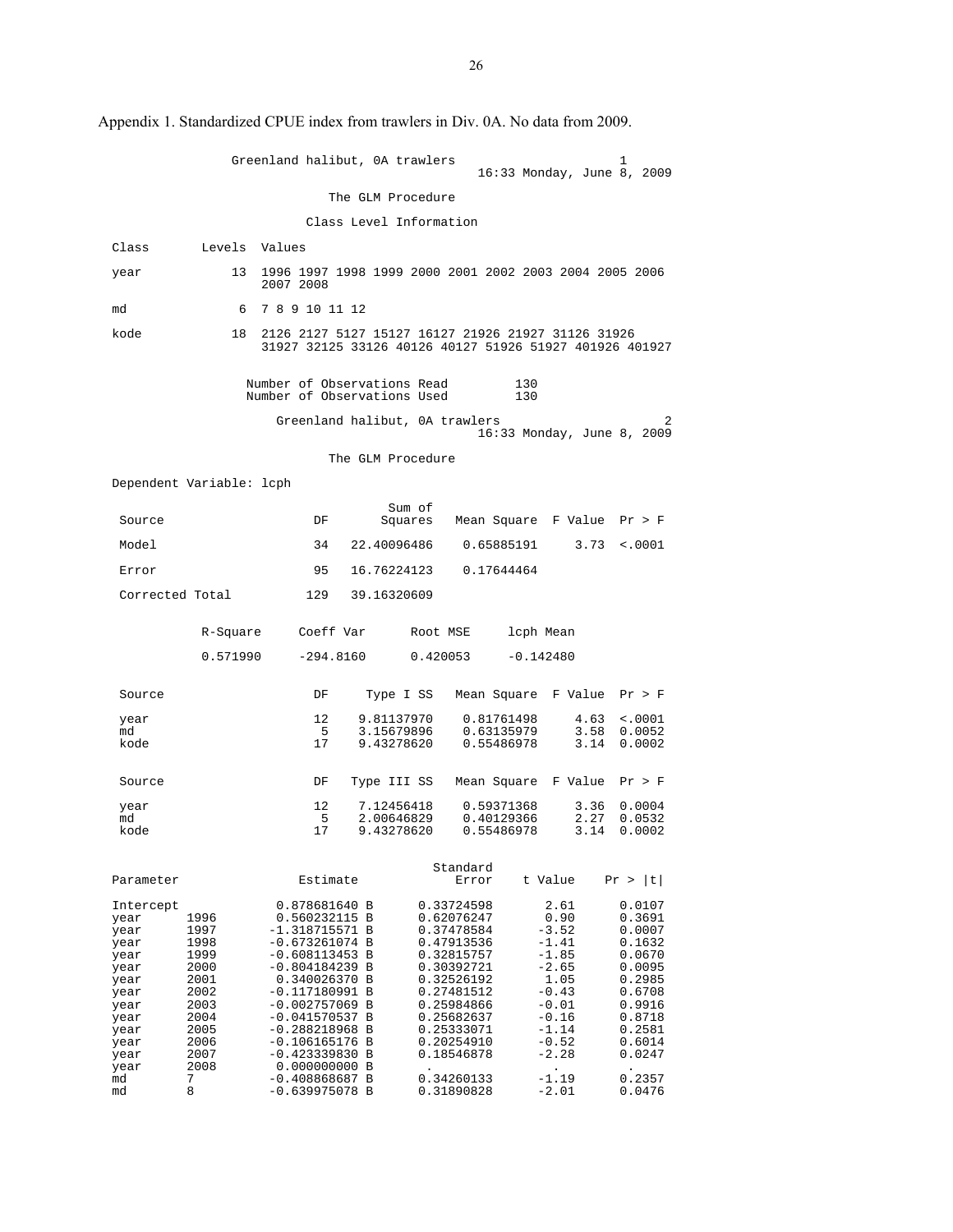#### The GLM Procedure

Dependent Variable: lcph

|           |        |                  |          | Standard   |         |         |
|-----------|--------|------------------|----------|------------|---------|---------|
| Parameter |        | Estimate         |          | Error      | t Value | Pr >  t |
| md        | 9      | $-0.575856793 B$ |          | 0.30717265 | $-1.87$ | 0.0639  |
| md        | 10     | $-0.534774263 B$ |          | 0.30123821 | $-1.78$ | 0.0791  |
| md        | 11     | $-0.761233098$ B |          | 0.29770213 | $-2.56$ | 0.0121  |
| md        | 12     | $0.000000000$ B  |          |            |         |         |
| kode      | 2126   | $-0.343114347 B$ |          | 0.23464012 | $-1.46$ | 0.1470  |
| kode      | 2127   | $-0.235699577 B$ |          | 0.19162267 | $-1.23$ | 0.2217  |
| kode      | 5127   | $-1.344778107 B$ |          | 0.52773852 | $-2.55$ | 0.0124  |
| kode      | 15127  | 0.291597913 B    |          | 0.37176249 | 0.78    | 0.4348  |
| kode      | 16127  | $-1.380467046 B$ |          | 0.39079041 | $-3.53$ | 0.0006  |
| kode      | 21926  | 0.030035740 B    |          | 0.37905450 | 0.08    | 0.9370  |
| kode      | 21927  | $-0.001170231 B$ |          | 0.19824801 | $-0.01$ | 0.9953  |
| kode      | 31126  | $-0.895884730 B$ |          | 0.42524032 | $-2.11$ | 0.0378  |
| kode      | 31926  | 0.029020806      | <b>B</b> | 0.25763672 | 0.11    | 0.9106  |
| kode      | 31927  | $-0.174370181 B$ |          | 0.23981099 | $-0.73$ | 0.4689  |
| kode      | 32125  | $-1.433448848$   | B        | 0.39079041 | $-3.67$ | 0.0004  |
| kode      | 33126  | $-1.317529797$   | B        | 0.42572915 | $-3.09$ | 0.0026  |
| kode      | 40126  | $-0.433035628$   | B        | 0.29741394 | $-1.46$ | 0.1487  |
| kode      | 40127  | $-0.447346398$   | <b>B</b> | 0.16885894 | $-2.65$ | 0.0094  |
| kode      | 51926  | 0.441124089      | <b>B</b> | 0.46745557 | 0.94    | 0.3477  |
| kode      | 51927  | $-0.834808181 B$ |          | 0.39079041 | $-2.14$ | 0.0352  |
| kode      | 401926 | 0.170141545 B    |          | 0.25293894 | 0.67    | 0.5028  |
| kode      | 401927 | 0.000000000 B    |          |            |         |         |

NOTE: The X'X matrix has been found to be singular, and a generalized inverse was used to solve the normal equations. Terms whose estimates are followed by the letter 'B' are not uniquely estimable.

Greenland halibut, 0A trawlers 4 16:33 Monday, June 8, 2009

#### The GLM Procedure Least Squares Means

|                                                                              |                                                                                                                                                                  | Standard                                                                                                                                 |                                                                                                   |
|------------------------------------------------------------------------------|------------------------------------------------------------------------------------------------------------------------------------------------------------------|------------------------------------------------------------------------------------------------------------------------------------------|---------------------------------------------------------------------------------------------------|
| year                                                                         | lcph LSMEAN                                                                                                                                                      | Error                                                                                                                                    | t <br>Pr                                                                                          |
| 1996<br>1997<br>1998<br>1999<br>2000<br>2001<br>2002<br>2003<br>2004<br>2005 | 0.51436616<br>$-1.36458153$<br>$-0.71912703$<br>$-0.65397941$<br>$-0.85005019$<br>0.29416041<br>$-0.16304695$<br>$-0.04862302$<br>$-0.08743649$<br>$-0.33408492$ | 0.54636966<br>0.30888849<br>0.44539329<br>0.27733620<br>0.24243981<br>0.20007443<br>0.18747259<br>0.17729344<br>0.15579809<br>0.16376230 | 0.3489<br>< .0001<br>0.1097<br>0.0204<br>0.0007<br>0.1448<br>0.3867<br>0.7845<br>0.5760<br>0.0441 |
| 2006<br>2007<br>2008                                                         | $-0.15203113$<br>$-0.46920579$<br>$-0.04586596$                                                                                                                  | 0.15448083<br>0.16523495<br>0.21913768                                                                                                   | 0.3275<br>0.0055<br>0.8347                                                                        |
|                                                                              |                                                                                                                                                                  |                                                                                                                                          |                                                                                                   |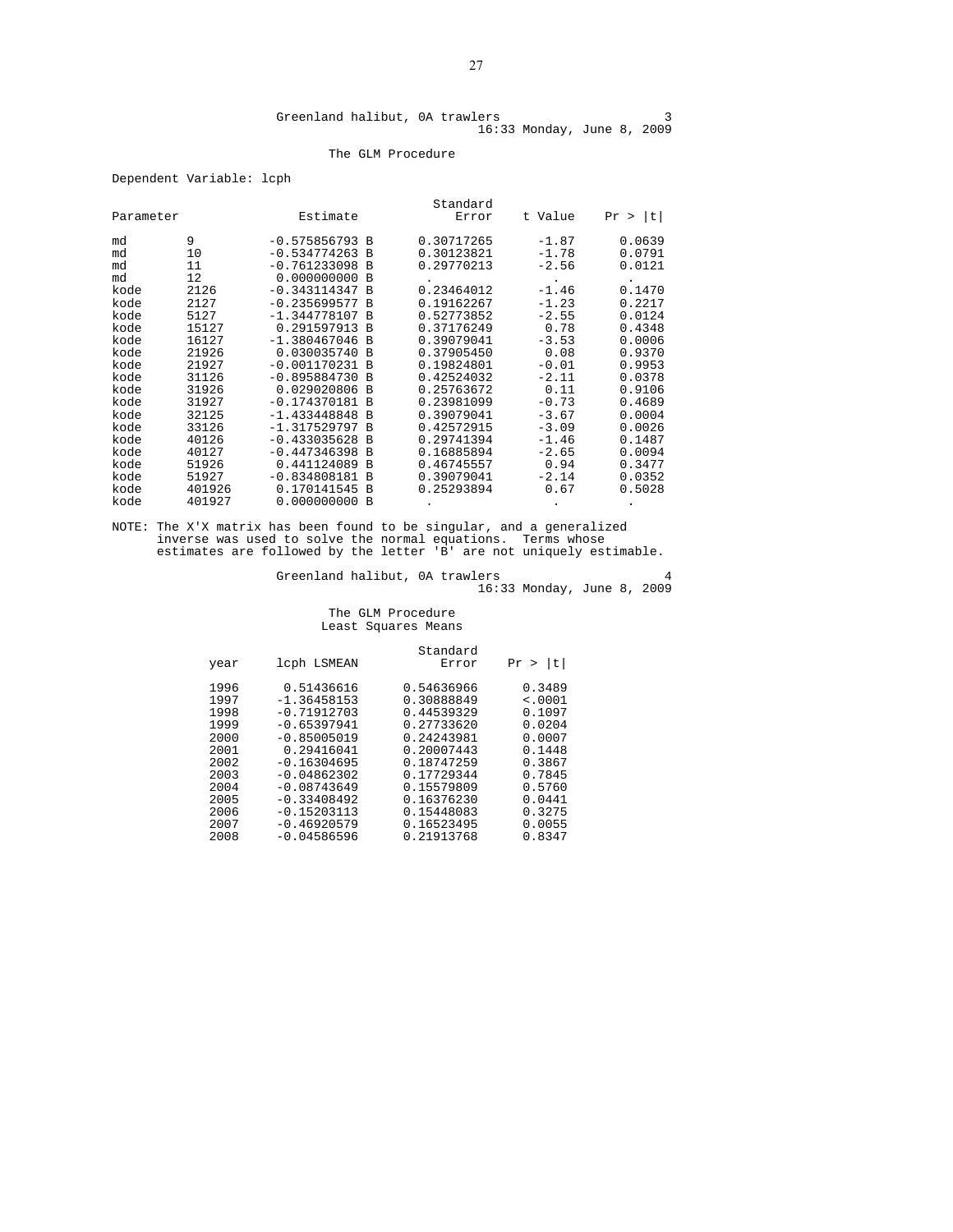|                                                                           |                                                              | Greenland halibut, 1AB trawlers                                                                                                                                    |                          | 2587<br>10:44 Wednesday, May 26, 2010                                                                        |                                                                                        |                                                                                               |
|---------------------------------------------------------------------------|--------------------------------------------------------------|--------------------------------------------------------------------------------------------------------------------------------------------------------------------|--------------------------|--------------------------------------------------------------------------------------------------------------|----------------------------------------------------------------------------------------|-----------------------------------------------------------------------------------------------|
|                                                                           |                                                              |                                                                                                                                                                    | The GLM Procedure        |                                                                                                              |                                                                                        |                                                                                               |
|                                                                           |                                                              |                                                                                                                                                                    | Class Level Information  |                                                                                                              |                                                                                        |                                                                                               |
| Class                                                                     |                                                              | Levels<br>Values                                                                                                                                                   |                          |                                                                                                              |                                                                                        |                                                                                               |
| year                                                                      |                                                              | 8                                                                                                                                                                  |                          | 2002 2003 2004 2005 2006 2007 2008 2009                                                                      |                                                                                        |                                                                                               |
| MD                                                                        |                                                              | 7                                                                                                                                                                  | 6 7 8 9 10 11 12         |                                                                                                              |                                                                                        |                                                                                               |
| kode                                                                      |                                                              | 5                                                                                                                                                                  |                          | 6125 6126 6127 61926 61927                                                                                   |                                                                                        |                                                                                               |
|                                                                           |                                                              | Number of Observations Read<br>Number of Observations Used                                                                                                         |                          | 94<br>94                                                                                                     |                                                                                        |                                                                                               |
|                                                                           |                                                              | Greenland halibut, 1AB trawlers                                                                                                                                    |                          | 10:44 Wednesday, May 26, 2010                                                                                |                                                                                        | 2588                                                                                          |
|                                                                           |                                                              |                                                                                                                                                                    | The GLM Procedure        |                                                                                                              |                                                                                        |                                                                                               |
| Dependent Variable: lcph                                                  |                                                              |                                                                                                                                                                    |                          |                                                                                                              |                                                                                        |                                                                                               |
| Source                                                                    |                                                              | DF                                                                                                                                                                 | Sum of                   | Squares Mean Square F Value Pr > F                                                                           |                                                                                        |                                                                                               |
| Model                                                                     |                                                              | 17                                                                                                                                                                 | 7.61218176               | 0.44777540                                                                                                   | 7.03                                                                                   | < .0001                                                                                       |
| Error                                                                     |                                                              | 76                                                                                                                                                                 |                          | 4.84424822 0.06374011                                                                                        |                                                                                        |                                                                                               |
| Corrected Total                                                           |                                                              | 93                                                                                                                                                                 | 12.45642998              |                                                                                                              |                                                                                        |                                                                                               |
|                                                                           |                                                              | R-Square Coeff Var                                                                                                                                                 |                          | Root MSE                                                                                                     | lcph Mean                                                                              |                                                                                               |
|                                                                           | 0.611105                                                     | -83.08223                                                                                                                                                          | 0.252468                 |                                                                                                              | $-0.303877$                                                                            |                                                                                               |
| Source                                                                    |                                                              | DF                                                                                                                                                                 | Type I SS                | Mean Square F Value Pr > F                                                                                   |                                                                                        |                                                                                               |
| year<br>MD                                                                |                                                              | 7<br>6                                                                                                                                                             | 0.40489471<br>1.27577446 | 0.05784210<br>0.21262908                                                                                     | 0.91                                                                                   | 0.5054<br>3.34 0.0057                                                                         |
| kode                                                                      |                                                              | 4                                                                                                                                                                  | 5.93151259               | 1.48287815                                                                                                   | 23.26                                                                                  | < .0001                                                                                       |
| Source                                                                    |                                                              | DF                                                                                                                                                                 | Type III SS              | Mean Square F Value Pr > F                                                                                   |                                                                                        |                                                                                               |
| year<br>MD                                                                |                                                              | 7<br>6                                                                                                                                                             | 0.75232121<br>1.63587291 | 0.10747446<br>0.27264549                                                                                     | 1.69<br>4.28                                                                           | 0.1251<br>0.0009                                                                              |
| kode                                                                      |                                                              | 4                                                                                                                                                                  | 5.93151259               | 1.48287815                                                                                                   | 23.26                                                                                  | $\sim 0001$                                                                                   |
| Parameter                                                                 |                                                              | Estimate                                                                                                                                                           |                          | Standard<br>Error                                                                                            | t Value                                                                                | Pr >  t                                                                                       |
| Intercept<br>year<br>year<br>year<br>year<br>year<br>year<br>year<br>year | 2002<br>2003<br>2004<br>2005<br>2006<br>2007<br>2008<br>2009 | 0.2661014785 B<br>-.2234682676 B<br>$-.2247755568 B$<br>–.1686331444 B<br>0.0053181407 B<br>0.0133203448 B<br>-.1329380708 B<br>$-.1766030823 B$<br>0.0000000000 B |                          | 0.28068147<br>0.13302245<br>0.11282163<br>0.10650423<br>0.10482618<br>0.10298497<br>0.09814388<br>0.09355758 | 0.95<br>$-1.68$<br>$-1.99$<br>$-1.58$<br>0.05<br>0.13<br>$-1.35$<br>-1.89<br>$\bullet$ | 0.3461<br>0.0971<br>0.0499<br>0.1175<br>0.9597<br>0.8974<br>0.1796<br>0.0629                  |
| MD<br>MD<br>MD<br>MD<br>MD<br>MD<br>MD                                    | 6<br>7<br>8<br>9<br>10<br>11<br>12                           | -.3440346333 B<br>$-.5058750657$ B<br>$-.3189991304 B$<br>-.2551453872 B<br>-.0964701136 B<br>-.0403548364 B<br>0.0000000000 B                                     | $\ddot{\phantom{0}}$     | 0.37703619<br>0.28198682<br>0.27189752<br>0.27027411<br>0.27037084<br>0.27192285                             | $-0.91$<br>-1.79<br>$-1.17$<br>$-0.94$<br>$-0.36$<br>$-0.15$<br>$\ddot{\phantom{0}}$   | $\bullet$<br>0.3644<br>0.0768<br>0.2444<br>0.3481<br>0.7222<br>0.8824<br>$\ddot{\phantom{0}}$ |
|                                                                           |                                                              | Greenland halibut, 1AB trawlers                                                                                                                                    |                          | 10:44 Wednesday, May 26, 2010                                                                                |                                                                                        | 2589                                                                                          |

#### Appendix 2. Standardized CPUE index from trawlers in Div. 1AB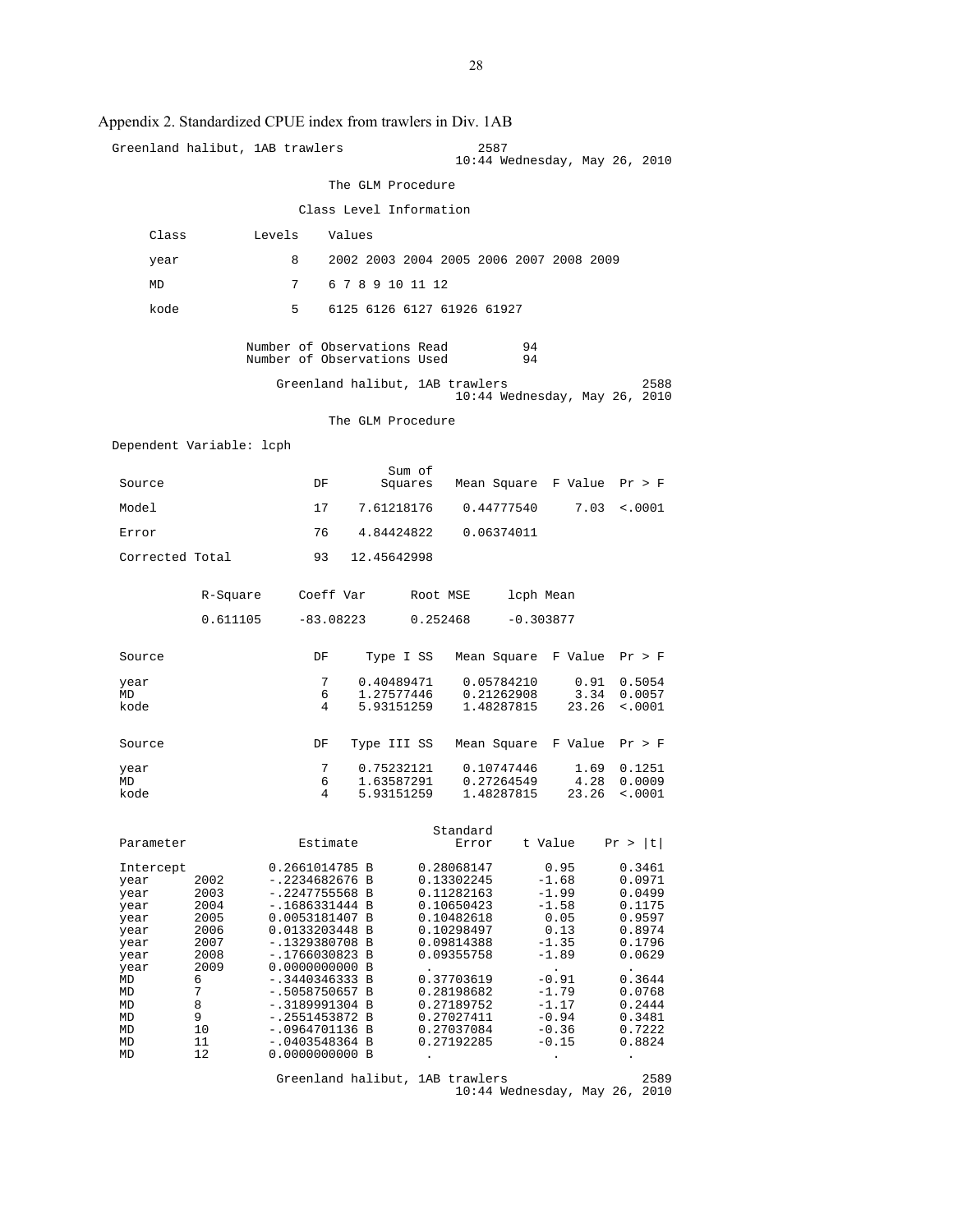#### The GLM Procedure

Dependent Variable: lcph

| Parameter |       | Estimate         | Standard<br>Error | t Value | ltı<br>Pr > |
|-----------|-------|------------------|-------------------|---------|-------------|
| kode      | 6125  | $-.4412638398 B$ | 0.08912284        | $-4.95$ | < .0001     |
| kode      | 6126  | $-.6366339891 B$ | 0.08048604        | $-7.91$ | < .0001     |
| kode      | 6127  | $-.0581491643 B$ | 0.07514110        | $-0.77$ | 0.4414      |
| kode      | 61926 | $-.4777712412 B$ | 0.12523557        | $-3.81$ | 0.0003      |
| kode      | 61927 | 0.0000000000B    | $\bullet$         |         | ٠           |

NOTE: The X'X matrix has been found to be singular, and a generalized inverse was used to solve the normal equations. Terms whose estimates are followed by the letter 'B' are not uniquely estimable.

Greenland halibut, 1AB trawlers 2590 10:44 Wednesday, May 26, 2010

### The GLM Procedure Least Squares Means

| year                                         | lcph LSMEAN                                                                                                         | Standard<br>Error                                                                              | l t<br>Pr                                                       |
|----------------------------------------------|---------------------------------------------------------------------------------------------------------------------|------------------------------------------------------------------------------------------------|-----------------------------------------------------------------|
| 2002<br>2003<br>2004<br>2005<br>2006<br>2007 | $-0.50311317$<br>$-0.50442046$<br>$-0.44827805$<br>$-0.27432677$<br>$-0.26632456$<br>$-0.41258298$<br>$-0.45624799$ | 0.13156344<br>0.11052093<br>0.10236994<br>0.09921692<br>0.08867166<br>0.09162142<br>0.08018436 | 0.0003<br>< .0001<br>$\leq 0001$<br>0.0071<br>0.0036<br>< .0001 |
| 2008<br>2009                                 | $-0.27964491$                                                                                                       | 0.08353839                                                                                     | $\leq 0001$<br>0.0013                                           |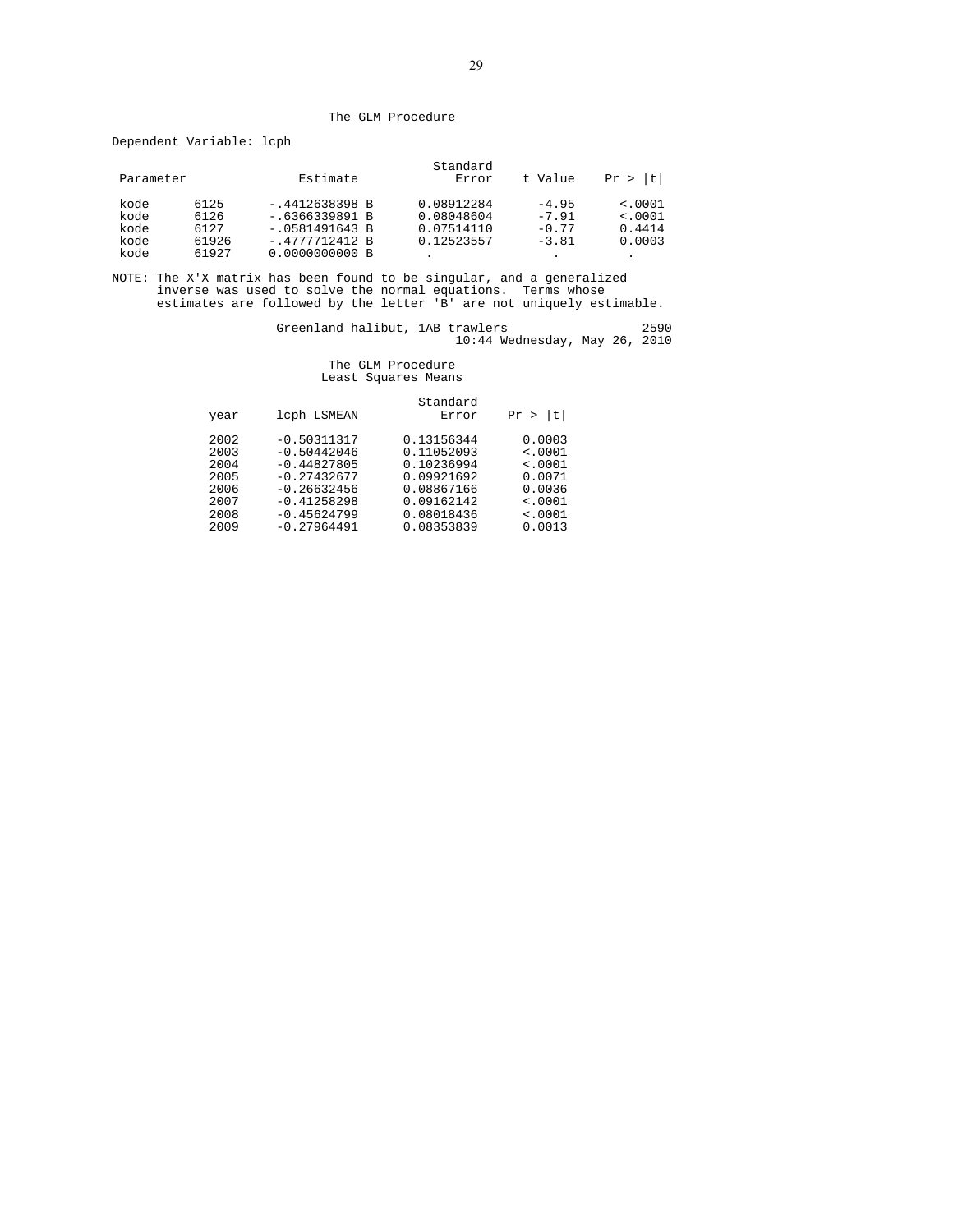Greenland halibut, 0A+1AB trawlers 9 16:33 Monday, June 8, 2009 The GLM Procedure Class Level Information Class Levels Values year 13 1996 1997 1998 1999 2000 2001 2002 2003 2004 2005 2006 2007 2008 MD 7 6 7 8 9 10 11 12 kode 23 2126 2127 5127 6125 6126 6127 15127 16127 21926 21927 31126 31926 31927 32125 33126 40126 40127 51926 51927 61926 61927 401926 401927 Number of Observations Read 208<br>Number of Observations Used 208 Number of Observations Used Greenland halibut, 0A+1AB trawlers 10 16:33 Monday, June 8, 2009 The GLM Procedure Dependent Variable: lcph Sum of Source DF Squares Mean Square F Value Pr > F Model 40 28.80275903 0.72006898 5.07 <.0001 Error 167 23.72007144 0.14203636 Corrected Total 207 52.52283048 R-Square Coeff Var Root MSE lcph Mean 0.548386 -179.8871 0.376877 -0.209508 Source DF Type I SS Mean Square F Value Pr > F year 12 6.72649710 0.56054143 3.95 <.0001<br>MD 6 2.71683603 0.45280601 3.19 0.0055 MD 6 2.71683603 0.45280601 3.19 0.0055 kode 22 19.35942590 0.87997390 6.20 <.0001 Source DF Type III SS Mean Square F Value Pr > F year 12 6.32824466 0.52735372 3.71 <.0001<br>MD 6 1.84561859 0.30760310 2.17 0.0487 سبب 1.84561859 0.30760310<br>22 19.35942590 0.87997390  $6.20 \div 0.001$  Standard Estimate Error t Value Pr > |t| Intercept 0.693059422 B 0.24353454 2.85 0.0050<br>year 1996 0.733839171 B 0.53468148 1.37 0.1718 year 1996 0.733839171 B 0.53468148 1.37 0.1718 year 1997 -1.277683737 B 0.29465666 -4.34 <.0001 -<br>| year 1998 -0.514032214 B 0.40379242 -1.27 0.20482<br>| year 1999 -0.510584472 B 0.25652939 -1.99 0.0482 1999 -0.510584472 B 0.25652939 -1.99 0.0482<br>2000 -0.651292055 B 0.22826424 -2.85 0.0049 year 2000 -0.651292055 B 0.22826424 -2.85 0.0049 year 2001 0.436055522 B 0.25255184 1.73 0.0861  $2002$   $-0.037434123$  B  $0.15274896$   $-0.25$  0.8067<br> $2003$   $-0.015906636$  B  $0.13568297$   $-0.12$  0.9068 year 2003 -0.015906636 B 0.13568297 -0.12 0.9068 year 2004 -0.009292478 B 0.12958476 -0.07 0.9429 year 2005 -0.111022348 B 0.12730975 -0.87 0.3844<br>year 2006 -0.007068095 B 0.11714269 -0.06 0.9520 year 2006 -0.007068095 B 0.11714269 -0.06 0.9520 year 2007 -0.235024732 B<br>year 2008 0.000000000 B<br>MD 6 -0.630028692 B  $y = \begin{bmatrix} 2008 & 0.000000000 & B \\ 0.630028692 & B & 0.45139110 & -1.40 \\ 0.630028692 & B & 0.45139110 & -1.40 \end{bmatrix}$ MD 6 -0.630028692 B 0.45139110 -1.40 0.1646<br>MD 7 -0.486766832 B 0.24513846 -1.99 0.0487  $-0.486766832 B$ 

Appendix 3. Standardized CPUE index from trawlers in Div. 0A+1AB. Not updated due to lack of data from 0A in 2009.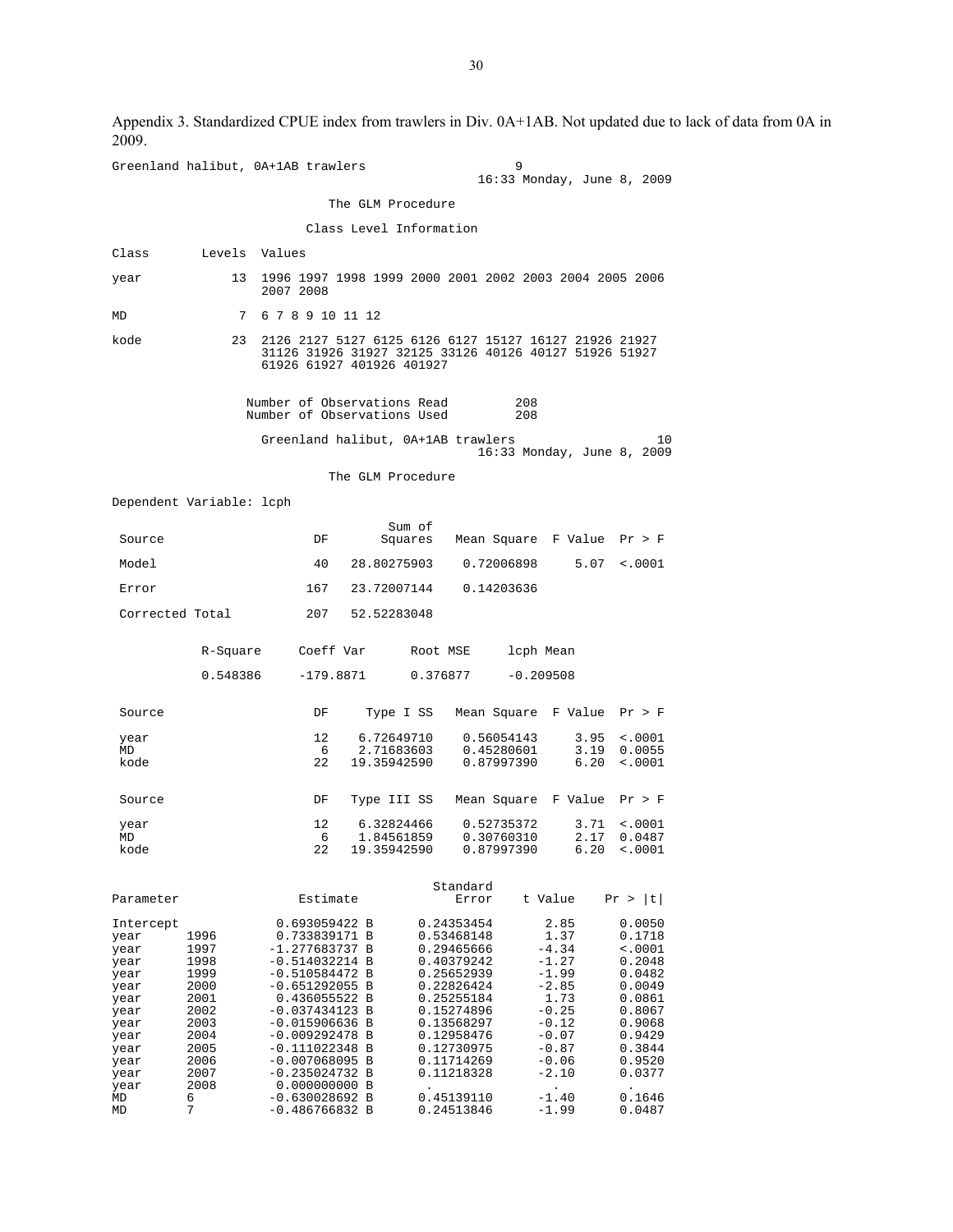#### The GLM Procedure

#### Dependent Variable: lcph

|           |        |                  |          | Standard   |         |         |
|-----------|--------|------------------|----------|------------|---------|---------|
| Parameter |        | Estimate         |          | Error      | t Value | Pr >  t |
| MD        | 8      | $-0.578091986$ B |          | 0.22926348 | $-2.52$ | 0.0126  |
| MD        | 9      | $-0.503528647 B$ |          | 0.22444172 | $-2.24$ | 0.0262  |
| MD        | 10     | $-0.390764962 B$ |          | 0.22245462 | $-1.76$ | 0.0808  |
| MD        | 11     | $-0.575486471 B$ |          | 0.22128644 | $-2.60$ | 0.0101  |
| MD        | 12     | $0.000000000$ B  |          |            |         |         |
| kode      | 2126   | $-0.337754718 B$ |          | 0.16532452 | $-2.04$ | 0.0426  |
| kode      | 2127   | $-0.281634364 B$ |          | 0.14919704 | $-1.89$ | 0.0608  |
| kode      | 5127   | $-1.440931668$ B |          | 0.46294349 | $-3.11$ | 0.0022  |
| kode      | 6125   | $-0.561839284 B$ |          | 0.14914184 | $-3.77$ | 0.0002  |
| kode      | 6126   | $-0.929800719$ B |          | 0.14764022 | $-6.30$ | < .0001 |
| kode      | 6127   | $-0.282757695 B$ |          | 0.13901907 | $-2.03$ | 0.0435  |
| kode      | 15127  | 0.287554621 B    |          | 0.28921270 | 0.99    | 0.3215  |
| kode      | 16127  | $-1.424902003$ B |          | 0.33893470 | $-4.20$ | < .0001 |
| kode      | 21926  | 0.018501935 B    |          | 0.30597684 | 0.06    | 0.9519  |
| kode      | 21927  | $-0.023986610 B$ |          | 0.15240803 | $-0.16$ | 0.8751  |
| kode      | 31126  | $-0.882882693 B$ |          | 0.33919955 | $-2.60$ | 0.0101  |
| kode      | 31926  | 0.036700052 B    |          | 0.18562091 | 0.20    | 0.8435  |
| kode      | 31927  | $-0.188547061$ B |          | 0.18570380 | $-1.02$ | 0.3114  |
| kode      | 32125  | $-1.477883806 B$ |          | 0.33893470 | $-4.36$ | < .0001 |
| kode      | 33126  | $-1.336105453$ B |          | 0.37127966 | $-3.60$ | 0.0004  |
| kode      | 40126  | $-0.439250670 B$ |          | 0.25317993 | $-1.73$ | 0.0846  |
| kode      | 40127  | $-0.469306428$   | <b>B</b> | 0.15120440 | $-3.10$ | 0.0022  |
| kode      | 51926  | 0.477545751      | <b>B</b> | 0.40379295 | 1.18    | 0.2386  |
| kode      | 51927  | $-0.879243139 B$ |          | 0.33893470 | $-2.59$ | 0.0103  |
| kode      | 61926  | $-0.708380028$   | <b>B</b> | 0.25015807 | $-2.83$ | 0.0052  |
| kode      | 61927  | $-0.138164849 B$ |          | 0.13987039 | $-0.99$ | 0.3247  |
| kode      | 401926 | 0.179452878      | <b>B</b> | 0.21170071 | 0.85    | 0.3978  |
| kode      | 401927 | 0.000000000      | <b>B</b> |            |         |         |

NOTE: The X'X matrix has been found to be singular, and a generalized inverse was used to solve the normal equations. Terms whose estimates are followed by the letter 'B' are not uniquely estimable.

Greenland halibut, 0A+1AB trawlers 12 16:33 Monday, June 8, 2009

## The GLM Procedure Least Squares Means

|               | Standard      |             |
|---------------|---------------|-------------|
| lcph LSMEAN   | Error         | t <br>Pr >  |
| 0.50508079    | 0.49626193    | 0.3103      |
|               |               | < .0001     |
| $-0.74279060$ | 0.39803348    | 0.0638      |
| $-0.73934285$ | 0.24862152    | 0.0034      |
| $-0.88005044$ | 0.21663612    | $\leq 0001$ |
| 0.20729714    | 0.19536378    | 0.2902      |
| $-0.26619250$ | 0.13819425    | 0.0558      |
| $-0.24466502$ | 0.13052176    | 0.0626      |
| $-0.23805086$ | 0.11942326    | 0.0479      |
| $-0.33978073$ | 0.12169189    | 0.0058      |
| $-0.23582648$ | 0.10805642    | 0.0305      |
| $-0.46378311$ | 0.11652049    | 0.0001      |
| $-0.22875838$ | 0.12663105    | 0.0726      |
|               | $-1.50644212$ | 0.27831717  |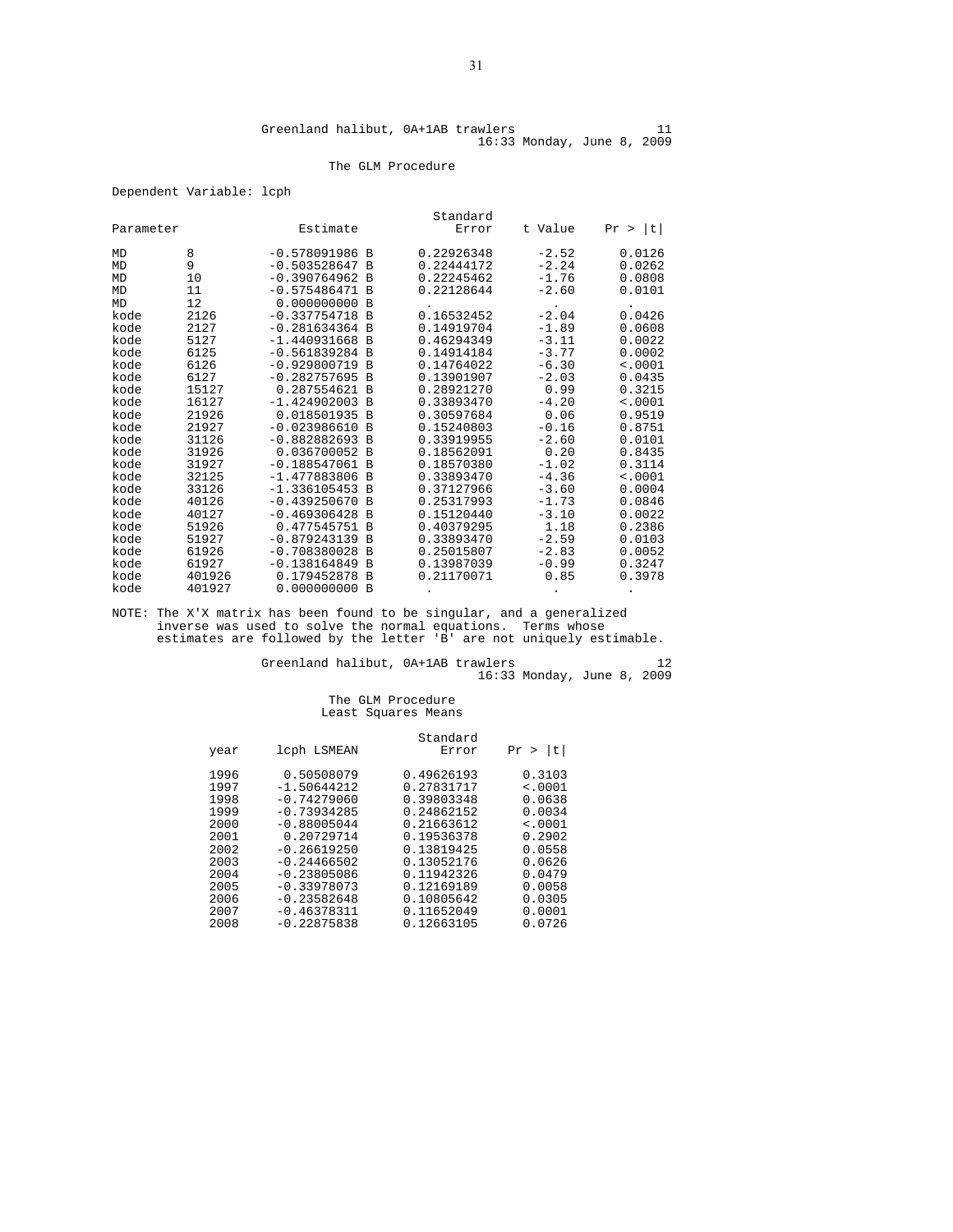|                                                                                                                                   |                                                                                                                      | Greenland halibut, OB trawlers                                                                                                                                                                                                                                                                                  |                                          | 49                                                                                                                                                                                                                           | 14:01 Monday, June 7, 2010                                                                                                                                              |                                                                                                                                                                              |
|-----------------------------------------------------------------------------------------------------------------------------------|----------------------------------------------------------------------------------------------------------------------|-----------------------------------------------------------------------------------------------------------------------------------------------------------------------------------------------------------------------------------------------------------------------------------------------------------------|------------------------------------------|------------------------------------------------------------------------------------------------------------------------------------------------------------------------------------------------------------------------------|-------------------------------------------------------------------------------------------------------------------------------------------------------------------------|------------------------------------------------------------------------------------------------------------------------------------------------------------------------------|
|                                                                                                                                   |                                                                                                                      |                                                                                                                                                                                                                                                                                                                 | The GLM Procedure                        |                                                                                                                                                                                                                              |                                                                                                                                                                         |                                                                                                                                                                              |
|                                                                                                                                   |                                                                                                                      |                                                                                                                                                                                                                                                                                                                 | Class Level Information                  |                                                                                                                                                                                                                              |                                                                                                                                                                         |                                                                                                                                                                              |
| Class                                                                                                                             | Levels                                                                                                               | Values                                                                                                                                                                                                                                                                                                          |                                          |                                                                                                                                                                                                                              |                                                                                                                                                                         |                                                                                                                                                                              |
| year                                                                                                                              | 20                                                                                                                   | 1990 1991 1992 1993 1994 1995 1996 1997 1998 1999 2000<br>2001 2002 2003 2004 2005 2006 2007 2008 2009                                                                                                                                                                                                          |                                          |                                                                                                                                                                                                                              |                                                                                                                                                                         |                                                                                                                                                                              |
| md                                                                                                                                | 12                                                                                                                   | 1 2 3 4 5 6 7 8 9 10 11 12                                                                                                                                                                                                                                                                                      |                                          |                                                                                                                                                                                                                              |                                                                                                                                                                         |                                                                                                                                                                              |
| kode                                                                                                                              | 12                                                                                                                   | 2126 2127 3125 5126 5127 14124 15126 15127 20126 20127<br>21926 21927                                                                                                                                                                                                                                           |                                          |                                                                                                                                                                                                                              |                                                                                                                                                                         |                                                                                                                                                                              |
|                                                                                                                                   |                                                                                                                      | Number of Observations Read<br>Number of Observations Used                                                                                                                                                                                                                                                      |                                          | 520<br>520                                                                                                                                                                                                                   |                                                                                                                                                                         |                                                                                                                                                                              |
|                                                                                                                                   |                                                                                                                      | Greenland halibut, 0B+1CD trawlers                                                                                                                                                                                                                                                                              |                                          |                                                                                                                                                                                                                              | 14:01 Monday, June 7, 2010                                                                                                                                              | 50                                                                                                                                                                           |
|                                                                                                                                   |                                                                                                                      |                                                                                                                                                                                                                                                                                                                 | The GLM Procedure                        |                                                                                                                                                                                                                              |                                                                                                                                                                         |                                                                                                                                                                              |
| Dependent Variable: lcph                                                                                                          |                                                                                                                      |                                                                                                                                                                                                                                                                                                                 |                                          |                                                                                                                                                                                                                              |                                                                                                                                                                         |                                                                                                                                                                              |
| Source                                                                                                                            |                                                                                                                      | DF                                                                                                                                                                                                                                                                                                              | Sum of<br>Squares                        | Mean Square F Value                                                                                                                                                                                                          |                                                                                                                                                                         | Pr > F                                                                                                                                                                       |
| Model                                                                                                                             |                                                                                                                      | 41                                                                                                                                                                                                                                                                                                              | 137.2815673                              | 3.3483309                                                                                                                                                                                                                    | 48.47                                                                                                                                                                   | < .0001                                                                                                                                                                      |
| Error                                                                                                                             |                                                                                                                      | 478                                                                                                                                                                                                                                                                                                             | 33.0204322                               | 0.0690804                                                                                                                                                                                                                    |                                                                                                                                                                         |                                                                                                                                                                              |
| Corrected Total                                                                                                                   |                                                                                                                      | 519                                                                                                                                                                                                                                                                                                             | 170.3019994                              |                                                                                                                                                                                                                              |                                                                                                                                                                         |                                                                                                                                                                              |
|                                                                                                                                   | R-Square                                                                                                             | Coeff Var                                                                                                                                                                                                                                                                                                       | Root MSE                                 | lcph Mean                                                                                                                                                                                                                    |                                                                                                                                                                         |                                                                                                                                                                              |
|                                                                                                                                   | 0.806107                                                                                                             | $-41.46004$                                                                                                                                                                                                                                                                                                     | 0.262832                                 | $-0.633939$                                                                                                                                                                                                                  |                                                                                                                                                                         |                                                                                                                                                                              |
| Source                                                                                                                            |                                                                                                                      | DF                                                                                                                                                                                                                                                                                                              | Type I SS                                | Mean Square F Value                                                                                                                                                                                                          |                                                                                                                                                                         | Pr > F                                                                                                                                                                       |
| year<br>md<br>kode                                                                                                                |                                                                                                                      | 19<br>11<br>11                                                                                                                                                                                                                                                                                                  | 86.09247192<br>9.07580659<br>42.11328876 | 4.53118273<br>0.82507333<br>3.82848080                                                                                                                                                                                       | 65.59<br>11.94<br>55.42                                                                                                                                                 | < .0001<br>$\sim 0001$<br>< .0001                                                                                                                                            |
| Source                                                                                                                            |                                                                                                                      | DF                                                                                                                                                                                                                                                                                                              | Type III SS                              | Mean Square F Value                                                                                                                                                                                                          |                                                                                                                                                                         | Pr > F                                                                                                                                                                       |
| year<br>md                                                                                                                        |                                                                                                                      | 19<br>11                                                                                                                                                                                                                                                                                                        | 5.40393183<br>7.36937974                 | 0.28441746<br>0.66994361                                                                                                                                                                                                     | 4.12<br>9.70                                                                                                                                                            | < .0001<br>< .0001                                                                                                                                                           |
| kode                                                                                                                              |                                                                                                                      | 11                                                                                                                                                                                                                                                                                                              | 42.11328876                              | 3.82848080                                                                                                                                                                                                                   | 55.42                                                                                                                                                                   | < .0001                                                                                                                                                                      |
| Parameter                                                                                                                         |                                                                                                                      | Estimate                                                                                                                                                                                                                                                                                                        |                                          | Standard<br>Error                                                                                                                                                                                                            | t Value                                                                                                                                                                 | Pr >  t                                                                                                                                                                      |
| Intercept<br>year<br>year<br>year<br>year<br>year<br>year<br>year<br>year<br>year<br>year<br>year<br>year<br>year<br>year<br>year | 1990<br>1991<br>1992<br>1993<br>1994<br>1995<br>1996<br>1997<br>1998<br>1999<br>2000<br>2001<br>2002<br>2003<br>2004 | 0.479680263 B<br>$-0.354947236$ B<br>$-0.369070491 B$<br>$-0.239883795 B$<br>-0.358687762 B<br>$-0.375927019$ B<br>$-0.196923097 B$<br>-0.258397111 B<br>$-0.284995565 B$<br>$-0.274052496$ B<br>-0.344672726 B<br>$-0.361084597 B$<br>$-0.420215455$ B<br>-0.681123317 B<br>$-0.539820098$ B<br>-0.535524204 B |                                          | 0.10189008<br>0.11573441<br>0.11557348<br>0.11088446<br>0.11433377<br>0.11842764<br>0.13505237<br>0.12758987<br>0.12723601<br>0.13192662<br>0.12954479<br>0.15451272<br>0.18335145<br>0.13911505<br>0.11074784<br>0.11048019 | 4.71<br>$-3.07$<br>-3.19<br>$-2.16$<br>$-3.14$<br>$-3.17$<br>$-1.46$<br>$-2.03$<br>$-2.24$<br>$-2.08$<br>$-2.66$<br>$-2.34$<br>$-2.29$<br>$-4.90$<br>$-4.87$<br>$-4.85$ | < .0001<br>0.0023<br>0.0015<br>0.0310<br>0.0018<br>0.0016<br>0.1455<br>0.0434<br>0.0256<br>0.0383<br>0.0081<br>0.0199<br>0.0223<br>$\sim 0001$<br>$\sim 0001$<br>$\sim 0001$ |

Appendix 4. Standardized CPUE index from trawlers in Div. 0B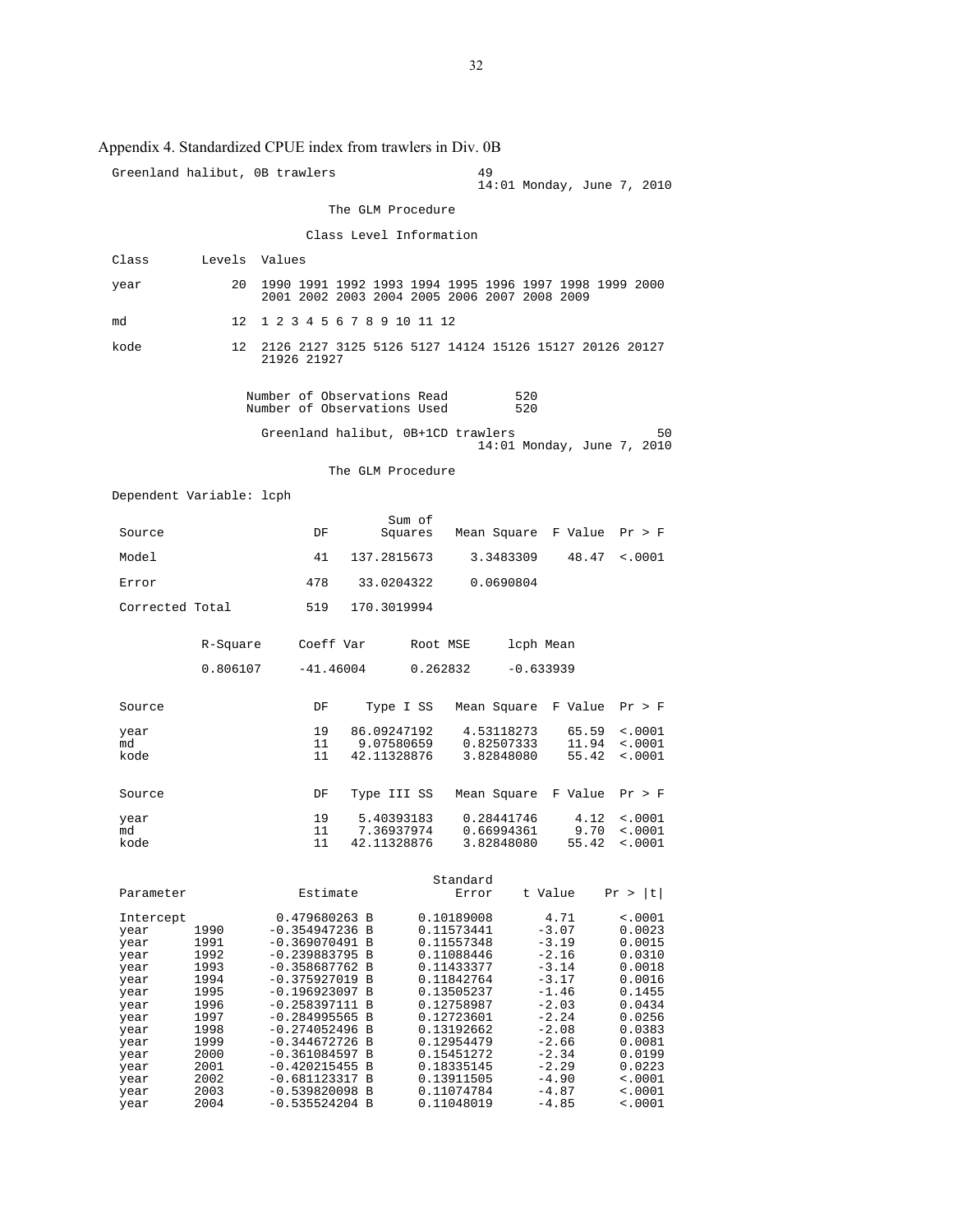#### The GLM Procedure

#### Dependent Variable: lcph

| Parameter |                | Estimate                           |                | Standard<br>Error        | t Value  | t       |
|-----------|----------------|------------------------------------|----------------|--------------------------|----------|---------|
|           |                |                                    |                |                          |          | Pr >    |
| year      | 2005           | $-0.204798435 B$                   |                | 0.11358912               | $-1.80$  | 0.0720  |
| year      | 2006           | $-0.274466987 B$                   |                | 0.12583246               | $-2.18$  | 0.0297  |
| year      | 2007           | $-0.375787859$ B                   |                | 0.12023274               | $-3.13$  | 0.0019  |
| year      | 2008           | $-0.103898547$                     | B              | 0.10806117               | $-0.96$  | 0.3368  |
| year      | 2009           | 0.000000000                        | B              |                          |          |         |
| md        | 1              | $-0.018416671 B$                   |                | 0.10236408               | $-0.18$  | 0.8573  |
| md        | 2              | 0.208125553                        | B              | 0.20711100               | 1.00     | 0.3155  |
| md        | 3              | 0.102630063                        | $\overline{B}$ | 0.28079637               | 0.37     | 0.7149  |
| md        | 4              | 0.154058510                        | $\overline{B}$ | 0.09221402               | 1.67     | 0.0954  |
| md        | 5              | 0.378528085                        | B              | 0.07097260               | 5.33     | < .0001 |
| md        | 6              | 0.007572837                        | $\overline{B}$ | 0.07235933               | 0.10     | 0.9167  |
| md        | 7              | $-0.238689358$                     | $\overline{B}$ | 0.06045175               | $-3.95$  | < .0001 |
| md        | 8              | $-0.142402961$                     | B              | 0.05611373               | $-2.54$  | 0.0115  |
| md        | 9              | $-0.224564180$                     | B              | 0.05343235               | $-4.20$  | < .0001 |
| md        | 10             | $-0.286667700$                     | $\overline{B}$ | 0.05096363               | $-5.62$  | < .0001 |
| md        | 11             | $-0.155200606$                     | B              | 0.05147266               | $-3.02$  | 0.0027  |
| md        | 12             | 0.000000000                        | B              |                          |          |         |
| kode      | 2126           | $-0.565467559$ B                   |                | 0.08777168               | $-6.44$  | < .0001 |
| kode      | 2127           | $-0.343408190$                     | B              | 0.05531102               | $-6.21$  | < .0001 |
| kode      | 3125           | $-1.198985539$                     | B              | 0.11553662               | $-10.38$ | < .0001 |
| kode      | 5126           | $-0.476893085$                     | $\overline{B}$ | 0.13335126               | $-3.58$  | 0.0004  |
| kode      | 5127           | $-0.246477069$                     | B              | 0.08672963               | $-2.84$  | 0.0047  |
| kode      | 14124          | $-0.782919641$                     | $\mathbf{B}$   | 0.09319857               | $-8.40$  | < .0001 |
| kode      | 15126          | $-0.031893222$                     | $\overline{B}$ | 0.09546943               | $-0.33$  | 0.7385  |
| kode      | 15127          | $-0.048412258$                     | B              | 0.11536255               | $-0.42$  | 0.6749  |
| kode      | 20126          | $-1.096965890$                     | B              | 0.08016057               | $-13.68$ | < .0001 |
| kode      | 20127<br>21926 | $-1.115140347 B$<br>$-0.142449838$ | B              | 0.08887009<br>0.12256979 | $-12.55$ | < .0001 |
| kode      |                | 0.000000000                        |                |                          | $-1.16$  | 0.2457  |
| kode      | 21927          |                                    | B              |                          |          |         |

NOTE: The X'X matrix has been found to be singular, and a generalized inverse was used to solve the normal equations. Terms whose estimates are followed by the letter 'B' are not uniquely estimable.

Greenland halibut, 0B+1CD trawlers 52 14:01 Monday, June 7, 2010

#### The GLM Procedure Least Squares Means

|      |               | Standard   |                    |
|------|---------------|------------|--------------------|
| year | lcph LSMEAN   | Error      | t <br>Pr<br>$\geq$ |
| 1990 | $-0.39727023$ | 0.06042428 | $\leq 0001$        |
| 1991 | $-0.41139348$ | 0.06078684 | < .0001            |
| 1992 | $-0.28220679$ | 0.05622687 | $\leq 0001$        |
| 1993 | $-0.40101075$ | 0.06039496 | < .0001            |
| 1994 | $-0.41825001$ | 0.06747646 | < .0001            |
| 1995 | $-0.23924609$ | 0.09194579 | 0.0096             |
| 1996 | $-0.30072010$ | 0.08642130 | 0.0005             |
| 1997 | $-0.32731856$ | 0.09029930 | 0.0003             |
| 1998 | $-0.31637549$ | 0.10264809 | 0.0022             |
| 1999 | $-0.38699572$ | 0.10208415 | 0.0002             |
| 2000 | $-0.40340759$ | 0.12867367 | 0.0018             |
| 2001 | $-0.46253845$ | 0.16306283 | 0.0048             |
| 2002 | $-0.72344631$ | 0.11517100 | $\leq 0001$        |
| 2003 | $-0.58214309$ | 0.07640626 | $\leq 0001$        |
| 2004 | $-0.57784720$ | 0.07938543 | < .0001            |
| 2005 | $-0.24712143$ | 0.08203467 | 0.0027             |
| 2006 | $-0.31678998$ | 0.08712801 | 0.0003             |
| 2007 | $-0.41811085$ | 0.06838220 | < .0001            |
| 2008 | $-0.14622154$ | 0.08415543 | 0.0829             |
| 2009 | $-0.04232299$ | 0.10537683 | 0.6881             |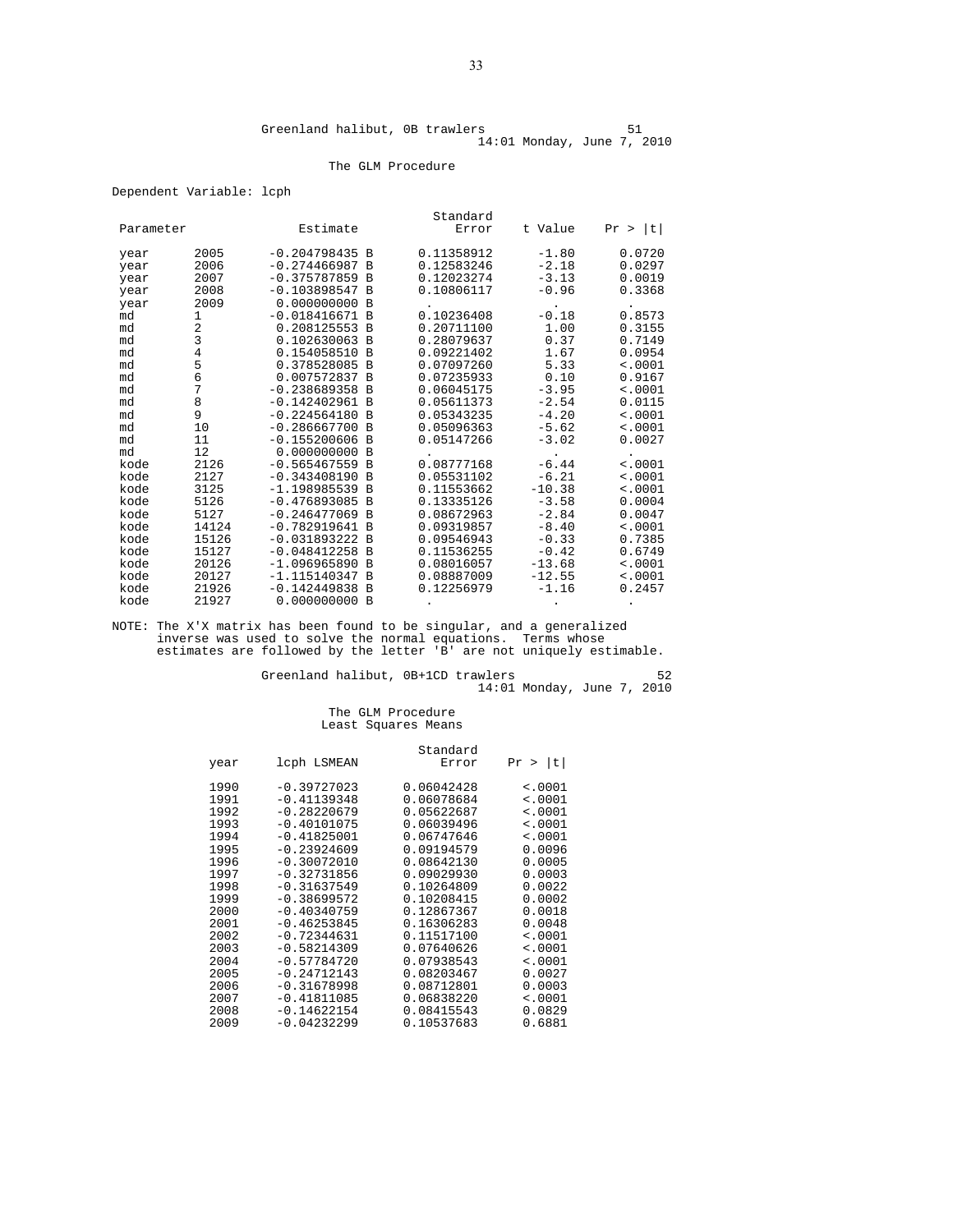### Appendix 5. Standardized CPUE index for trawlers in Div.1CD.

|                                                                                                                                   |                                                                                                                      | Greenland halibut, 1CD trawlers                                                                                                                                                                                                                                                                                                                        | 2591                                                                                                                                                                                                                         | 10:44 Wednesday, May 26, 2010                                                                                                                                       |                                                                                                                                                                                          |
|-----------------------------------------------------------------------------------------------------------------------------------|----------------------------------------------------------------------------------------------------------------------|--------------------------------------------------------------------------------------------------------------------------------------------------------------------------------------------------------------------------------------------------------------------------------------------------------------------------------------------------------|------------------------------------------------------------------------------------------------------------------------------------------------------------------------------------------------------------------------------|---------------------------------------------------------------------------------------------------------------------------------------------------------------------|------------------------------------------------------------------------------------------------------------------------------------------------------------------------------------------|
|                                                                                                                                   |                                                                                                                      | The GLM Procedure                                                                                                                                                                                                                                                                                                                                      |                                                                                                                                                                                                                              |                                                                                                                                                                     |                                                                                                                                                                                          |
|                                                                                                                                   |                                                                                                                      | Class Level Information                                                                                                                                                                                                                                                                                                                                |                                                                                                                                                                                                                              |                                                                                                                                                                     |                                                                                                                                                                                          |
| Class                                                                                                                             | Levels Values                                                                                                        |                                                                                                                                                                                                                                                                                                                                                        |                                                                                                                                                                                                                              |                                                                                                                                                                     |                                                                                                                                                                                          |
| year                                                                                                                              | 22                                                                                                                   | 1988 1989 1990 1991 1992 1993 1994 1995 1996 1997 1998<br>1999 2000 2001 2002 2003 2004 2005 2006 2007 2008 2009                                                                                                                                                                                                                                       |                                                                                                                                                                                                                              |                                                                                                                                                                     |                                                                                                                                                                                          |
| MD                                                                                                                                | 12 <sup>°</sup>                                                                                                      | 1 2 3 4 5 6 7 8 9 10 11 12                                                                                                                                                                                                                                                                                                                             |                                                                                                                                                                                                                              |                                                                                                                                                                     |                                                                                                                                                                                          |
| kode                                                                                                                              | 6                                                                                                                    | 6124 6125 6126 6127 61926 61927                                                                                                                                                                                                                                                                                                                        |                                                                                                                                                                                                                              |                                                                                                                                                                     |                                                                                                                                                                                          |
|                                                                                                                                   |                                                                                                                      | Number of Observations Read<br>Number of Observations Used                                                                                                                                                                                                                                                                                             |                                                                                                                                                                                                                              | 236<br>236                                                                                                                                                          |                                                                                                                                                                                          |
|                                                                                                                                   |                                                                                                                      | Greenland halibut, 1CD trawlers                                                                                                                                                                                                                                                                                                                        |                                                                                                                                                                                                                              | 10:44 Wednesday, May 26, 2010                                                                                                                                       | 2592                                                                                                                                                                                     |
|                                                                                                                                   |                                                                                                                      | The GLM Procedure                                                                                                                                                                                                                                                                                                                                      |                                                                                                                                                                                                                              |                                                                                                                                                                     |                                                                                                                                                                                          |
| Dependent Variable: lcph                                                                                                          |                                                                                                                      |                                                                                                                                                                                                                                                                                                                                                        |                                                                                                                                                                                                                              |                                                                                                                                                                     |                                                                                                                                                                                          |
| Source                                                                                                                            |                                                                                                                      | DF                                                                                                                                                                                                                                                                                                                                                     | Sum of<br>Squares                                                                                                                                                                                                            | Mean Square F Value Pr > F                                                                                                                                          |                                                                                                                                                                                          |
| Model                                                                                                                             |                                                                                                                      | 37                                                                                                                                                                                                                                                                                                                                                     | 45.25429068                                                                                                                                                                                                                  | 1.22308894<br>19.21                                                                                                                                                 | < .0001                                                                                                                                                                                  |
| Error                                                                                                                             |                                                                                                                      | 198                                                                                                                                                                                                                                                                                                                                                    | 12.60481131                                                                                                                                                                                                                  | 0.06366066                                                                                                                                                          |                                                                                                                                                                                          |
| Corrected Total                                                                                                                   |                                                                                                                      | 235<br>57.85910199                                                                                                                                                                                                                                                                                                                                     |                                                                                                                                                                                                                              |                                                                                                                                                                     |                                                                                                                                                                                          |
|                                                                                                                                   | R-Square                                                                                                             | Coeff Var                                                                                                                                                                                                                                                                                                                                              | Root MSE                                                                                                                                                                                                                     | lcph Mean                                                                                                                                                           |                                                                                                                                                                                          |
|                                                                                                                                   | 0.782146                                                                                                             | $-43.81807$                                                                                                                                                                                                                                                                                                                                            | 0.252311                                                                                                                                                                                                                     | $-0.575814$                                                                                                                                                         |                                                                                                                                                                                          |
| Source                                                                                                                            |                                                                                                                      | DF                                                                                                                                                                                                                                                                                                                                                     | Type I SS                                                                                                                                                                                                                    | Mean Square F Value Pr > F                                                                                                                                          |                                                                                                                                                                                          |
| year<br>MD                                                                                                                        |                                                                                                                      | 21<br>15.84419675<br>11<br>9.85884792                                                                                                                                                                                                                                                                                                                  |                                                                                                                                                                                                                              | 0.75448556<br>11.85<br>14.08<br>0.89625890                                                                                                                          | < .0001<br>< .0001                                                                                                                                                                       |
| kode                                                                                                                              |                                                                                                                      | 19.55124601<br>5                                                                                                                                                                                                                                                                                                                                       |                                                                                                                                                                                                                              | 61.42<br>3.91024920                                                                                                                                                 | < .0001                                                                                                                                                                                  |
| Source                                                                                                                            |                                                                                                                      | DF<br>Type III SS                                                                                                                                                                                                                                                                                                                                      |                                                                                                                                                                                                                              | Mean Square F Value Pr > F                                                                                                                                          |                                                                                                                                                                                          |
| year<br>MD                                                                                                                        |                                                                                                                      | 21<br>11<br>6.60240945                                                                                                                                                                                                                                                                                                                                 | 11.14428854                                                                                                                                                                                                                  | 0.53068041<br>8.34<br>9.43<br>0.60021904                                                                                                                            | < .0001<br>< .0001                                                                                                                                                                       |
| kode                                                                                                                              |                                                                                                                      | 19.55124601<br>5                                                                                                                                                                                                                                                                                                                                       |                                                                                                                                                                                                                              | 61.42<br>3.91024920                                                                                                                                                 | < .0001                                                                                                                                                                                  |
| Parameter                                                                                                                         |                                                                                                                      | Estimate                                                                                                                                                                                                                                                                                                                                               | Standard<br>Error                                                                                                                                                                                                            | t Value                                                                                                                                                             | Pr >  t                                                                                                                                                                                  |
| Intercept<br>year<br>year<br>year<br>year<br>year<br>year<br>year<br>year<br>year<br>year<br>year<br>year<br>year<br>year<br>year | 1988<br>1989<br>1990<br>1991<br>1992<br>1993<br>1994<br>1995<br>1996<br>1997<br>1998<br>1999<br>2000<br>2001<br>2002 | 0.282474490 B<br>0.330455233 B<br>0.384767810 B<br>$-0.059108715 B$<br>$-0.045749632 B$<br>$-0.127791198$ B<br>$-0.356947534 B$<br>$-0.505894337 B$<br>$-0.377370571 B$<br>$-0.616342089$ B<br>$-0.661119489 B$<br>$-0.498499827 B$<br>$-0.566553158$ B<br>$-0.274858679 B$<br>$-0.378419726 B$<br>$-0.455471081$ B<br>Greenland halibut, 1CD trawlers | 0.10021944<br>0.14509805<br>0.14005127<br>0.19529385<br>0.16516620<br>0.11886755<br>0.11979369<br>0.12058105<br>0.11932089<br>0.11977171<br>0.10702242<br>0.11466798<br>0.10797179<br>0.10253721<br>0.09899744<br>0.09675731 | 2.82<br>2.28<br>2.75<br>$-0.30$<br>$-0.28$<br>$-1.08$<br>$-2.98$<br>$-4.20$<br>$-3.16$<br>$-5.15$<br>$-6.18$<br>$-4.35$<br>$-5.25$<br>$-2.68$<br>$-3.82$<br>$-4.71$ | 0.0053<br>0.0238<br>0.0066<br>0.7625<br>0.7821<br>0.2837<br>0.0032<br><.0001<br>0.0018<br>$\sim 0001$<br>$\sim 0001$<br>$\sim 0001$<br>$\sim 0001$<br>0.0080<br>0.0002<br><.0001<br>2593 |
|                                                                                                                                   |                                                                                                                      |                                                                                                                                                                                                                                                                                                                                                        |                                                                                                                                                                                                                              | 10:44 Wednesday, May 26,                                                                                                                                            | 2010                                                                                                                                                                                     |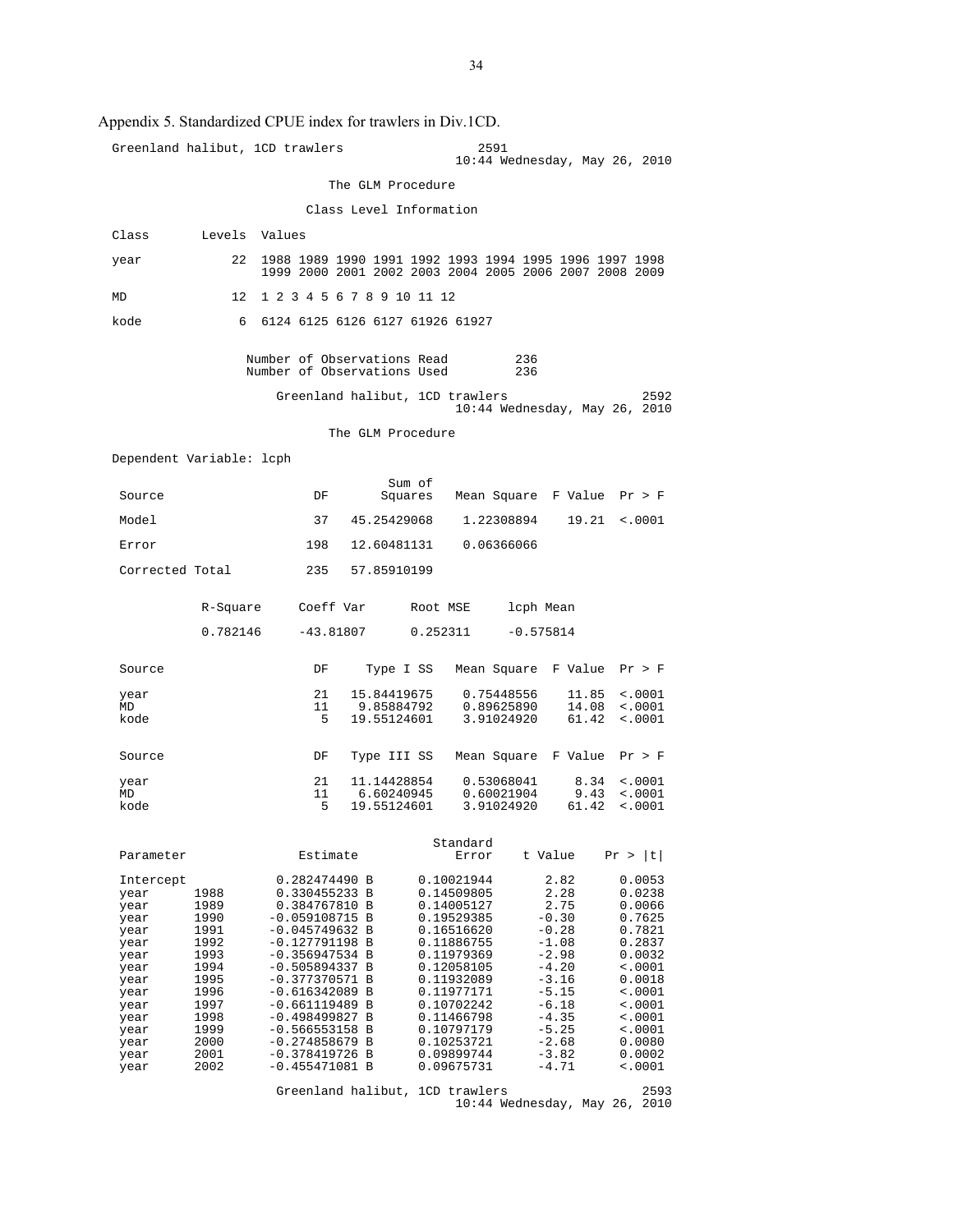#### The GLM Procedure

Dependent Variable: lcph

|           |       |                  |                | Standard   |          |             |
|-----------|-------|------------------|----------------|------------|----------|-------------|
| Parameter |       | Estimate         |                | Error      | t Value  | t <br>Pr >  |
|           |       |                  |                |            |          |             |
| year      | 2003  | $-0.434991456 B$ |                | 0.10281149 | $-4.23$  | < .0001     |
| year      | 2004  | $-0.404744119 B$ |                | 0.09713240 | $-4.17$  | < .0001     |
| year      | 2005  | $-0.239867202 B$ |                | 0.09532721 | $-2.52$  | 0.0127      |
| year      | 2006  | $-0.196001022 B$ |                | 0.09554460 | $-2.05$  | 0.0415      |
| year      | 2007  | $-0.048027535 B$ |                | 0.09721602 | $-0.49$  | 0.6218      |
| year      | 2008  | $-0.006910047$ B |                | 0.09188482 | $-0.08$  | 0.9401      |
| year      | 2009  | 0.000000000      | B              |            |          |             |
| MD        | 1     | $-0.534731210 B$ |                | 0.11308918 | $-4.73$  | < .0001     |
| MD        | 2     | $-1.008729514 B$ |                | 0.13289843 | $-7.59$  | < .0001     |
| MD        | 3     | $-0.942069096$   | B              | 0.26885966 | $-3.50$  | 0.0006      |
| MD        | 4     | $-0.458501422 B$ |                | 0.19950923 | $-2.30$  | 0.0226      |
| <b>MD</b> | 5     | $-0.341584190$   | B              | 0.12191936 | $-2.80$  | 0.0056      |
| MD        | 6     | $-0.562223485$   | B              | 0.10774694 | $-5.22$  | < .0001     |
| MD        | 7     | $-0.513531303$ B |                | 0.08880673 | $-5.78$  | < .0001     |
| MD        | 8     | $-0.337593704 B$ |                | 0.07412619 | $-4.55$  | < .0001     |
| MD        | 9     | $-0.186505526$   | <b>B</b>       | 0.06508376 | $-2.87$  | 0.0046      |
| MD        | 10    | $-0.223038646$   | $\overline{B}$ | 0.06175059 | $-3.61$  | 0.0004      |
| MD        | 11    | $-0.160560393 B$ |                | 0.06233524 | $-2.58$  | 0.0107      |
| MD        | 12    | 0.000000000      | <b>B</b>       |            |          |             |
| kode      | 6124  | $-2.555836624 B$ |                | 0.17458702 | $-14.64$ | $\leq 0001$ |
| kode      | 6125  | $-0.539634703$   | B              | 0.07163199 | $-7.53$  | < .0001     |
| kode      | 6126  | $-0.452522932$   | B              | 0.06670188 | $-6.78$  | < .0001     |
| kode      | 6127  | $-0.124997029$ B |                | 0.06847692 | $-1.83$  | 0.0694      |
| kode      | 61926 | $-0.368836738$   | B              | 0.15015389 | $-2.46$  | 0.0149      |
| kode      | 61927 | 0.000000000      | B              |            |          |             |

NOTE: The X'X matrix has been found to be singular, and a generalized inverse was used to solve the normal equations. Terms whose estimates are followed by the letter 'B' are not uniquely estimable.

Greenland halibut, 1CD trawlers 2594 10:44 Wednesday, May 26, 2010

### The GLM Procedure Least Squares Means

| year | lcph LSMEAN   | Standard<br>Error | Pr >  t     |
|------|---------------|-------------------|-------------|
| 1988 | $-0.49979732$ | 0.12830534        | 0.0001      |
| 1989 | $-0.44548474$ | 0.12665754        | 0.0005      |
| 1990 | $-0.88936127$ | 0.18839236        | $\sim 0001$ |
| 1991 | $-0.87600219$ | 0.15701242        | < .0001     |
| 1992 | $-0.95804375$ | 0.10950102        | < .0001     |
| 1993 | $-1.18720009$ | 0.10898566        | < .0001     |
| 1994 | $-1.33614689$ | 0.10923887        | $\sim 0001$ |
| 1995 | $-1.20762313$ | 0.10894635        | < .0001     |
| 1996 | $-1.44659464$ | 0.10885501        | < .0001     |
| 1997 | $-1.49137204$ | 0.09415589        | < .0001     |
| 1998 | $-1.32875238$ | 0.10366150        | < .0001     |
| 1999 | $-1.39680571$ | 0.09586980        | < .0001     |
| 2000 | $-1.10511123$ | 0.07897841        | < .0001     |
| 2001 | $-1.20867228$ | 0.08423624        | < .0001     |
| 2002 | $-1.28572364$ | 0.08055784        | < .0001     |
| 2003 | $-1.26524401$ | 0.08862280        | < .0001     |
| 2004 | $-1.23499667$ | 0.07748539        | < .0001     |
| 2005 | $-1.07011976$ | 0.07953186        | < .0001     |
| 2006 | $-1.02625358$ | 0.07882610        | < .0001     |
| 2007 | $-0.87828009$ | 0.07552942        | < .0001     |
| 2008 | $-0.83716260$ | 0.07339217        | < .0001     |
| 2009 | $-0.83025255$ | 0.07832197        | < .0001     |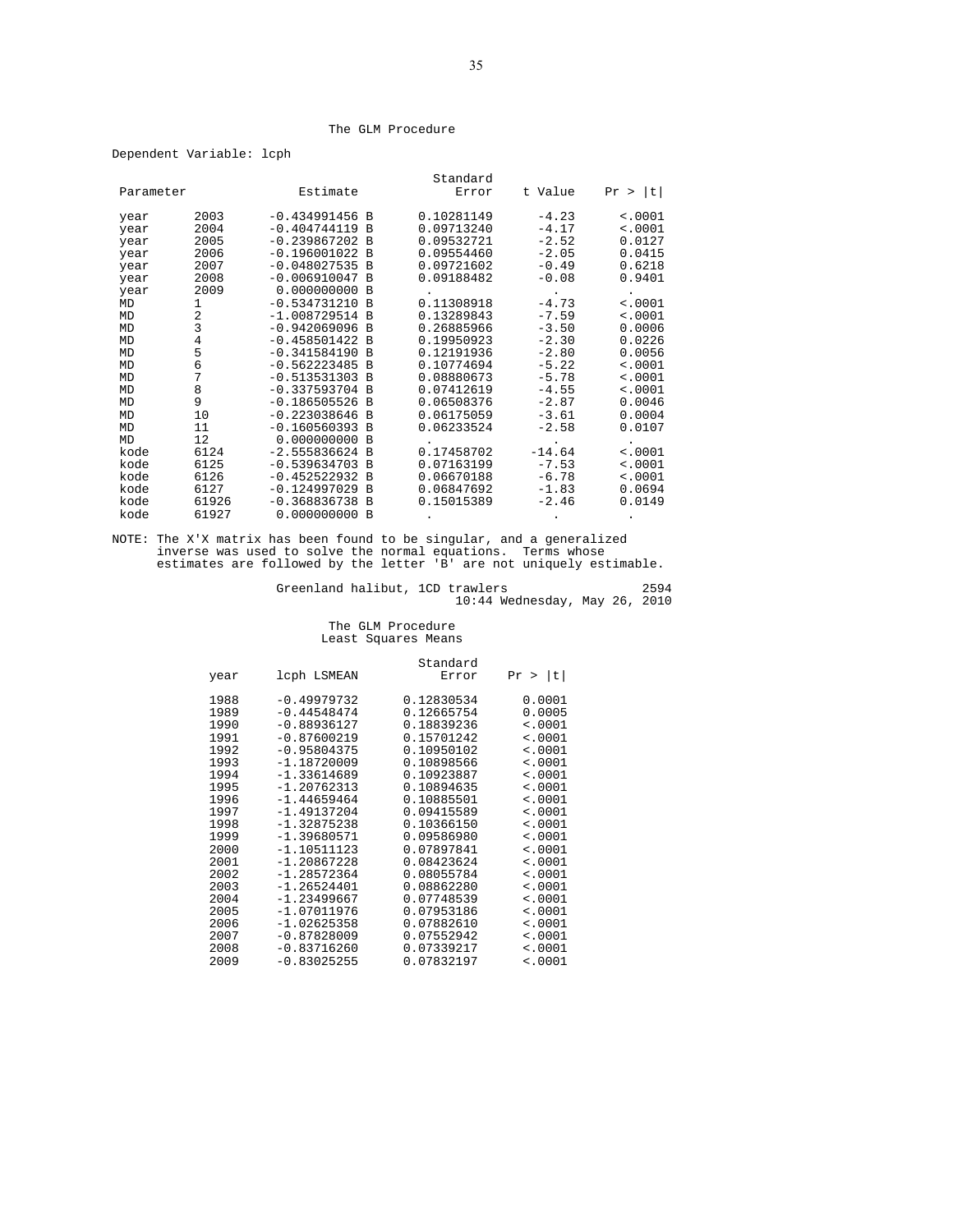|                          |               | ppendix 6. Combined Standardized CPUE index for trawlers in Div. TCD and Div. 0B.                                |                 |                            |                          |             |                                      |                            |
|--------------------------|---------------|------------------------------------------------------------------------------------------------------------------|-----------------|----------------------------|--------------------------|-------------|--------------------------------------|----------------------------|
|                          |               | Greenland halibut, 0B+1CD trawlers                                                                               |                 |                            |                          | 53          | 14:01 Monday, June 7, 2010           |                            |
|                          |               |                                                                                                                  |                 | The GLM Procedure          |                          |             |                                      |                            |
|                          |               |                                                                                                                  |                 | Class Level Information    |                          |             |                                      |                            |
| Class                    | Levels Values |                                                                                                                  |                 |                            |                          |             |                                      |                            |
| year                     | 22            | 1988 1989 1990 1991 1992 1993 1994 1995 1996 1997 1998<br>1999 2000 2001 2002 2003 2004 2005 2006 2007 2008 2009 |                 |                            |                          |             |                                      |                            |
| MD                       | 12            | 1 2 3 4 5 6 7 8 9 10 11 12                                                                                       |                 |                            |                          |             |                                      |                            |
| kode                     | 18            | 2126 2127 3125 5126 5127 6124 6125 6126 6127 14124<br>15126 15127 20126 20127 21926 21927 61926 61927            |                 |                            |                          |             |                                      |                            |
|                          |               | Number of Observations Read<br>Number of Observations Used                                                       |                 |                            |                          | 756<br>756  |                                      |                            |
|                          |               | Greenland halibut, 0B+1CD trawlers                                                                               |                 |                            |                          |             | 14:01 Monday, June 7, 2010           | 54                         |
|                          |               |                                                                                                                  |                 | The GLM Procedure          |                          |             |                                      |                            |
| Dependent Variable: lcph |               |                                                                                                                  |                 |                            |                          |             |                                      |                            |
| Source                   |               | DF                                                                                                               |                 | Sum of<br>Squares          |                          |             | Mean Square F Value Pr > F           |                            |
| Model                    |               | 49                                                                                                               |                 | 174.3529120                |                          | 3.5582227   | 46.22                                | < .0001                    |
| Error                    |               | 706                                                                                                              |                 | 54.3566225                 | 0.0769924                |             |                                      |                            |
| Corrected Total          |               |                                                                                                                  | 755 228.7095345 |                            |                          |             |                                      |                            |
|                          | R-Square      | Coeff Var                                                                                                        |                 | Root MSE                   |                          | lcph Mean   |                                      |                            |
|                          | 0.762333      | $-45.05968$                                                                                                      |                 | 0.277475                   |                          | $-0.615794$ |                                      |                            |
| Source                   |               | DF                                                                                                               |                 |                            |                          |             | Type I SS Mean Square F Value Pr > F |                            |
| year<br>MD               |               | 21<br>11                                                                                                         |                 | 74.19830144<br>16.92761806 | 3.53325245<br>1.53887437 |             | 45.89<br>19.99                       | $\sim 0001$<br>$\sim 0001$ |
| kode                     |               | 17                                                                                                               |                 | 83.22699250                | 4.89570544               |             | 63.59                                | < .0001                    |
| Source                   |               | DF                                                                                                               |                 | Type III SS                |                          |             | Mean Square F Value                  | Pr > F                     |
| year<br>MD               |               | 21<br>11                                                                                                         | 11.00397321     | 7.81752645                 | 0.52399872<br>0.71068422 |             | 6.81<br>9.23                         | < .0001<br>$\sim 0001$     |
| kode                     |               | 17                                                                                                               | 83.22699250     |                            | 4.89570544               |             | 63.59                                | $\ddotsc 0001$             |
|                          |               |                                                                                                                  |                 |                            | Standard                 |             |                                      |                            |
| Parameter                |               | Estimate                                                                                                         |                 |                            | Error                    |             | t Value                              | Pr >  t                    |
| Intercept                | 1988          | 0.204124371 B<br>0.132476789 B                                                                                   |                 |                            | 0.09008822<br>0.14371625 |             | 2.27<br>0.92                         | 0.0238<br>0.3570           |
| year<br>year             | 1989          | 0.233597148 B                                                                                                    |                 |                            | 0.14239277               |             | 1.64                                 | 0.1013                     |
| year                     | 1990          | $-0.351438782 B$                                                                                                 |                 |                            | 0.08159850               |             | $-4.31$                              | $\sim 0001$                |
| year<br>year             | 1991<br>1992  | $-0.340417044$ B<br>$-0.211830267$ B                                                                             |                 |                            | 0.08157153<br>0.07543330 |             | $-4.17$<br>$-2.81$                   | $\sim 0001$<br>0.0051      |
| year                     | 1993          | $-0.351630388$ B                                                                                                 |                 |                            | 0.07783533               |             | $-4.52$                              | $\sim 0001$                |
| year                     | 1994          | $-0.360695234 B$                                                                                                 |                 |                            | 0.08168168               |             | $-4.42$                              | $\sim 0001$                |
| year                     | 1995          | $-0.258544226$ B                                                                                                 |                 |                            | 0.09229235               |             | $-2.80$                              | 0.0052                     |
| year<br>year             | 1996<br>1997  | $-0.383227034$ B<br>$-0.482260343 B$                                                                             |                 |                            | 0.08955482<br>0.08669672 |             | $-4.28$<br>$-5.56$                   | $\sim 0001$<br>$\sim 0001$ |
| year                     | 1998          | $-0.372372615 B$                                                                                                 |                 |                            | 0.09196198               |             | $-4.05$                              | $\sim 0001$                |
| year                     | 1999          | $-0.404109983$ B                                                                                                 |                 |                            | 0.08867754               |             | $-4.56$                              | < .0001                    |
| year                     | 2000          | $-0.208797248$ B                                                                                                 |                 |                            | 0.09098882               |             | $-2.29$                              | 0.0220                     |
| year<br>year             | 2001<br>2002  | $-0.308734764$ B<br>$-0.435732823 B$                                                                             |                 |                            | 0.09106983<br>0.08407193 |             | $-3.39$<br>$-5.18$                   | 0.0007<br>$\sim 0001$      |

Appendix 6. Combined Standardized CPUE index for trawlers in Div. 1CD and Div. 0B.

Greenland halibut, 0B+1CD trawlers 55